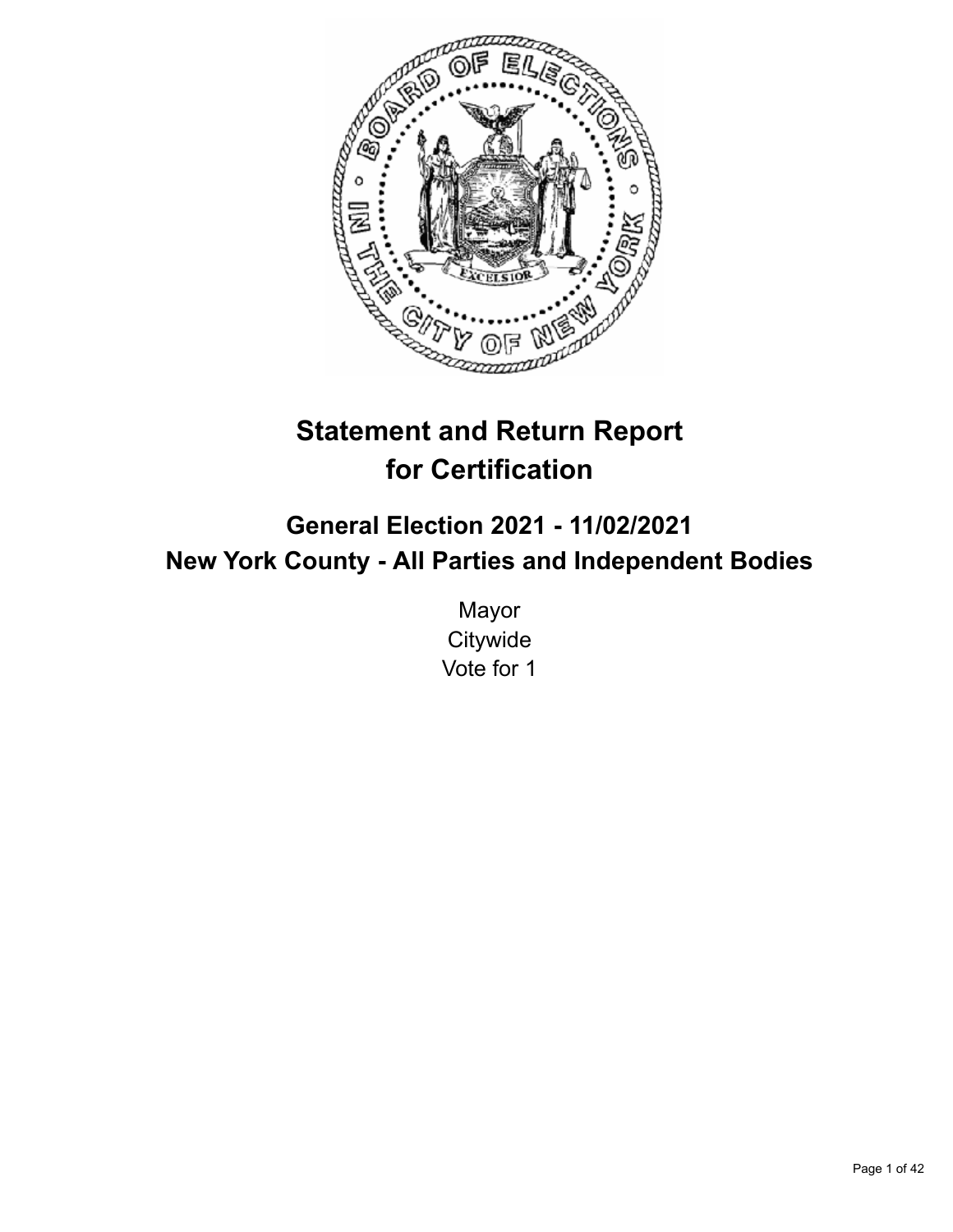

| <b>PUBLIC COUNTER</b>                                    | 16,913         |
|----------------------------------------------------------|----------------|
| MANUALLY COUNTED EMERGENCY                               | 0              |
| <b>ABSENTEE / MILITARY</b>                               | 1,277          |
| AFFIDAVIT                                                | 164            |
| <b>Total Ballots</b>                                     | 18,354         |
| Less - Inapplicable Federal/Special Presidential Ballots | 0              |
| <b>Total Applicable Ballots</b>                          | 18,354         |
| ERIC L. ADAMS (DEMOCRATIC)                               | 12,544         |
| CURTIS A. SLIWA (REPUBLICAN)                             | 4,072          |
| WILLIAM A. PEPITONE (CONSERVATIVE)                       | 149            |
| CATHERINE ROJAS (SOCIALISM & LIB)                        | 605            |
| STACEY H. PRUSSMAN (LIBERTARIAN)                         | 88             |
| FERNANDO MATEO (SAVE OUR CITY)                           | 46             |
| CURTIS A. SLIWA (INDEPENDENT)                            | 173            |
| RAJA MICHAEL FLORES (HUMANITY UNITED)                    | 59             |
| SKIBOKY STORA (OUT LAWBREAKER)                           | 4              |
| QUANDA S. FRANCIS (EMPOWERMENT)                          | 67             |
| AKIVA HOMNICK (WRITE-IN)                                 | 1              |
| AL FRANKEN (WRITE-IN)                                    | $\overline{c}$ |
| ALEC BALDWIN (WRITE-IN)                                  | 1              |
| ALEXANDRIA OCASIO-CORTEZ (WRITE-IN)                      | $\mathbf{1}$   |
| ANDREW YANG (WRITE-IN)                                   | 17             |
| ART CHANG (WRITE-IN)                                     | 2              |
| BILLIE COHEN (WRITE-IN)                                  | 1              |
| <b>BRIAN LEHRER (WRITE-IN)</b>                           | $\mathbf{1}$   |
| BRIAN M. CAMPBELL (WRITE-IN)                             | 1              |
| CHAUNCEY PARKER (WRITE-IN)                               | 1              |
| CHRISTINE QUINN (WRITE-IN)                               | 2              |
| CRAIG HARWOOD (WRITE-IN)                                 | 1              |
| DAVID S. MILNE (WRITE-IN)                                | 1              |
| DIANA MURPHY (WRITE-IN)                                  | $\mathbf{1}$   |
| DONALD TRUMP (WRITE-IN)                                  | $\mathbf{1}$   |
| ED KOCH (WRITE-IN)                                       | 2              |
| EDWARD FACCIO (WRITE-IN)                                 | 1              |
| ELIOT SPITZER (WRITE-IN)                                 | 1              |
| FIARELLO LABUERDIA (WRITE-IN)                            | 1              |
| <b>GRACIE STIMMER (WRITE-IN)</b>                         | 1              |
| <b>GREG HENRY (WRITE-IN)</b>                             | 1              |
| HARVEY MILK (WRITE-IN)                                   | 1              |
| <b>IHOR STECKO (WRITE-IN)</b>                            | 1              |
| JAMIE DIMON (WRITE-IN)                                   | 1              |
| JARED FOGLE (WRITE-IN)                                   | 2              |
| JEANNE MILLER (WRITE-IN)                                 | 1              |
| JEFFREY S. MARTIN (WRITE-IN)                             | 1              |
| JOHN LIU (WRITE-IN)                                      | 1              |
| JULIUS RANDLE (WRITE-IN)                                 | 1              |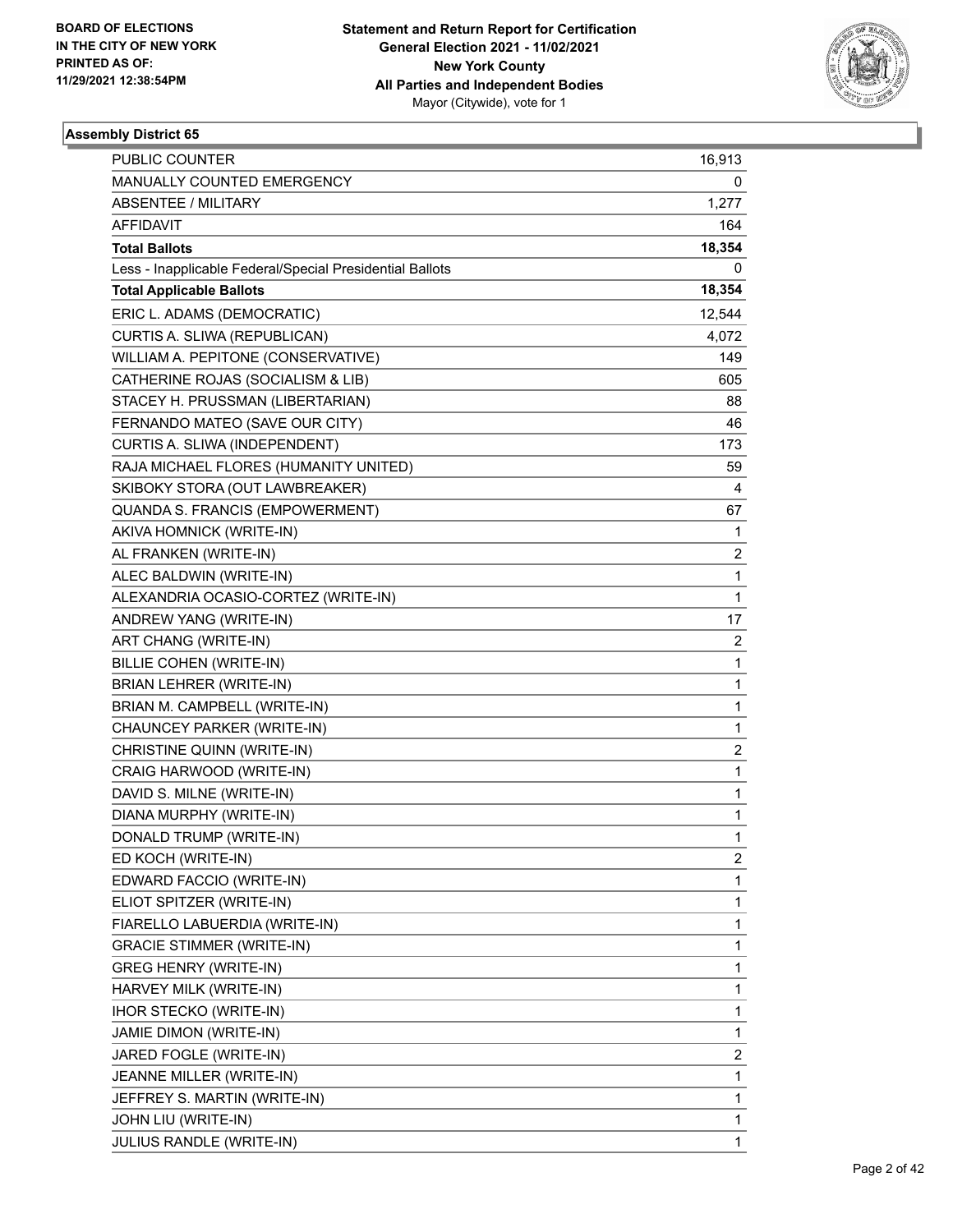

| KALIEF BROWDER (WRITE-IN)                 | 1                       |
|-------------------------------------------|-------------------------|
| KATHERINE GARCIA (WRITE-IN)               | 1                       |
| KATHRYN GARCIA (WRITE-IN)                 | 36                      |
| LA GABY (WRITE-IN)                        | 1                       |
| LAUREN LEVY (WRITE-IN)                    | 1                       |
| LEAH KEILOTAY (WRITE-IN)                  | 1                       |
| LEOPOLD ZUNZ (WRITE-IN)                   | 1                       |
| LYNN ELLSWORTH (WRITE-IN)                 | 1                       |
| MAYA WILEY (WRITE-IN)                     | 28                      |
| MAYA WILLIAMS (WRITE-IN)                  | 1                       |
| MICHAEL BLOOMBERG (WRITE-IN)              | $\overline{\mathbf{c}}$ |
| MIKE WHITE (WRITE-IN)                     | 1                       |
| NICOLE COOPER (WRITE-IN)                  | 1                       |
| NIELSON RIVERIA (WRITE-IN)                | 1                       |
| NOEL PURCELL (WRITE-IN)                   | 1                       |
| <b>NORMAN MAILER (WRITE-IN)</b>           | 1                       |
| OLIVIA GOODKIND (WRITE-IN)                | 1                       |
| PAPERBOY LOVE PRINCE (WRITE-IN)           | $\overline{\mathbf{c}}$ |
| PAT KORABEL (WRITE-IN)                    | $\mathbf{1}$            |
| RAFAEL GONZALEZ (WRITE-IN)                | 1                       |
| ROD JOHNSON (WRITE-IN)                    | $\mathbf 1$             |
| ROGER CALERA (WRITE-IN)                   | $\overline{\mathbf{c}}$ |
| SADIQ SAMANI (WRITE-IN)                   | $\mathbf{1}$            |
| SAM DAVIS (WRITE-IN)                      | 1                       |
| SASKIA GOLDWYN (WRITE-IN)                 | 1                       |
| SCOTT STRINGER (WRITE-IN)                 | 6                       |
| SHAWN DONOVAN (WRITE-IN)                  | 1                       |
| SOPHIA E. GURULE (WRITE-IN)               | 1                       |
| TIFFANY CABAN (WRITE-IN)                  | 1                       |
| TREVOR BRIGGS (WRITE-IN)                  | 1                       |
| UNATTRIBUTABLE WRITE-IN (WRITE-IN)        | 19                      |
| UNCOUNTED WRITE-IN PER STATUTE (WRITE-IN) | 2                       |
| WILLIAM LIEBESKIND (WRITE-IN)             | 1                       |
| <b>Total Votes</b>                        | 17,979                  |
| Unrecorded                                | 375                     |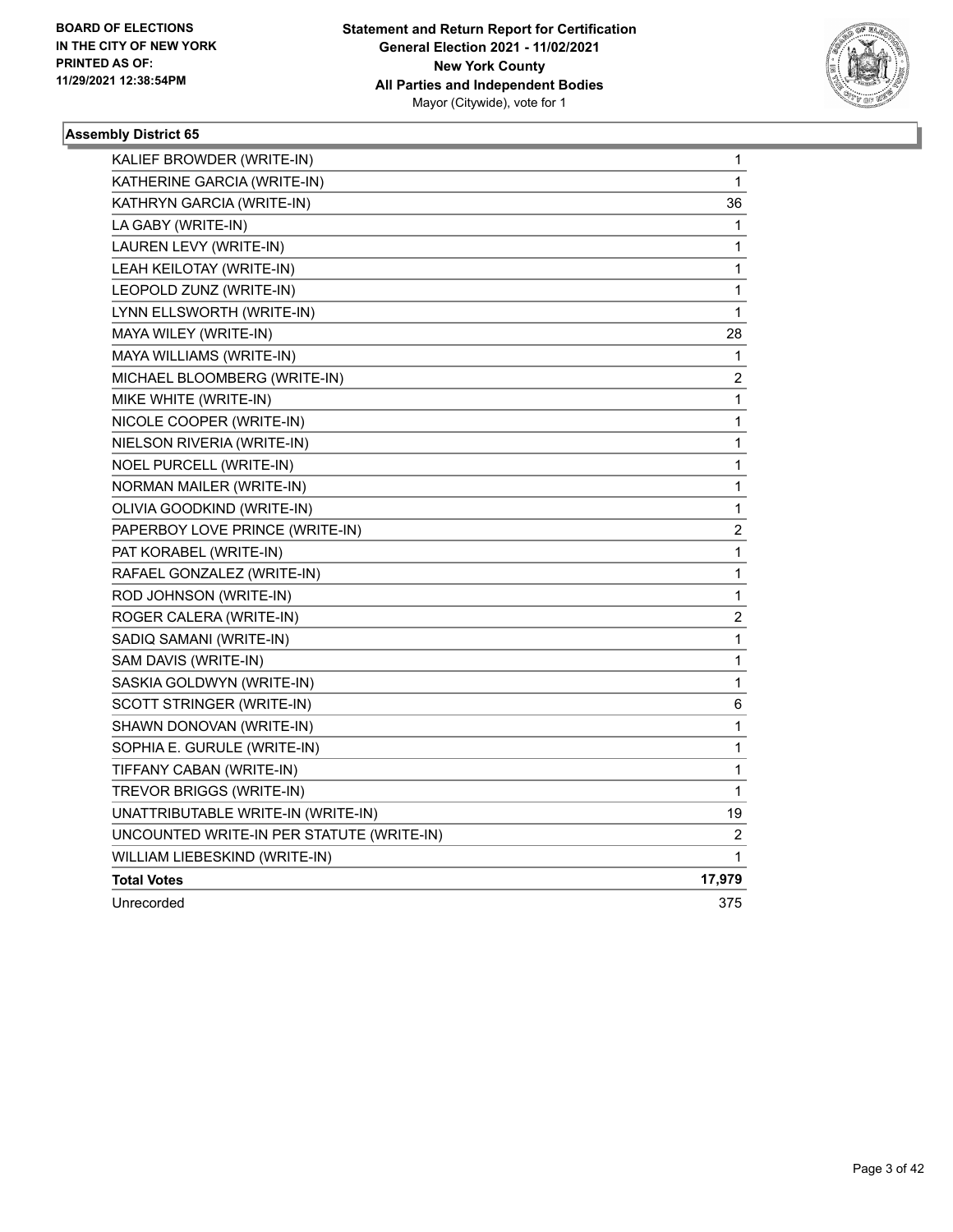

| PUBLIC COUNTER                                           | 20,372       |
|----------------------------------------------------------|--------------|
| MANUALLY COUNTED EMERGENCY                               | 0            |
| <b>ABSENTEE / MILITARY</b>                               | 2,576        |
| AFFIDAVIT                                                | 186          |
| <b>Total Ballots</b>                                     | 23,134       |
| Less - Inapplicable Federal/Special Presidential Ballots | 0            |
| <b>Total Applicable Ballots</b>                          | 23,134       |
| ERIC L. ADAMS (DEMOCRATIC)                               | 18,763       |
| CURTIS A. SLIWA (REPUBLICAN)                             | 2,326        |
| WILLIAM A. PEPITONE (CONSERVATIVE)                       | 84           |
| CATHERINE ROJAS (SOCIALISM & LIB)                        | 785          |
| STACEY H. PRUSSMAN (LIBERTARIAN)                         | 108          |
| FERNANDO MATEO (SAVE OUR CITY)                           | 30           |
| CURTIS A. SLIWA (INDEPENDENT)                            | 187          |
| RAJA MICHAEL FLORES (HUMANITY UNITED)                    | 70           |
| SKIBOKY STORA (OUT LAWBREAKER)                           | 5            |
| QUANDA S. FRANCIS (EMPOWERMENT)                          | 77           |
| ALEXANDRIA OCASIO-CORTEZ (WRITE-IN)                      | 4            |
| ANDREW CUOMO (WRITE-IN)                                  | $\mathbf{1}$ |
| ANDREW YANG (WRITE-IN)                                   | 7            |
| ANNA NORINA MONACO (WRITE-IN)                            | 1            |
| ART CHANG (WRITE-IN)                                     | 1            |
| ASHLEY GUZMAN (WRITE-IN)                                 | 1            |
| <b>AUDREY POWELL (WRITE-IN)</b>                          | 1            |
| BERNIE SANDERS (WRITE-IN)                                | 1            |
| <b>BRIAN LEHRER (WRITE-IN)</b>                           | 1            |
| BRYAN ARMEN GRAHAM (WRITE-IN)                            | 1            |
| CARLINA RIVERA (WRITE-IN)                                | 1            |
| CHRISTINA CAMALI (WRITE-IN)                              | 1            |
| CREE MAXSON (WRITE-IN)                                   | 1            |
| DAVE ZELMAN (WRITE-IN)                                   | 1            |
| DAVID W. RATTNER (WRITE-IN)                              | $\mathbf{1}$ |
| DEREK ANDREW CHIN (WRITE-IN)                             | 1            |
| DIANE MORALES (WRITE-IN)                                 | 2            |
| ED KOCH (WRITE-IN)                                       | 1            |
| ERIC ANDRE (WRITE-IN)                                    | 1            |
| ERIK BOTTCHER (WRITE-IN)                                 | 1            |
| FIORELLO LA GUARDIA (WRITE-IN)                           | 1            |
| FRAN LEIBOWITZ (WRITE-IN)                                | 3            |
| FRANCIS MENTON (WRITE-IN)                                | 1            |
| FREDDI GOLDSTEIN (WRITE-IN)                              | 1            |
| GALE BREWER (WRITE-IN)                                   | 1            |
| <b>GEORGE SHULMAN (WRITE-IN)</b>                         | 1            |
| GINGER LEE (WRITE-IN)                                    | 2            |
| <b>GRANT KIMMERLIG (WRITE-IN)</b>                        | 1            |
| <b>GWEN CARR (WRITE-IN)</b>                              | $\mathbf{1}$ |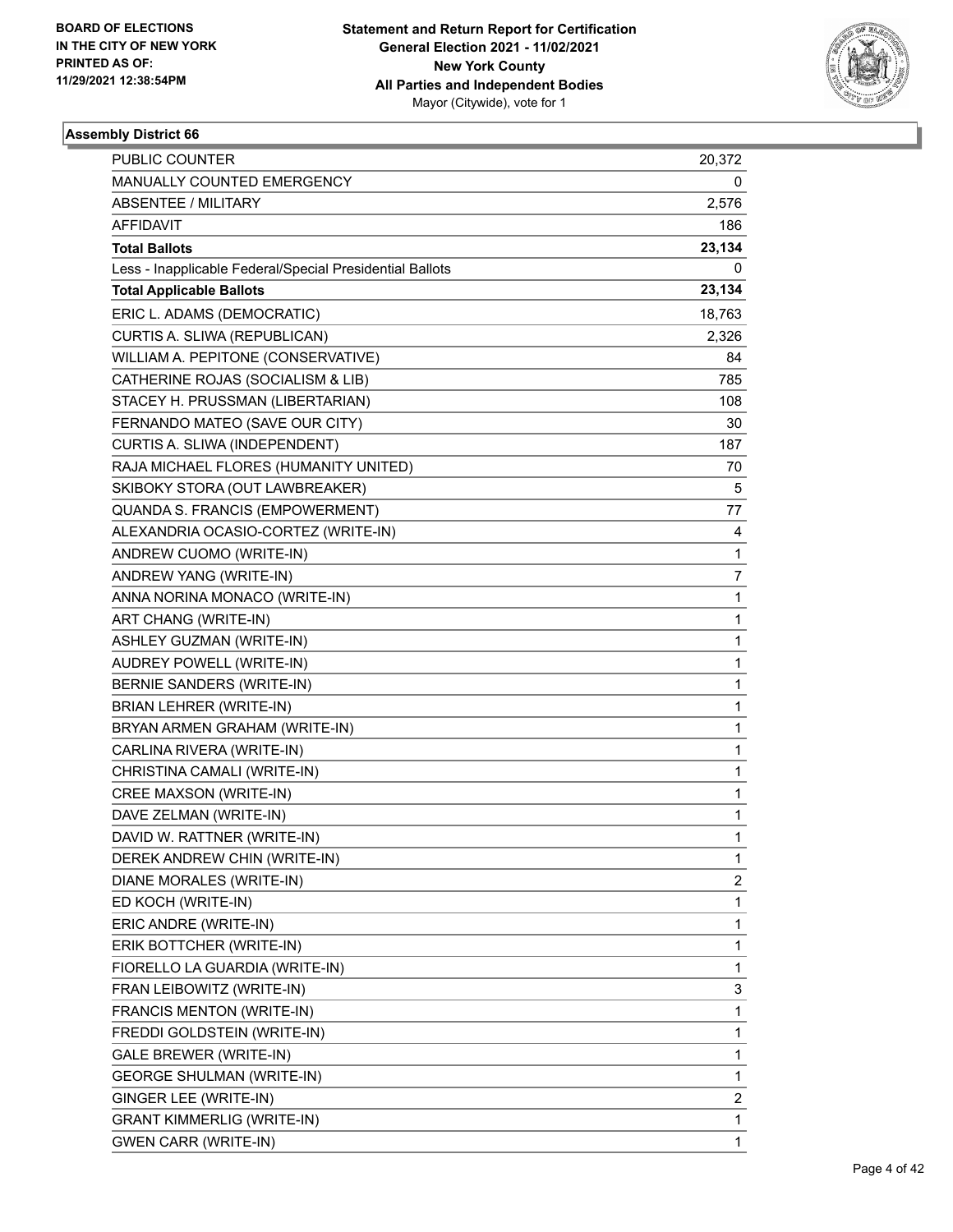

| HARRIET BACHMANN (WRITE-IN)          | 1   |
|--------------------------------------|-----|
| HARRIET TUBMAN (WRITE-IN)            | 1   |
| HILLARY CLINTON (WRITE-IN)           | 3   |
| INDIA WALTON (WRITE-IN)              | 1   |
| JAMES DIMON (WRITE-IN)               | 1   |
| JASLIN KAUR (WRITE-IN)               | 1   |
| JERRY SEINFELD (WRITE-IN)            | 1   |
| JESSE DWYER (WRITE-IN)               | 1   |
| JONATHAN MINSKER (WRITE-IN)          | 1   |
| JONATHAN REISS (WRITE-IN)            | 1   |
| JOSEPH BIDEN (WRITE-IN)              | 1   |
| JOSEPH LHOTA (WRITE-IN)              | 1   |
| KAREN HIRSCH (WRITE-IN)              | 1   |
| KATHLYNE PURRINI (WRITE-IN)          | 1   |
| KATHRYN GARCIA (WRITE-IN)            | 105 |
| KIT K. SCHELIN (WRITE-IN)            | 1   |
| LIZ KRUEGER (WRITE-IN)               | 1   |
| LUKE SMITH-STEVENS (WRITE-IN)        | 1   |
| LYNN ELLSWORTH (WRITE-IN)            | 1   |
| MATTHEW STONE (WRITE-IN)             | 1   |
| MAUD MARON (WRITE-IN)                | 1   |
| MAYA RUDOLPH (WRITE-IN)              | 1   |
| MAYA WILEY (WRITE-IN)                | 64  |
|                                      |     |
| MICHAEL BLOOMBERG (WRITE-IN)         | 6   |
| MICHAEL MUSTO (WRITE-IN)             | 1   |
| MICKI MCGEE (WRITE-IN)               | 1   |
| MINORESHIA GESAVES-WARREN (WRITE-IN) | 1   |
| MIRANDA POWELL (WRITE-IN)            | 1   |
| MOLLY ARMSTRONG (WRITE-IN)           | 1   |
| NY NICO (WRITE-IN)                   | 1   |
| PAPERBOY LOVE PRINCE (WRITE-IN)      | 3   |
| PAUL VERCIGLIO (WRITE-IN)            | 1   |
| PIERCE HARVEY (WRITE-IN)             | 2   |
| RANDALL LOWE (WRITE-IN)              | 1   |
| RAY MCGUIRE (WRITE-IN)               | 1   |
| SAM HUDIS (WRITE-IN)                 | 1   |
| SAM PECK (WRITE-IN)                  | 1   |
| SARA E. CROSBY (WRITE-IN)            | 1   |
| SARAH A. COVINGTON (WRITE-IN)        | 1   |
| SARAH SCHULMAN (WRITE-IN)            | 1   |
| SCOTT STRINGER (WRITE-IN)            | 22  |
| SHAUN DONOVAN (WRITE-IN)             | 2   |
| SHAWN DONOVAN (WRITE-IN)             | 1   |
| SIMON GAINES (WRITE-IN)              | 1   |
| SOPHIA STRALTMANIS (WRITE-IN)        | 1   |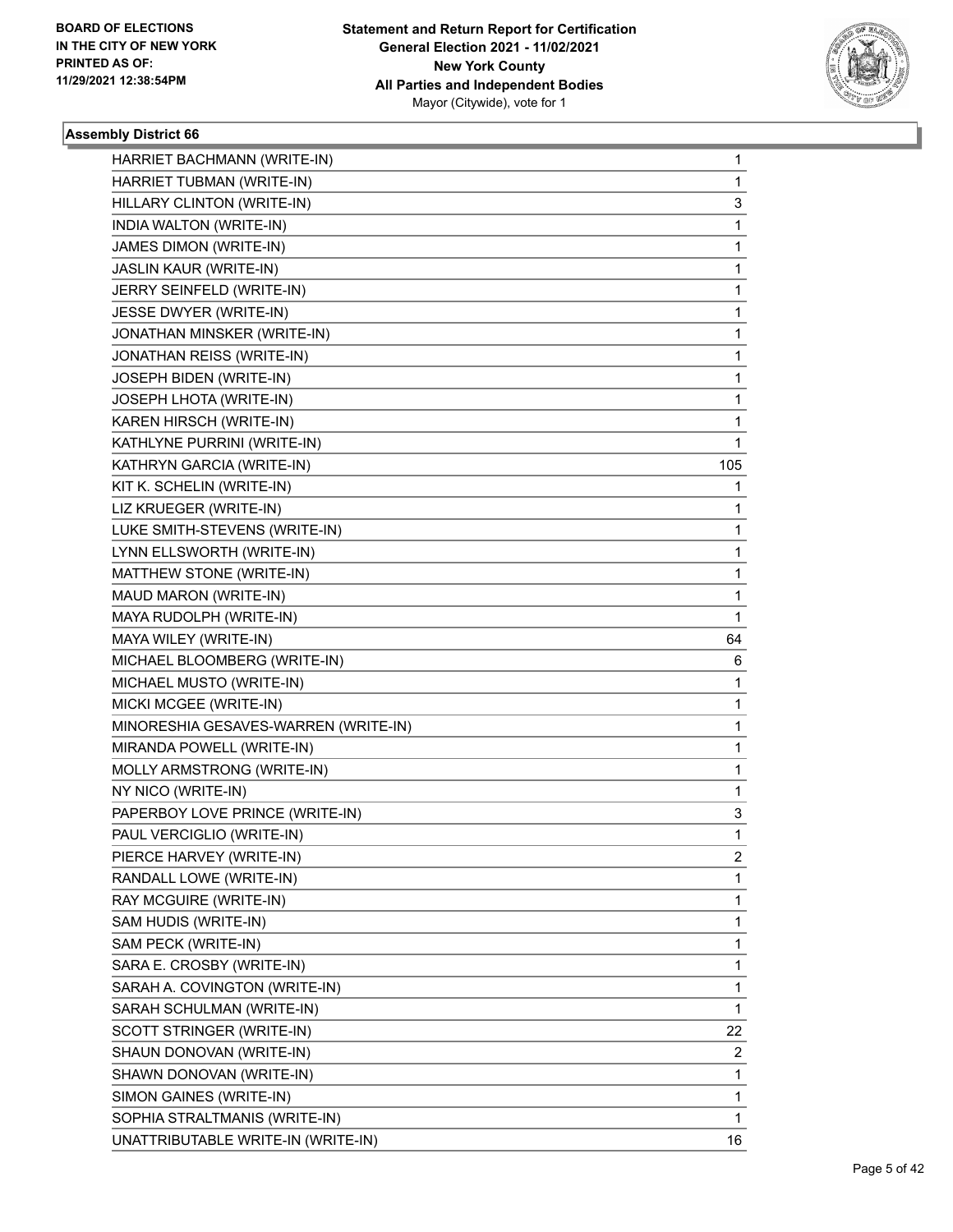

| UNCOUNTED WRITE-IN PER STATUTE (WRITE-IN) |        |
|-------------------------------------------|--------|
| ZEPHYR TEACHOUT (WRITE-IN)                |        |
| <b>Total Votes</b>                        | 22.739 |
| Unrecorded                                | 395    |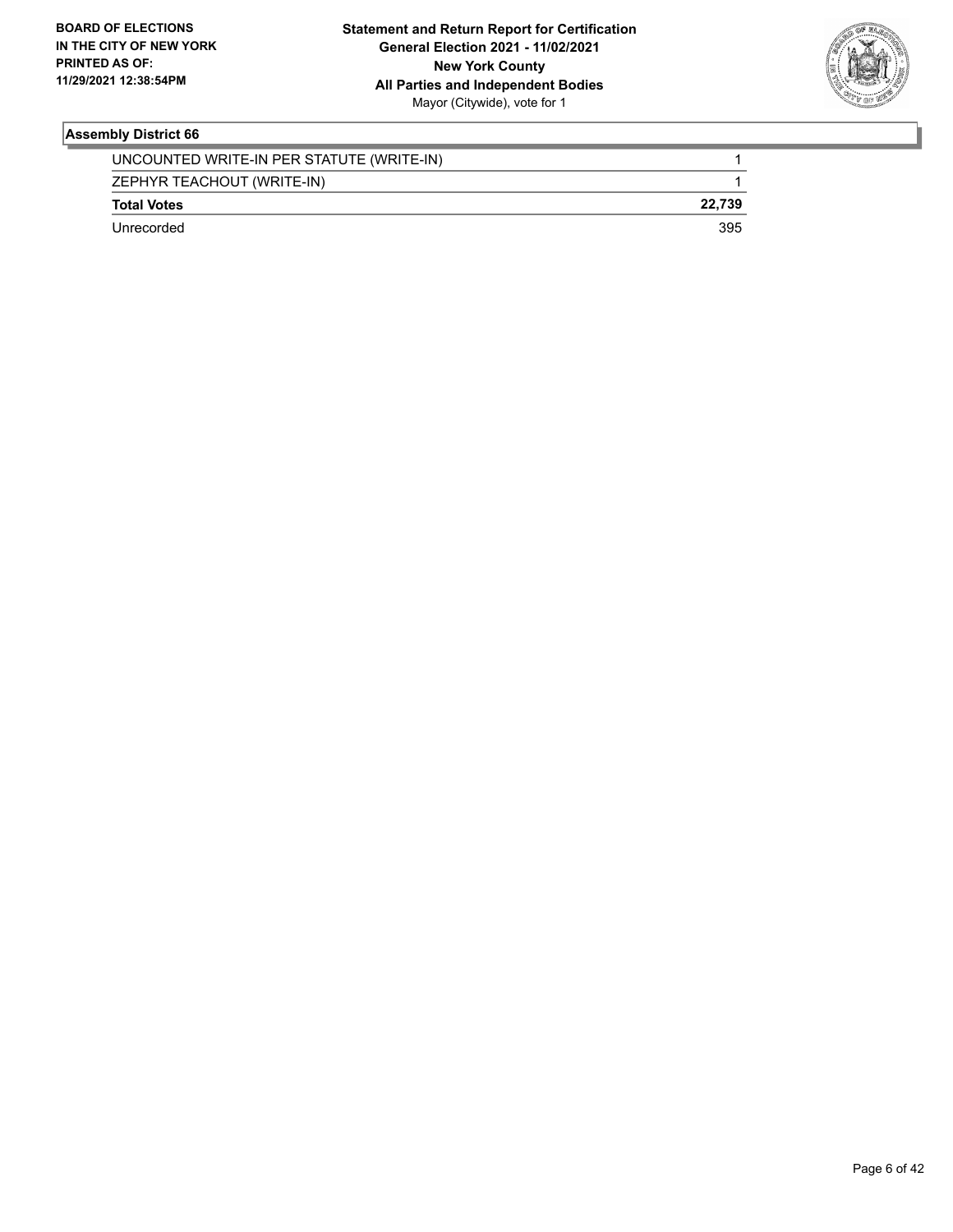

| PUBLIC COUNTER                                           | 27,306       |
|----------------------------------------------------------|--------------|
| MANUALLY COUNTED EMERGENCY                               | 0            |
| <b>ABSENTEE / MILITARY</b>                               | 3,803        |
| <b>AFFIDAVIT</b>                                         | 260          |
| <b>Total Ballots</b>                                     | 31,369       |
| Less - Inapplicable Federal/Special Presidential Ballots | 0            |
| <b>Total Applicable Ballots</b>                          | 31,369       |
| ERIC L. ADAMS (DEMOCRATIC)                               | 25,510       |
| CURTIS A. SLIWA (REPUBLICAN)                             | 3,798        |
| WILLIAM A. PEPITONE (CONSERVATIVE)                       | 163          |
| CATHERINE ROJAS (SOCIALISM & LIB)                        | 565          |
| STACEY H. PRUSSMAN (LIBERTARIAN)                         | 143          |
| FERNANDO MATEO (SAVE OUR CITY)                           | 42           |
| CURTIS A. SLIWA (INDEPENDENT)                            | 219          |
| RAJA MICHAEL FLORES (HUMANITY UNITED)                    | 82           |
| SKIBOKY STORA (OUT LAWBREAKER)                           | 2            |
| QUANDA S. FRANCIS (EMPOWERMENT)                          | 86           |
| ABRAHAM LINCOLN (WRITE-IN)                               | 1            |
| ADAM HERBST (WRITE-IN)                                   | 1            |
| AL GORE (WRITE-IN)                                       | 1            |
| ALEXANDER DASH (WRITE-IN)                                | 1            |
| ALEXANDRIA OCASIO-CORTEZ (WRITE-IN)                      | 1            |
| ALFRED E. NEUMAN (WRITE-IN)                              | 1            |
| ALTON H. MADDOX JR. (WRITE-IN)                           | 1            |
| ANDREW CUOMO (WRITE-IN)                                  | 2            |
| ANDREW E. DAWSON (WRITE-IN)                              | $\mathbf{1}$ |
| ANDREW YANG (WRITE-IN)                                   | 7            |
| ARI KAHN (WRITE-IN)                                      | 1            |
| BATYA EHRENS SCHWARTZ (WRITE-IN)                         | 1            |
| BERNAETTE EVANCRIST (WRITE-IN)                           | 1            |
| BILL DE BLASIO (WRITE-IN)                                | 1            |
| BILL MURAWSKI (WRITE-IN)                                 | $\mathbf{1}$ |
| BIZJAN CUNNINGHAM (WRITE-IN)                             | 1            |
| BRYAN LOPEZ (WRITE-IN)                                   | 1            |
| CHRISTINE ANNECHINO (WRITE-IN)                           | 1            |
| CHRISTINE QUINN (WRITE-IN)                               | 2            |
| COLIN WRIGHT (WRITE-IN)                                  | 1            |
| CORNELIA TSANG (WRITE-IN)                                | 1            |
| DIANE MORALES (WRITE-IN)                                 | 1            |
| DONALD TRUMP (WRITE-IN)                                  | 1            |
| DONALD TRUMP JR. (WRITE-IN)                              | 1            |
| ELENA LASKOW (WRITE-IN)                                  | 1            |
| ELIZABETH STAMATINA FEY (WRITE-IN)                       | 1            |
| ELVIRA TATA TOSRIC (WRITE-IN)                            | 1            |
| EUGENE BYRNE (WRITE-IN)                                  | 1            |
| FLIP WILSON (WRITE-IN)                                   | 1            |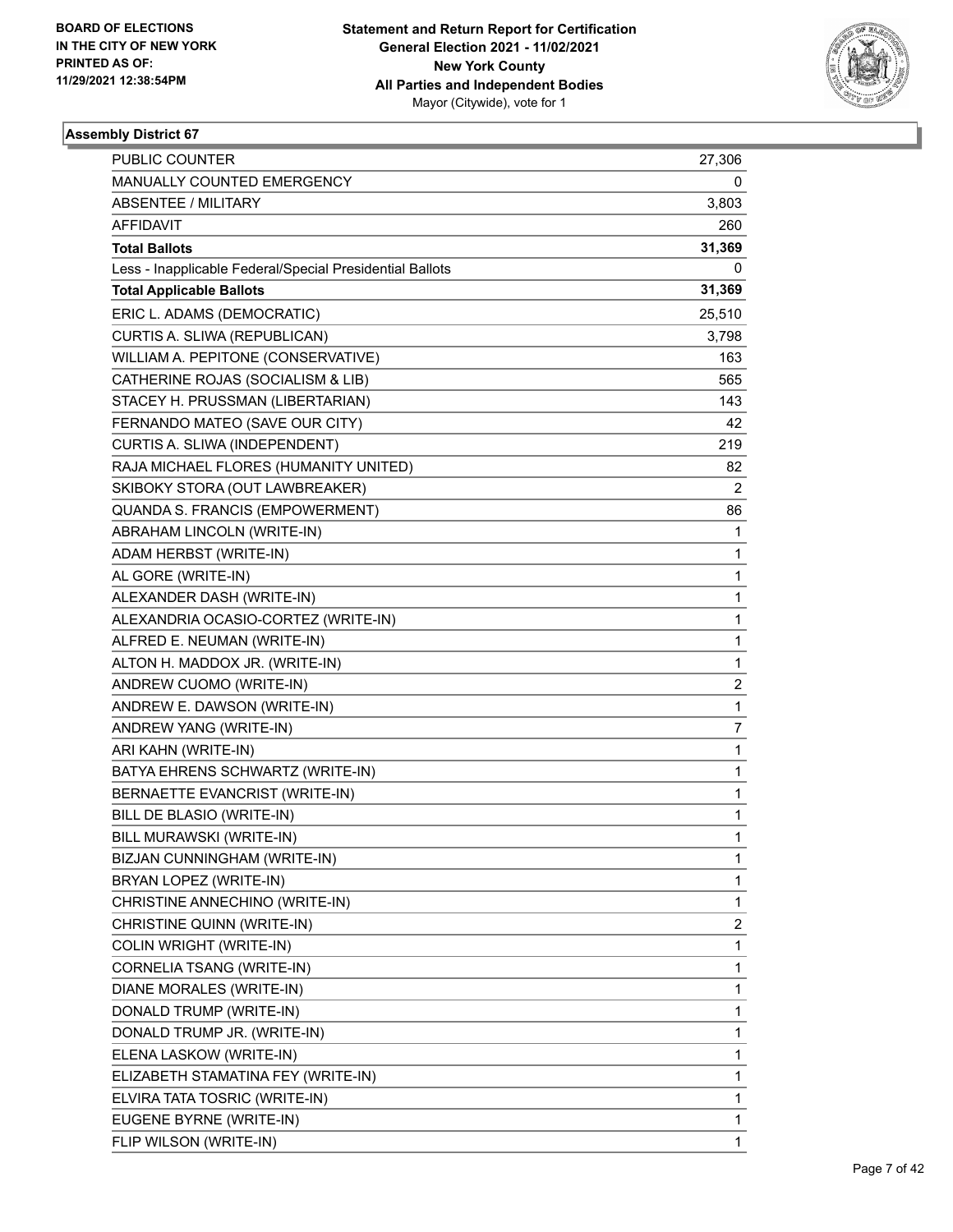

| GALE BREWER (WRITE-IN)          | 3  |
|---------------------------------|----|
| <b>GARY SCHATSKY (WRITE-IN)</b> | 3  |
| <b>GUY SMILEY (WRITE-IN)</b>    | 1  |
| HARRISON HOGAN (WRITE-IN)       | 1  |
| HILLARY CLINTON (WRITE-IN)      | 1  |
| HOWARD A. ZUCKER MD. (WRITE-IN) | 1  |
| JAMES MERRILL (WRITE-IN)        | 1  |
| JAMI FLOYD (WRITE-IN)           | 1  |
| <b>JASON RICHMAN (WRITE-IN)</b> | 1  |
| JASON ROBINSON (WRITE-IN)       | 1  |
| JERRY MADLER (WRITE-IN)         | 1  |
| JESS BECK (WRITE-IN)            | 1  |
| JIMIN KIM (WRITE-IN)            | 1  |
| JOAN RESTREPO (WRITE-IN)        | 1  |
| JOSEPHINE MAMA (WRITE-IN)       | 1  |
| JOYCE SILVER (WRITE-IN)         | 1  |
| <b>JUDITH BROWN (WRITE-IN)</b>  | 1  |
| JUMAANE D. WILLIAMS (WRITE-IN)  | 1  |
| KATHRYN GARCIA (WRITE-IN)       | 94 |
| KATHRYN GARICA (WRITE-IN)       | 10 |
| KATHRYN HARRIS (WRITE-IN)       | 1  |
| KATIE HALPER (WRITE-IN)         | 1  |
| KEITH LOVE (WRITE-IN)           | 2  |
| LLOYD BLANKFEIN (WRITE-IN)      | 1  |
| LULU FRIESDAT (WRITE-IN)        | 1  |
| MANI TOLKOW (WRITE-IN)          | 1  |
| MATTHEW FRIEDMAN (WRITE-IN)     | 1  |
| MATTHEW PINTEA (WRITE-IN)       | 1  |
| MAYA WILEY (WRITE-IN)           | 53 |
| MICHAEL BLOOMBERG (WRITE-IN)    | 6  |
| MICHAEL BROOKS (WRITE-IN)       | 1  |
| MICHAEL ROSENBAUM (WRITE-IN)    | 1  |
| MINDY GOLDSTEIN (WRITE-IN)      | 1  |
| NEIL FURMAN (WRITE-IN)          | 1  |
| OLIVER GATTO (WRITE-IN)         | 1  |
| OMAR A. TAVERAS (WRITE-IN)      | 1  |
| PAPERBOY LOVE PRINCE (WRITE-IN) | 3  |
| PAUL SLATER (WRITE-IN)          | 1  |
| PETER HORT (WRITE-IN)           | 1  |
| PETRE WIJECK (WRITE-IN)         | 1  |
| RANDY J. EARWOOD (WRITE-IN)     | 1  |
| RAY MCGUIRE (WRITE-IN)          | 2  |
| RAYMOND J. MCGUIRE (WRITE-IN)   | 1  |
| REINA DEDA FLORES (WRITE-IN)    | 1  |
| RICHARD RAVITCH (WRITE-IN)      | 1  |
| RISHANA FLEISHMAN (WRITE-IN)    | 1  |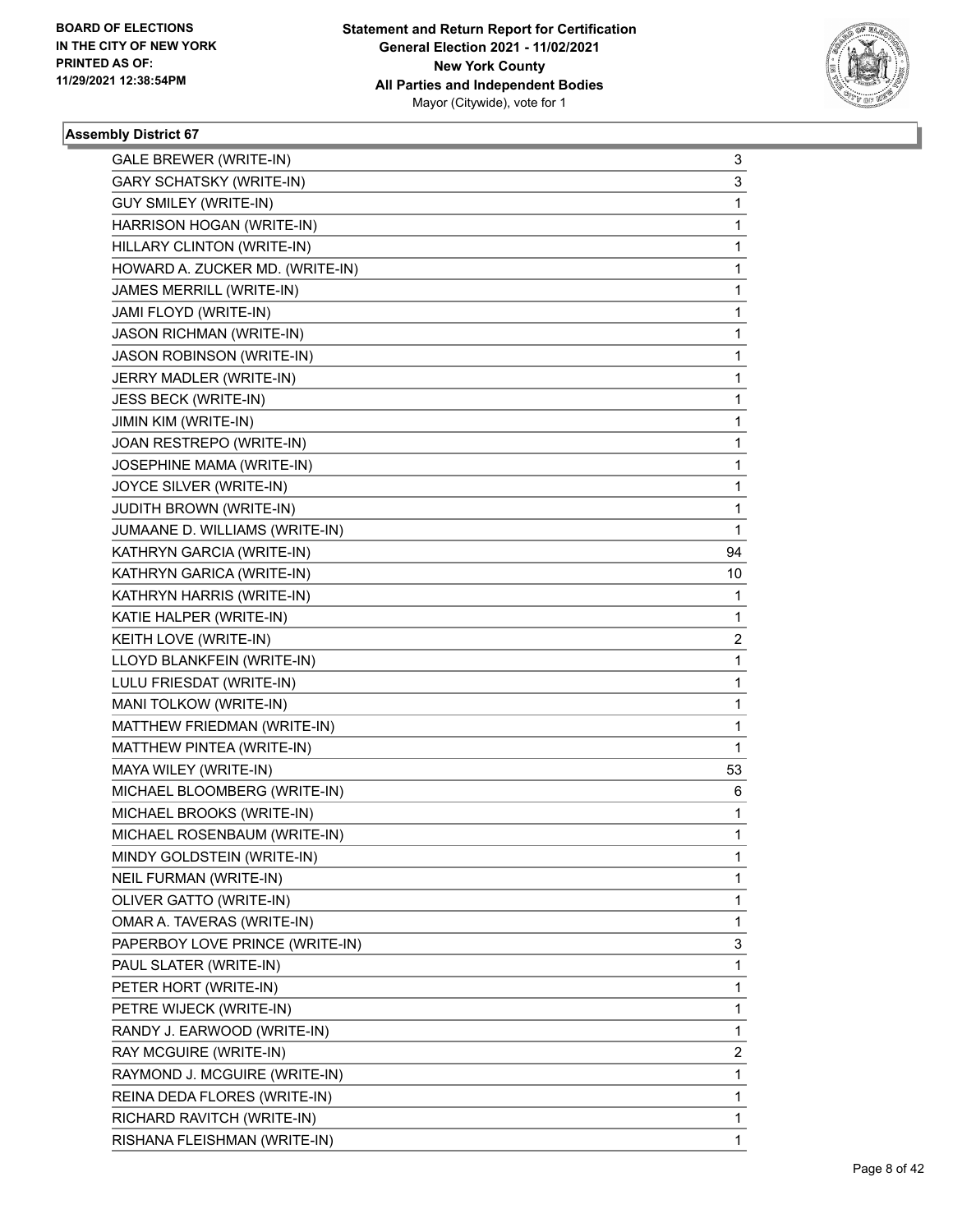

| ROBERT F. COTTER JR. (WRITE-IN)    |                |
|------------------------------------|----------------|
| RON GARCIA (WRITE-IN)              |                |
| RONALD H. JAMES (WRITE-IN)         | $\overline{2}$ |
| RUDOLPH GIULIANI (WRITE-IN)        |                |
| SAM HUDIS (WRITE-IN)               | 2              |
| SCOTT STRINGER (WRITE-IN)          | 27             |
| SHAWN DONOVAN (WRITE-IN)           |                |
| STEVE BIESTER (WRITE-IN)           |                |
| THOMAS SCIACAI, ESQ. (WRITE-IN)    |                |
| <b>TYLER DANIELS (WRITE-IN)</b>    |                |
| UNATTRIBUTABLE WRITE-IN (WRITE-IN) | 20             |
| YELTA KURTAND (WRITE-IN)           |                |
| <b>Total Votes</b>                 | 30,919         |
| Unrecorded                         | 450            |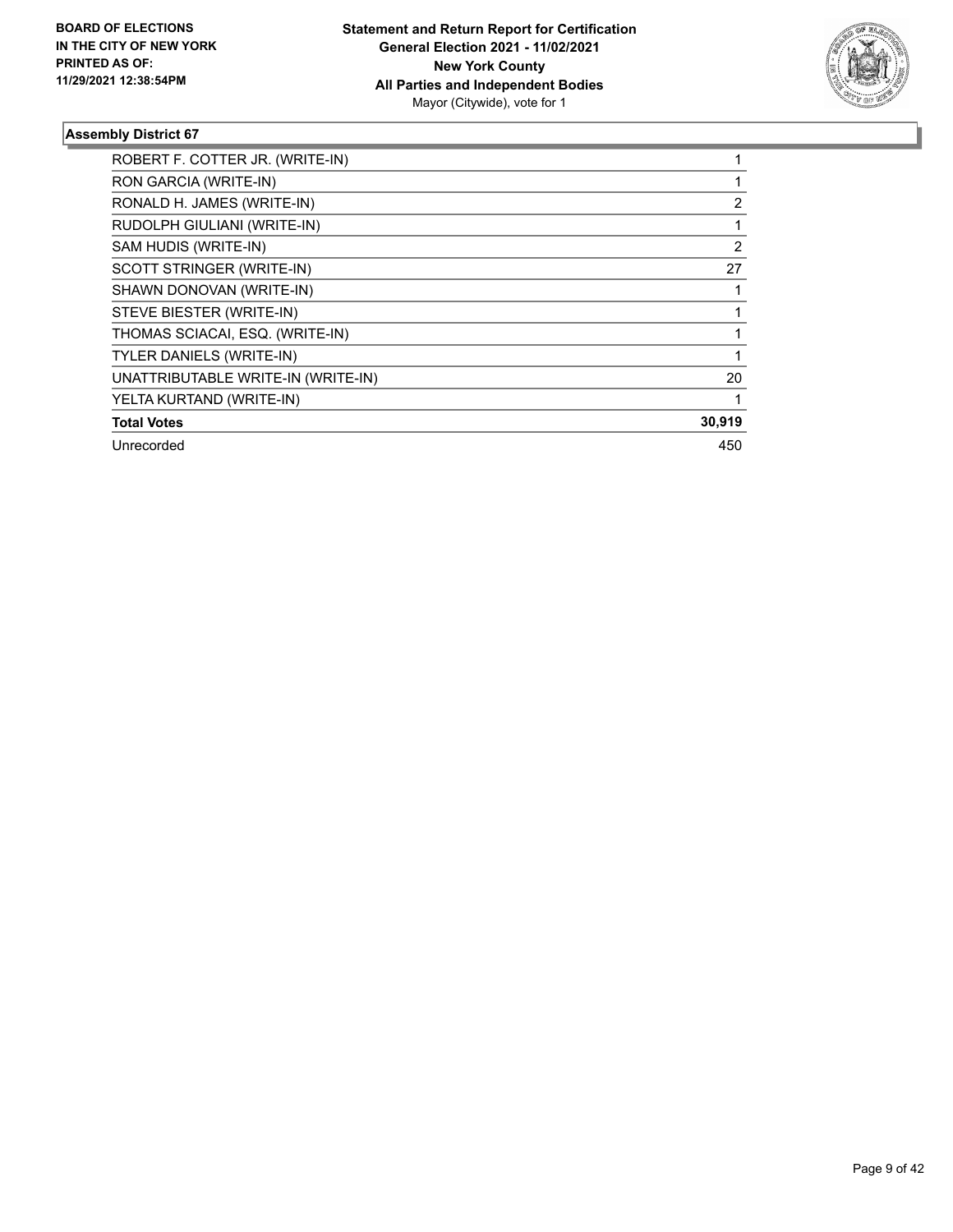

| <b>PUBLIC COUNTER</b>                                    | 15,411                  |
|----------------------------------------------------------|-------------------------|
| MANUALLY COUNTED EMERGENCY                               | 0                       |
| <b>ABSENTEE / MILITARY</b>                               | 1,552                   |
| AFFIDAVIT                                                | 91                      |
| <b>Total Ballots</b>                                     | 17,054                  |
| Less - Inapplicable Federal/Special Presidential Ballots | 0                       |
| <b>Total Applicable Ballots</b>                          | 17,054                  |
| ERIC L. ADAMS (DEMOCRATIC)                               | 13,540                  |
| CURTIS A. SLIWA (REPUBLICAN)                             | 2,004                   |
| WILLIAM A. PEPITONE (CONSERVATIVE)                       | 78                      |
| CATHERINE ROJAS (SOCIALISM & LIB)                        | 387                     |
| STACEY H. PRUSSMAN (LIBERTARIAN)                         | 49                      |
| FERNANDO MATEO (SAVE OUR CITY)                           | 30                      |
| CURTIS A. SLIWA (INDEPENDENT)                            | 95                      |
| RAJA MICHAEL FLORES (HUMANITY UNITED)                    | 46                      |
| SKIBOKY STORA (OUT LAWBREAKER)                           | 5                       |
| QUANDA S. FRANCIS (EMPOWERMENT)                          | 65                      |
| ANDREW YANG (WRITE-IN)                                   | 3                       |
| ARCHANE PRAKESH (WRITE-IN)                               | 2                       |
| BERNIE SANDERS (WRITE-IN)                                | 1                       |
| BETTY WHITE (WRITE-IN)                                   | 1                       |
| BRENT NYEZ (WRITE-IN)                                    | 1                       |
| CLARE PERRY (WRITE-IN)                                   | 1                       |
| CORY WEINFELD (WRITE-IN)                                 | 1                       |
| DEBORAH EVANGELAKOS (WRITE-IN)                           | 1                       |
| DIANE MORALES (WRITE-IN)                                 | $\overline{\mathbf{c}}$ |
| <b>GEORGE CARLIN (WRITE-IN)</b>                          | 1                       |
| <b>GEORGE HALL (WRITE-IN)</b>                            | 1                       |
| HARVEY EPSTEIN (WRITE-IN)                                | 1                       |
| HERMAN BELL (WRITE-IN)                                   | 1                       |
| ISAAC A. MOORE (WRITE-IN)                                | 1                       |
| KALIRIS SALAS-RAMIREZ (WRITE-IN)                         | $\mathbf{1}$            |
| KARNETTER MILLIG (WRITE-IN)                              | 1                       |
| KATHRYN GARCIA (WRITE-IN)                                | 15                      |
| KATHRYN KARCIA (WRITE-IN)                                | 1                       |
| KIM MOSCARITOLO (WRITE-IN)                               | 1                       |
| MALCOM X (WRITE-IN)                                      | 1                       |
| MARQUIS DOUGLAS JUNIOR GREEN (WRITE-IN)                  | $\mathbf{1}$            |
| MAYA WILEY (WRITE-IN)                                    | 16                      |
| MEEKO MAY (WRITE-IN)                                     | 1                       |
| MICHAEL BLOOMBERG (WRITE-IN)                             | 1                       |
| PRINCE EDUSEZ JR. (WRITE-IN)                             | 1                       |
| RACHEL DALEZAL (WRITE-IN)                                | 1                       |
| RAFAEL L. FERNANDEZ (WRITE-IN)                           | 1                       |
| RAYMOND M. PENA ALMONTE (WRITE-IN)                       | 1                       |
| SCOTT STRINGER (WRITE-IN)                                | $\overline{2}$          |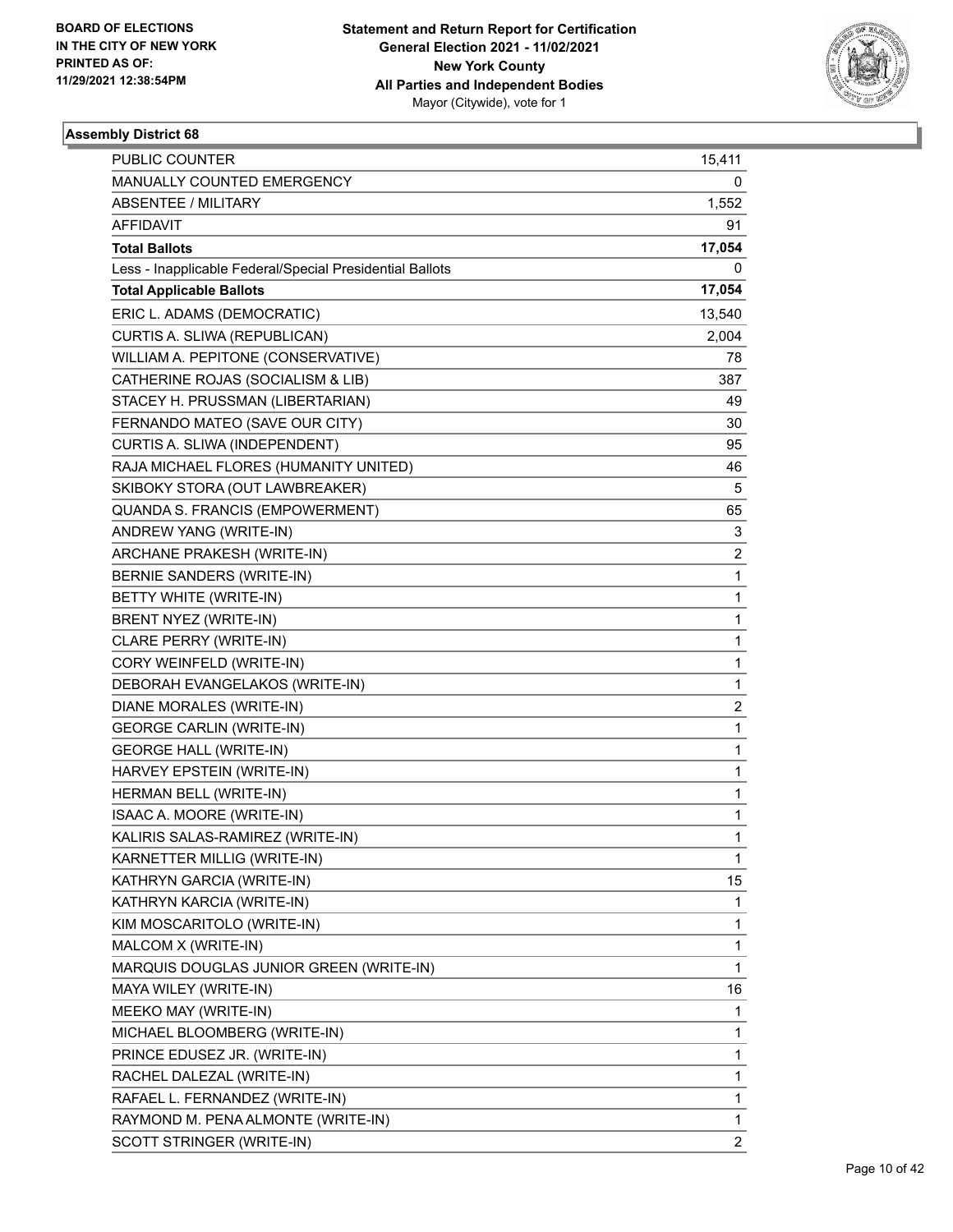

| SHANE DONOVAN (WRITE-IN)                  |        |
|-------------------------------------------|--------|
| STEVEN RIVERA (WRITE-IN)                  |        |
| UNATTRIBUTABLE WRITE-IN (WRITE-IN)        | 16     |
| UNCOUNTED WRITE-IN PER STATUTE (WRITE-IN) |        |
| <b>Total Votes</b>                        | 16.381 |
| l Inrecorded                              | 673    |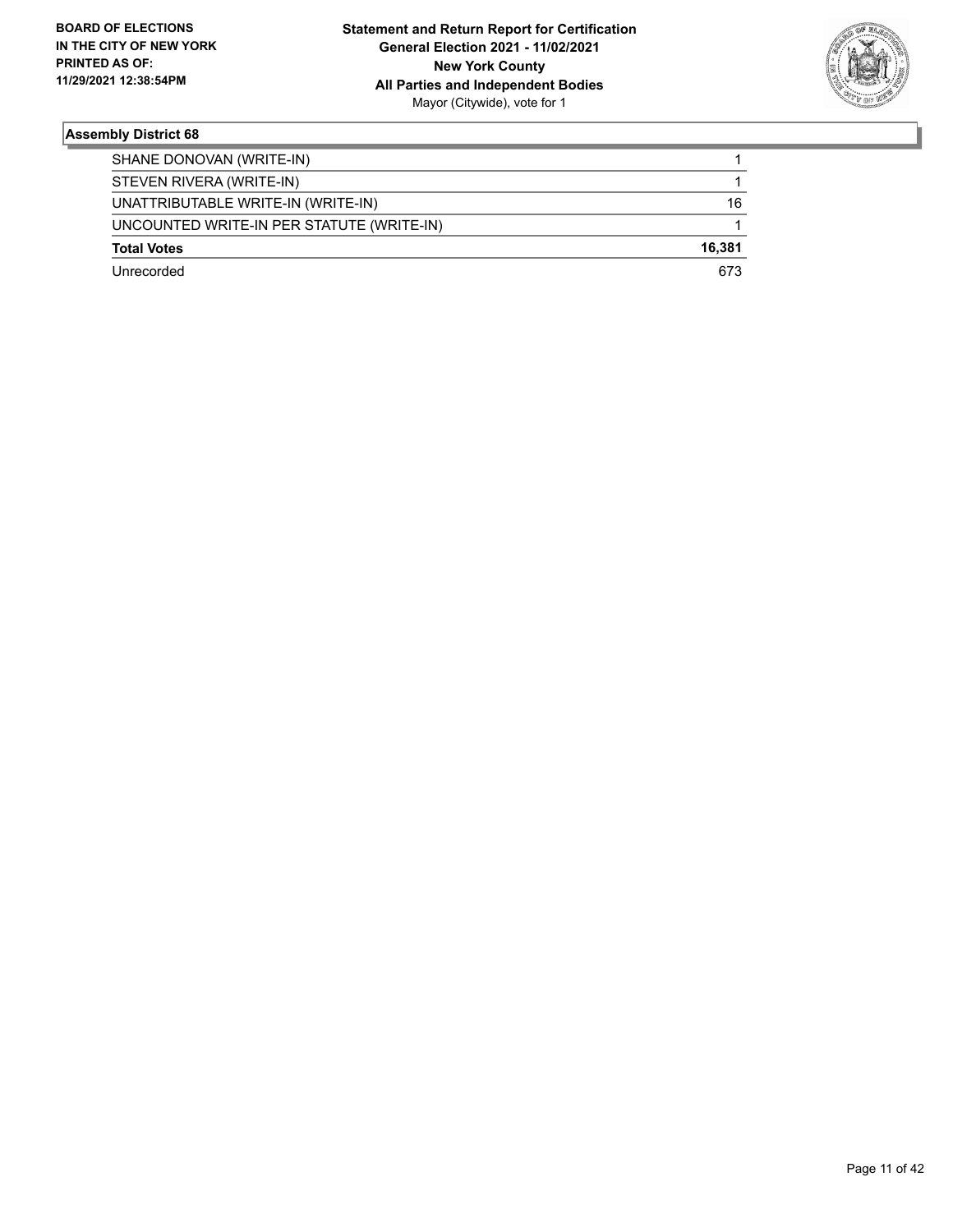

| PUBLIC COUNTER                                           | 25,146         |
|----------------------------------------------------------|----------------|
| MANUALLY COUNTED EMERGENCY                               | 3              |
| <b>ABSENTEE / MILITARY</b>                               | 4,464          |
| AFFIDAVIT                                                | 191            |
| <b>Total Ballots</b>                                     | 29,804         |
| Less - Inapplicable Federal/Special Presidential Ballots | 0              |
| <b>Total Applicable Ballots</b>                          | 29,804         |
| ERIC L. ADAMS (DEMOCRATIC)                               | 24,195         |
| CURTIS A. SLIWA (REPUBLICAN)                             | 2,417          |
| WILLIAM A. PEPITONE (CONSERVATIVE)                       | 88             |
| CATHERINE ROJAS (SOCIALISM & LIB)                        | 919            |
| STACEY H. PRUSSMAN (LIBERTARIAN)                         | 100            |
| FERNANDO MATEO (SAVE OUR CITY)                           | 46             |
| CURTIS A. SLIWA (INDEPENDENT)                            | 188            |
| RAJA MICHAEL FLORES (HUMANITY UNITED)                    | 84             |
| SKIBOKY STORA (OUT LAWBREAKER)                           | $\overline{2}$ |
| QUANDA S. FRANCIS (EMPOWERMENT)                          | 74             |
| AARON JUDGE (WRITE-IN)                                   | 1              |
| ABIGAIL ZUGAR (WRITE-IN)                                 | 1              |
| ADRIENE HOLDER (WRITE-IN)                                | 1              |
| AL FRANKEN (WRITE-IN)                                    | 1              |
| ALEXANDER BERGER (WRITE-IN)                              | 1              |
| ALEXANDRIA OCASIO-CORTEZ (WRITE-IN)                      | 3              |
| ALICE L. FONTIER (WRITE-IN)                              | 1              |
| ANDREW CUOMO (WRITE-IN)                                  | $\overline{c}$ |
| ANDREW YANG (WRITE-IN)                                   | 9              |
| ANDY BYORD (WRITE-IN)                                    | 1              |
| ANTHONY WEINER (WRITE-IN)                                | 1              |
| ART CHANG (WRITE-IN)                                     | 1              |
| AUDREY DURSHI (WRITE-IN)                                 | 1              |
| AVIAD BODNER (WRITE-IN)                                  | $\mathbf{1}$   |
| BARBARA KAYOVIT (WRITE-IN)                               | $\mathbf{1}$   |
| BENJI PODIETZ (WRITE-IN)                                 | 1              |
| <b>BRETT GARDNER (WRITE-IN)</b>                          | 1              |
| BRIAN LEHNER (WRITE-IN)                                  | 1              |
| CHRISTINE QUINN (WRITE-IN)                               | 1              |
| DAN HUNTER (WRITE-IN)                                    | 1              |
| DANIEL GARODNICK (WRITE-IN)                              | 1              |
| DANIELLE PARHIZRARAM (WRITE-IN)                          | 1              |
| DAVID DINKINS (WRITE-IN)                                 | 1              |
| DECHEN C. LIPMAN (WRITE-IN)                              | 1              |
| DIANE MORALES (WRITE-IN)                                 | 3              |
| DON DELILLO (WRITE-IN)                                   | 1              |
| ED KOCH (WRITE-IN)                                       | 1              |
| ED PEETS (WRITE-IN)                                      | 1              |
| ELISE CHANDER (WRITE-IN)                                 | 1              |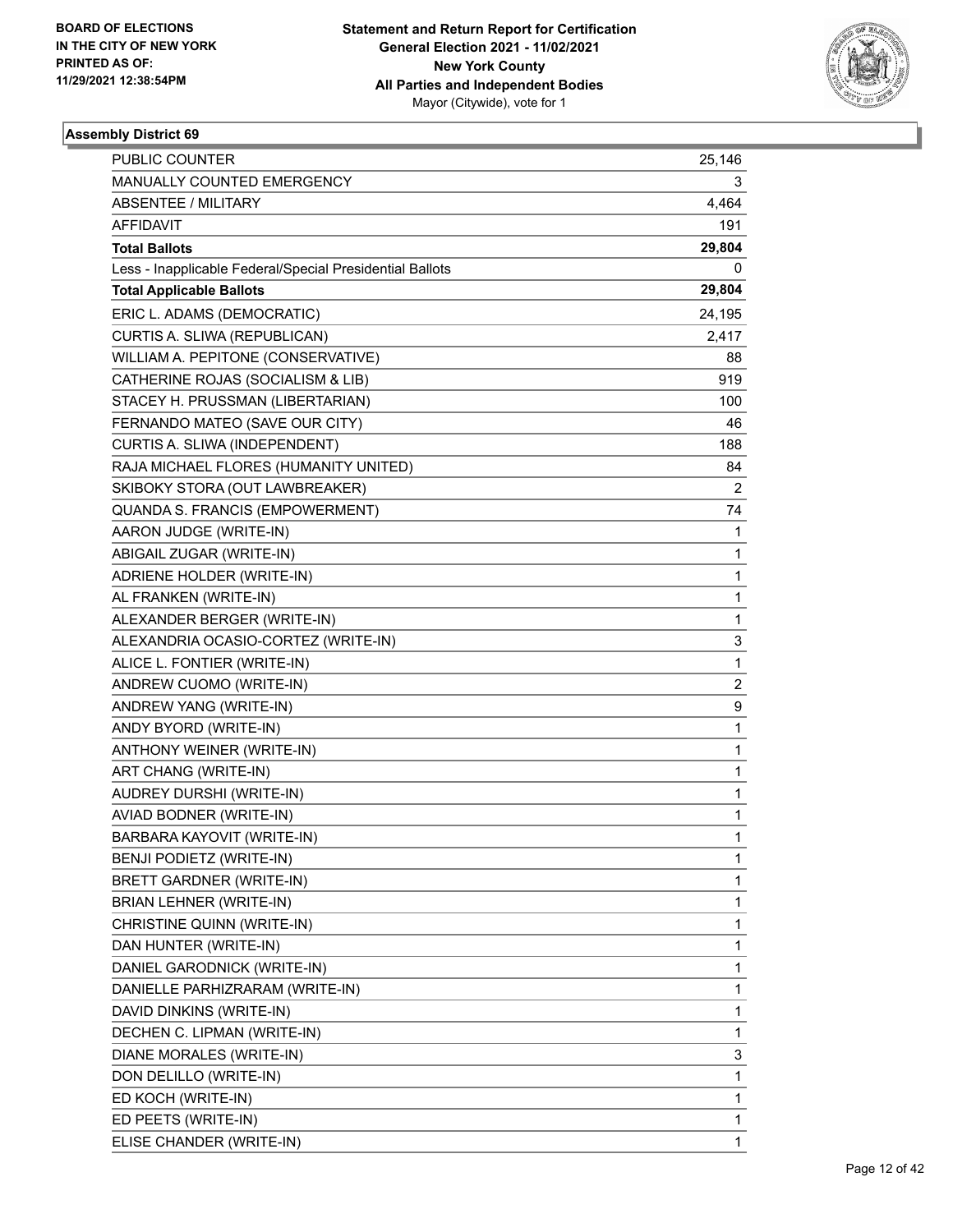

| ELIZA ORLINS (WRITE-IN)              | 1      |
|--------------------------------------|--------|
| ERIC ANDRE (WRITE-IN)                | 1      |
| ERIC GARDNER (WRITE-IN)              | 1      |
| <b>GALE BREWER (WRITE-IN)</b>        | 3      |
| GLORIA BROWNE-MARSHALL (WRITE-IN)    | 1      |
| HAROLD ROSSI (WRITE-IN)              | 1      |
| HILLARY CLINTON (WRITE-IN)           | 1      |
| HOWARD D. SCHULTZ (WRITE-IN)         | 1      |
| INDIA WALTON (WRITE-IN)              | 1      |
| JAIME VALDIVIA (WRITE-IN)            | 1      |
| JAMES PAUL (WRITE-IN)                | 1      |
| JAMES RICHARDS (WRITE-IN)            | 1      |
| JASPER GATTO (WRITE-IN)              | 1      |
| JOHN KAEHNY (WRITE-IN)               | 1      |
| JOHN KAEMNY (WRITE-IN)               | 1      |
| JONAH LOWENFELD (WRITE-IN)           | 1      |
| JULIUS RANDLE (WRITE-IN)             | 1      |
| KABIR SETH (WRITE-IN)                | 1      |
| KATHRYN GARCIA (WRITE-IN)            | 98     |
| <b>KEN COUGHLIN (WRITE-IN)</b>       | 1      |
| LAUREN WYNER (WRITE-IN)              | 1      |
| LEILANI RAHEEM (WRITE-IN)            | 1      |
| LIN SABERSKI (WRITE-IN)              | 1      |
| LINCOLN MITCHELL (WRITE-IN)          | 1      |
| LIZ KRUEGER (WRITE-IN)               | 1      |
| MAYA WILEY (WRITE-IN)                | 72     |
| MICHAEL BLOOMBERG (WRITE-IN)         | 6      |
| MO GROSSO-MARTINEZ (WRITE-IN)        | 1      |
| NICOLE FOX (WRITE-IN)                | 1      |
| RAFAEL MATEO (WRITE-IN)              | 1      |
| RAY MCGUIRE (WRITE-IN)               | 1      |
| RAYMOND MENDELSOHN (WRITE-IN)        | 1      |
| RODNEY HARRISON (WRITE-IN)           | 1      |
| ROSS BARKAN (WRITE-IN)               | 1      |
| SARAH GOLDSMITH-GREENBERG (WRITE-IN) | 1      |
| SCOTT LYNCA (WRITE-IN)               | 1      |
| SCOTT SILVER (WRITE-IN)              | 1      |
| SCOTT STRINGER (WRITE-IN)            | 18     |
| SLAYTON UNDERWOOD (WRITE-IN)         | 1      |
| SUSIE MCMILLAN (WRITE-IN)            | 1      |
| UNATTRIBUTABLE WRITE-IN (WRITE-IN)   | 22     |
| <b>Total Votes</b>                   | 28,409 |
| Unrecorded                           | 1,395  |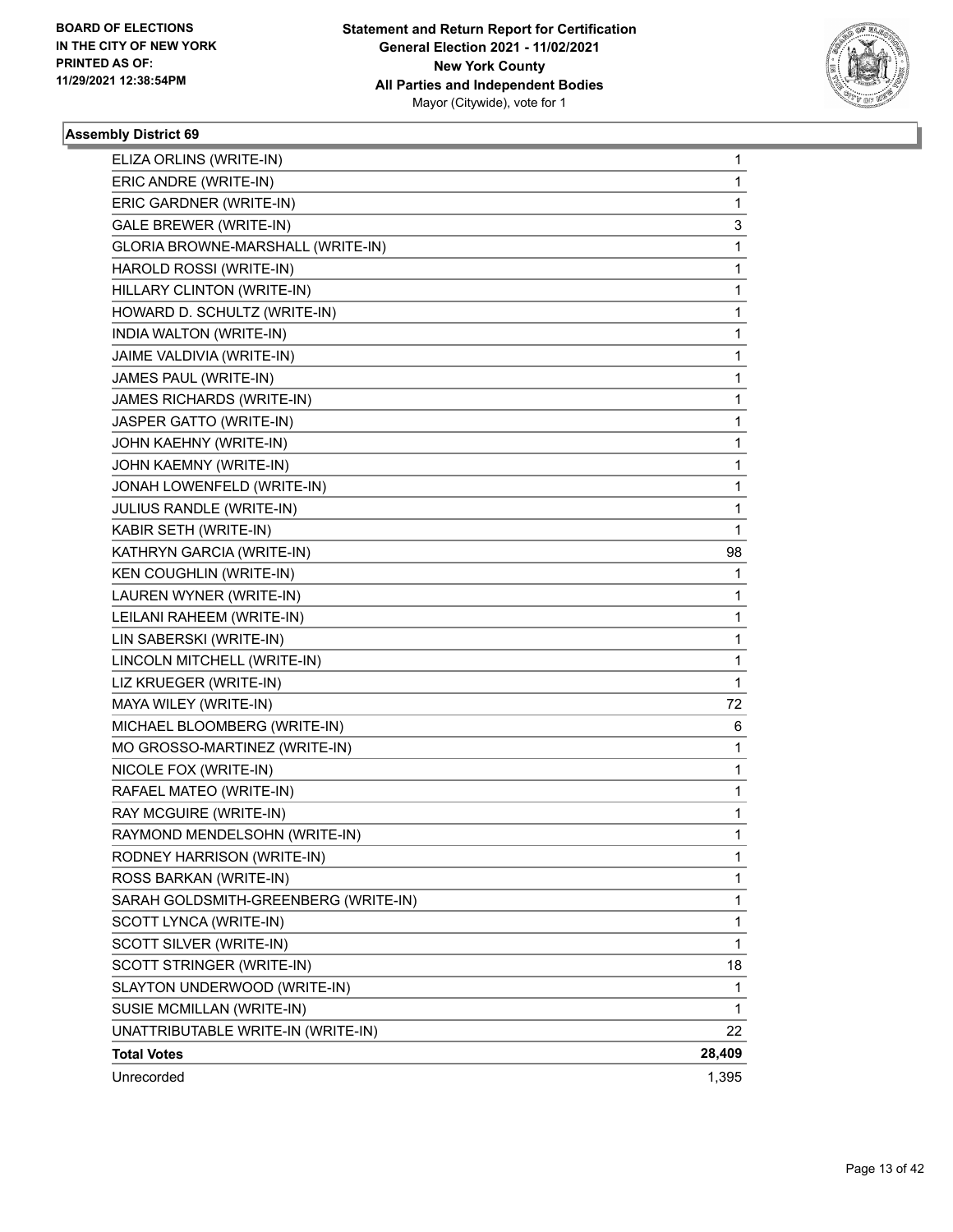

| PUBLIC COUNTER                                           | 20,595       |
|----------------------------------------------------------|--------------|
| MANUALLY COUNTED EMERGENCY                               | 0            |
| <b>ABSENTEE / MILITARY</b>                               | 2,048        |
| AFFIDAVIT                                                | 159          |
| <b>Total Ballots</b>                                     | 22,802       |
| Less - Inapplicable Federal/Special Presidential Ballots | 0            |
| <b>Total Applicable Ballots</b>                          | 22,802       |
| ERIC L. ADAMS (DEMOCRATIC)                               | 19,303       |
| CURTIS A. SLIWA (REPUBLICAN)                             | 1,190        |
| WILLIAM A. PEPITONE (CONSERVATIVE)                       | 59           |
| CATHERINE ROJAS (SOCIALISM & LIB)                        | 801          |
| STACEY H. PRUSSMAN (LIBERTARIAN)                         | 50           |
| FERNANDO MATEO (SAVE OUR CITY)                           | 29           |
| CURTIS A. SLIWA (INDEPENDENT)                            | 90           |
| RAJA MICHAEL FLORES (HUMANITY UNITED)                    | 46           |
| SKIBOKY STORA (OUT LAWBREAKER)                           | 3            |
| QUANDA S. FRANCIS (EMPOWERMENT)                          | 141          |
| AL LEWIS (WRITE-IN)                                      | 1            |
| ALEXIS R. POSEY (WRITE-IN)                               | $\mathbf{1}$ |
| ANDREW CUOMO (WRITE-IN)                                  | $\mathbf{1}$ |
| ANDREW YANG (WRITE-IN)                                   | 5            |
| ANDREW YOUNG (WRITE-IN)                                  | $\mathbf{1}$ |
| ART CHANG (WRITE-IN)                                     | $\mathbf{1}$ |
| BILL DE BLASIO (WRITE-IN)                                | 2            |
| <b>BOB WALES (WRITE-IN)</b>                              | $\mathbf{1}$ |
| BRENSON RUDOLPH (WRITE-IN)                               | $\mathbf{1}$ |
| CAILIN BARRETT-BRESSACK (WRITE-IN)                       | 1            |
| CATHERINE SIMS (WRITE-IN)                                | $\mathbf{1}$ |
| CHRISTINE QUINN (WRITE-IN)                               | $\mathbf{1}$ |
| CLARENCE PARKER (WRITE-IN)                               | 1            |
| DAENA MCBRIDE (WRITE-IN)                                 | $\mathbf{1}$ |
| DANIEL A. ARKUS (WRITE-IN)                               | $\mathbf{1}$ |
| DANIELLE THOMPSON (WRITE-IN)                             | 1            |
| DAVID HANZAL (WRITE-IN)                                  | 1            |
| DIONNE MORALES (WRITE-IN)                                | $\mathbf{1}$ |
| DRIAN LEHRER (WRITE-IN)                                  | $\mathbf{1}$ |
| EDWARD GIBBS (WRITE-IN)                                  | $\mathbf{1}$ |
| ELIZABETH WARREN (WRITE-IN)                              | $\mathbf{1}$ |
| <b>GAIL BREWER (WRITE-IN)</b>                            | $\mathbf{1}$ |
| <b>GEORGE FLOYD (WRITE-IN)</b>                           | $\mathbf{1}$ |
| HENRY GEOGRE (WRITE-IN)                                  | $\mathbf{1}$ |
| ISABELLA XIE (WRITE-IN)                                  | 1            |
| JACOB GYLLENHAAL (WRITE-IN)                              | $\mathbf{1}$ |
| JANNO LIEGER (WRITE-IN)                                  | $\mathbf{1}$ |
| JANOS MARTIN (WRITE-IN)                                  | 1            |
| JOHN DAVID WERNER (WRITE-IN)                             | $\mathbf{1}$ |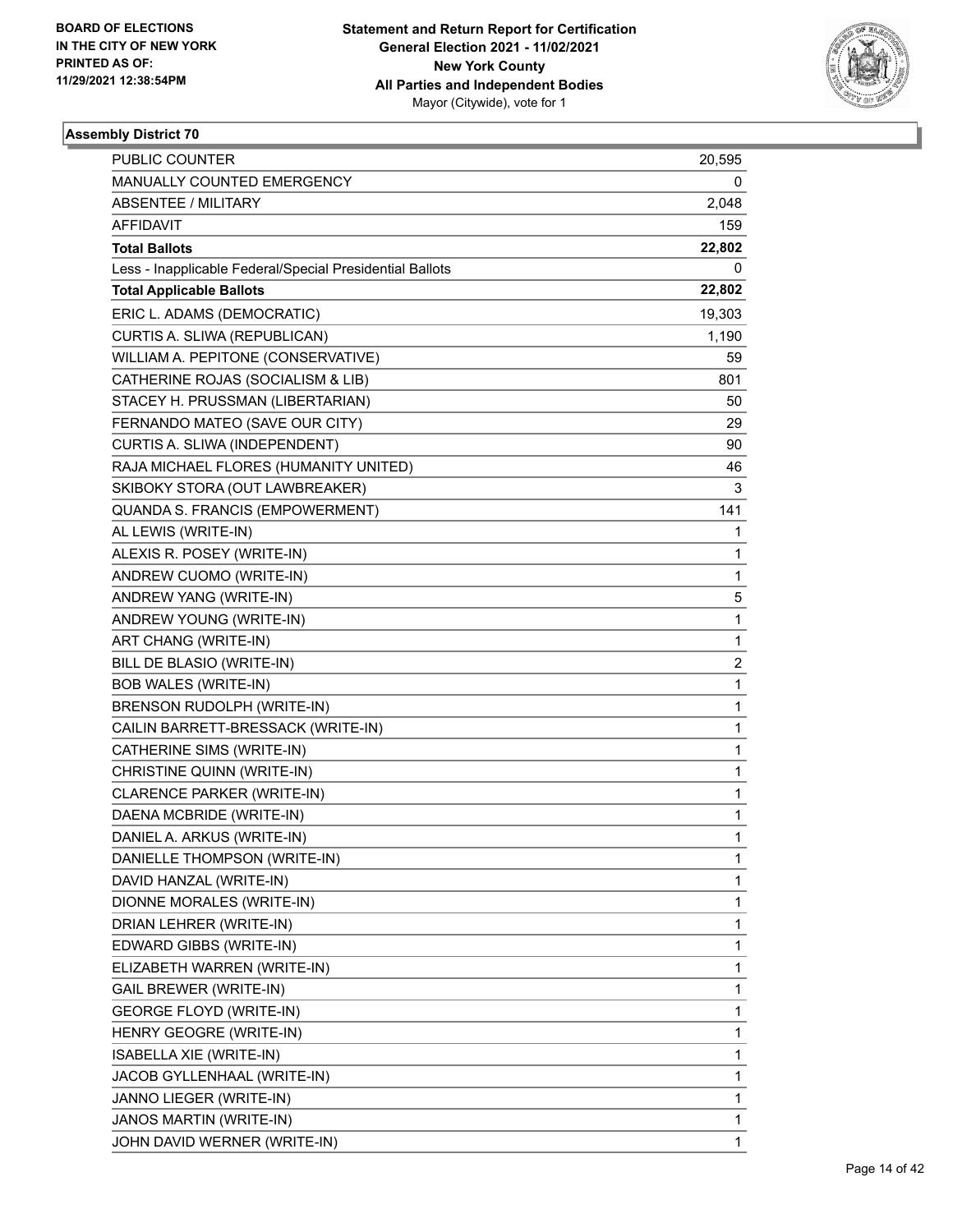

| KALIRIS SALAS-RAMIREZ (WRITE-IN)   | 2              |
|------------------------------------|----------------|
| KAMAU HARGRAVES (WRITE-IN)         | $\mathbf{1}$   |
| KATHRYN GARCIA (WRITE-IN)          | 27             |
| KATHRYN WILEY (WRITE-IN)           | $\mathbf{1}$   |
| KIM JONG-UN (WRITE-IN)             | 1              |
| KIM SMITH (WRITE-IN)               | 1              |
| LEONORA MORAN (WRITE-IN)           | 1              |
| LOU REED (WRITE-IN)                | 1              |
| MARK D. LEVINE (WRITE-IN)          | 1              |
| MAUREEN EIGENFELD (WRITE-IN)       | $\mathbf{1}$   |
| MAYA WILEY (WRITE-IN)              | 49             |
| MAYA WILKINS (WRITE-IN)            | 1              |
| MICHAEL BLOOMBERG (WRITE-IN)       | 3              |
| MIRANDA SCHWARTZ (WRITE-IN)        | 1              |
| NOAH MOMIS (WRITE-IN)              | $\mathbf{1}$   |
| PAPERBOY LOVE PRINCE (WRITE-IN)    | 3              |
| PHIL SCHAAP (WRITE-IN)             | 1              |
| RAY MCGUIRE (WRITE-IN)             | 1              |
| RAYMOND MCGUIRE (WRITE-IN)         | $\mathbf{1}$   |
| RAZIQ SEABROOK (WRITE-IN)          | 1              |
| SCOTT STRINGER (WRITE-IN)          | $\overline{c}$ |
| SHARON M. CORDIZ (WRITE-IN)        | 1              |
| SHAW CAVINGTON (WRITE-IN)          | $\mathbf{1}$   |
| SLYVIA PICKENS (WRITE-IN)          | $\mathbf{1}$   |
| TYRONE SCOTT (WRITE-IN)            | 1              |
| UNATTRIBUTABLE WRITE-IN (WRITE-IN) | 18             |
| <b>VIKASH T REDDY (WRITE-IN)</b>   | 1              |
| ZELLNOR MYRIE (WRITE-IN)           | $\mathbf{1}$   |
| <b>Total Votes</b>                 | 21,871         |
| Unrecorded                         | 931            |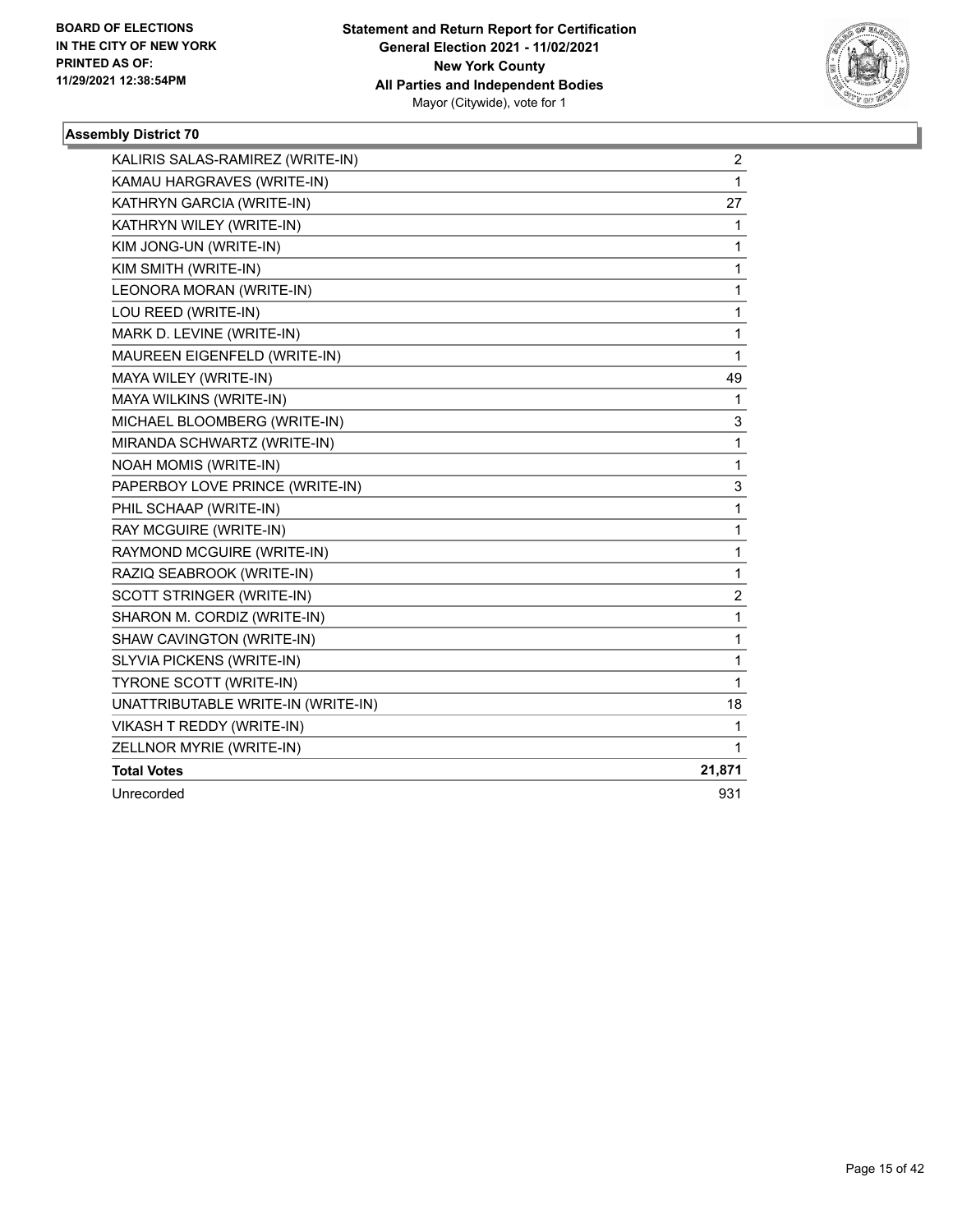

| PUBLIC COUNTER                                           | 19,563                  |
|----------------------------------------------------------|-------------------------|
| MANUALLY COUNTED EMERGENCY                               | 0                       |
| <b>ABSENTEE / MILITARY</b>                               | 1,556                   |
| AFFIDAVIT                                                | 118                     |
| <b>Total Ballots</b>                                     | 21,237                  |
| Less - Inapplicable Federal/Special Presidential Ballots | 0                       |
| <b>Total Applicable Ballots</b>                          | 21,237                  |
| ERIC L. ADAMS (DEMOCRATIC)                               | 17,358                  |
| CURTIS A. SLIWA (REPUBLICAN)                             | 1,808                   |
| WILLIAM A. PEPITONE (CONSERVATIVE)                       | 72                      |
| CATHERINE ROJAS (SOCIALISM & LIB)                        | 854                     |
| STACEY H. PRUSSMAN (LIBERTARIAN)                         | 56                      |
| FERNANDO MATEO (SAVE OUR CITY)                           | 46                      |
| CURTIS A. SLIWA (INDEPENDENT)                            | 110                     |
| RAJA MICHAEL FLORES (HUMANITY UNITED)                    | 46                      |
| SKIBOKY STORA (OUT LAWBREAKER)                           | 4                       |
| QUANDA S. FRANCIS (EMPOWERMENT)                          | 96                      |
| ANDREW CUOMO (WRITE-IN)                                  | 3                       |
| ANDREW GREENWARD (WRITE-IN)                              | 1                       |
| ANDREW YANG (WRITE-IN)                                   | $\overline{\mathbf{c}}$ |
| ANGELA Y. DARIS (WRITE-IN)                               | 1                       |
| AR BERNARD (WRITE-IN)                                    | 1                       |
| BETSY GOTBAUM (WRITE-IN)                                 | 1                       |
| BILL DE BLASIO (WRITE-IN)                                | 1                       |
| BRIAN LEHRER (WRITE-IN)                                  | $\mathbf{1}$            |
| COREY JOHNSON (WRITE-IN)                                 | 1                       |
| DEBORAL AXT (WRITE-IN)                                   | 1                       |
| DIANE MORALES (WRITE-IN)                                 | 4                       |
| DONALD TRUMP (WRITE-IN)                                  | 1                       |
| ELISABETH BENNET (WRITE-IN)                              | 1                       |
| ELIZABETH JACOBS (WRITE-IN)                              | 1                       |
| ELIZABETH ZEKHEIM (WRITE-IN)                             | $\overline{c}$          |
| ERIC BGONZALEZ (WRITE-IN)                                | 1                       |
| FALAFEL RATNER (WRITE-IN)                                | 1                       |
| FARON HENRY (WRITE-IN)                                   | 1                       |
| <b>GRIFF BROWN (WRITE-IN)</b>                            | 1                       |
| HANA KOOB (WRITE-IN)                                     | 1                       |
| ISSAC WRIGHT JR (WRITE-IN)                               | 1                       |
| JAMIE BAKER (WRITE-IN)                                   | 1                       |
| JEFF GOLDBLUM (WRITE-IN)                                 | 1                       |
| JESSE MARTIN (WRITE-IN)                                  | 1                       |
| JOMO M. WILLIAMS (WRITE-IN)                              | 1                       |
| JOSEPH RETZLER (WRITE-IN)                                | $\overline{\mathbf{c}}$ |
| JUDE TRAXLER (WRITE-IN)                                  | 1                       |
| JUMAANE D. WILLIAMS (WRITE-IN)                           | 3                       |
| KATHRYN GARCIA (WRITE-IN)                                | 40                      |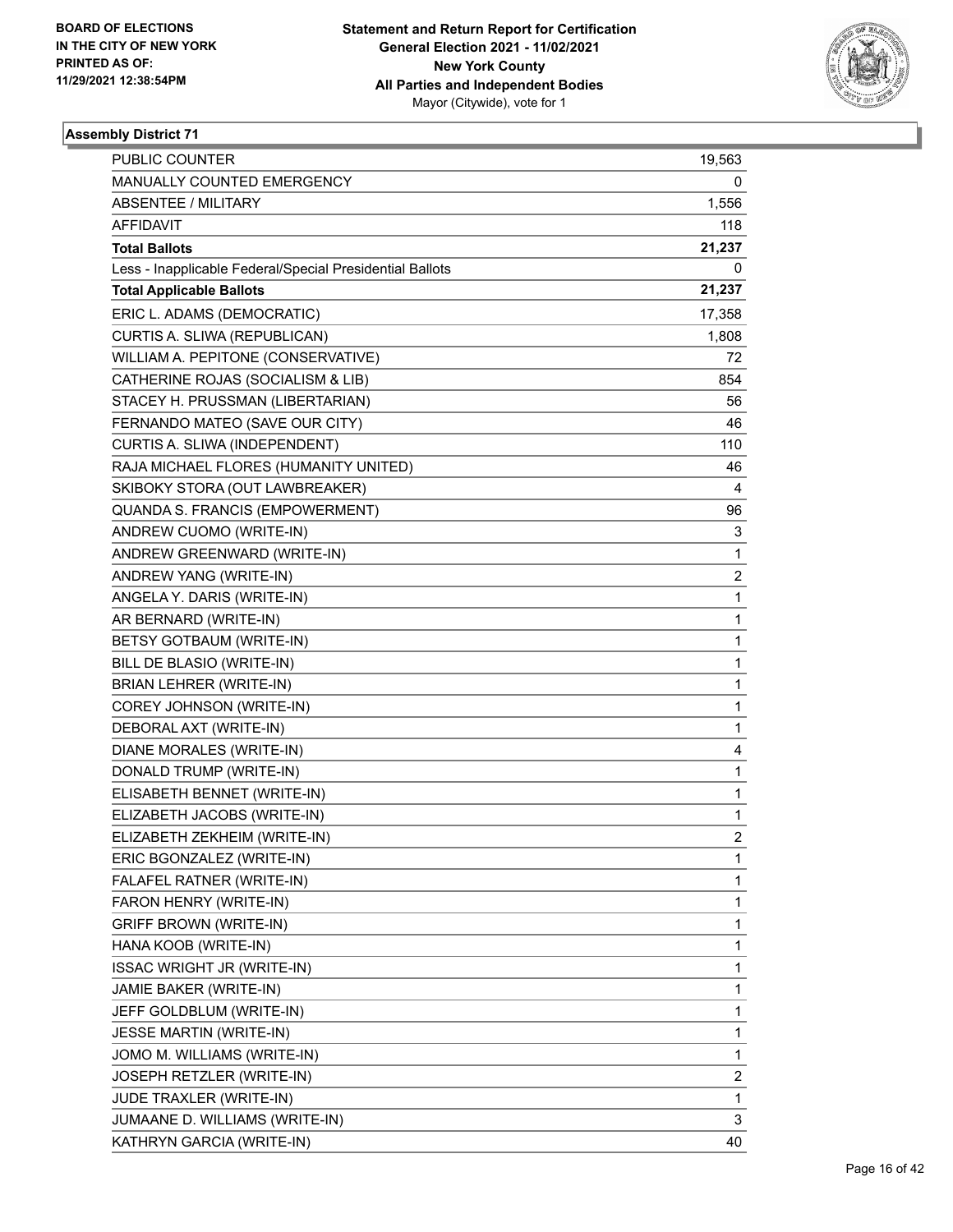

| LARA A. GINSBERG (WRITE-IN)               | 1                       |
|-------------------------------------------|-------------------------|
| LARRY PROFETA (WRITE-IN)                  | 1                       |
| LELA ORGANA (WRITE-IN)                    | 1                       |
| LIAM GARCIA (WRITE-IN)                    | 1                       |
| MADELINE NOONAN (WRITE-IN)                | $\overline{\mathbf{c}}$ |
| MADIHA TAHIR (WRITE-IN)                   | 1                       |
| MARK LEVINE (WRITE-IN)                    | 1                       |
| MAYA WILEY (WRITE-IN)                     | 55                      |
| MAYOR WILEY (WRITE-IN)                    | 1                       |
| MICHAEL BLOOMBERG (WRITE-IN)              | 2                       |
| MICHAELA S. PHIPPS (WRITE-IN)             | 1                       |
| PAPERBOY LOVE PRINCE (WRITE-IN)           | 1                       |
| PATRICK BUSH (WRITE-IN)                   | 1                       |
| RAY MCGUIRE (WRITE-IN)                    | $\overline{c}$          |
| REINALDO CHAPENZ JR. (WRITE-IN)           | 1                       |
| ROGELIO ABREU (WRITE-IN)                  | 1                       |
| RUSSELL JACOBS (WRITE-IN)                 | 1                       |
| RYAN COHEN (WRITE-IN)                     | 1                       |
| RYAN JOSLING (WRITE-IN)                   | 1                       |
| SATOSHI NAKAMOTO (WRITE-IN)               | $\mathbf{1}$            |
| SCOTT STRINGER (WRITE-IN)                 | 9                       |
| SEAN CONNERY (WRITE-IN)                   | 1                       |
| SOPHIA GURULE (WRITE-IN)                  | 1                       |
| SPIKE LEE (WRITE-IN)                      | 1                       |
| THERESA E. HASSLER (WRITE-IN)             | 1                       |
| TIMOTHY O'CONNER (WRITE-IN)               | $\mathbf{1}$            |
| UNATTRIBUTABLE WRITE-IN (WRITE-IN)        | 16                      |
| UNCOUNTED WRITE-IN PER STATUTE (WRITE-IN) | 4                       |
| WILLIE MARQUEZ (WRITE-IN)                 | 1                       |
| XIAOMING HAUGH (WRITE-IN)                 | 1                       |
| <b>Total Votes</b>                        | 20,641                  |
| Unrecorded                                | 596                     |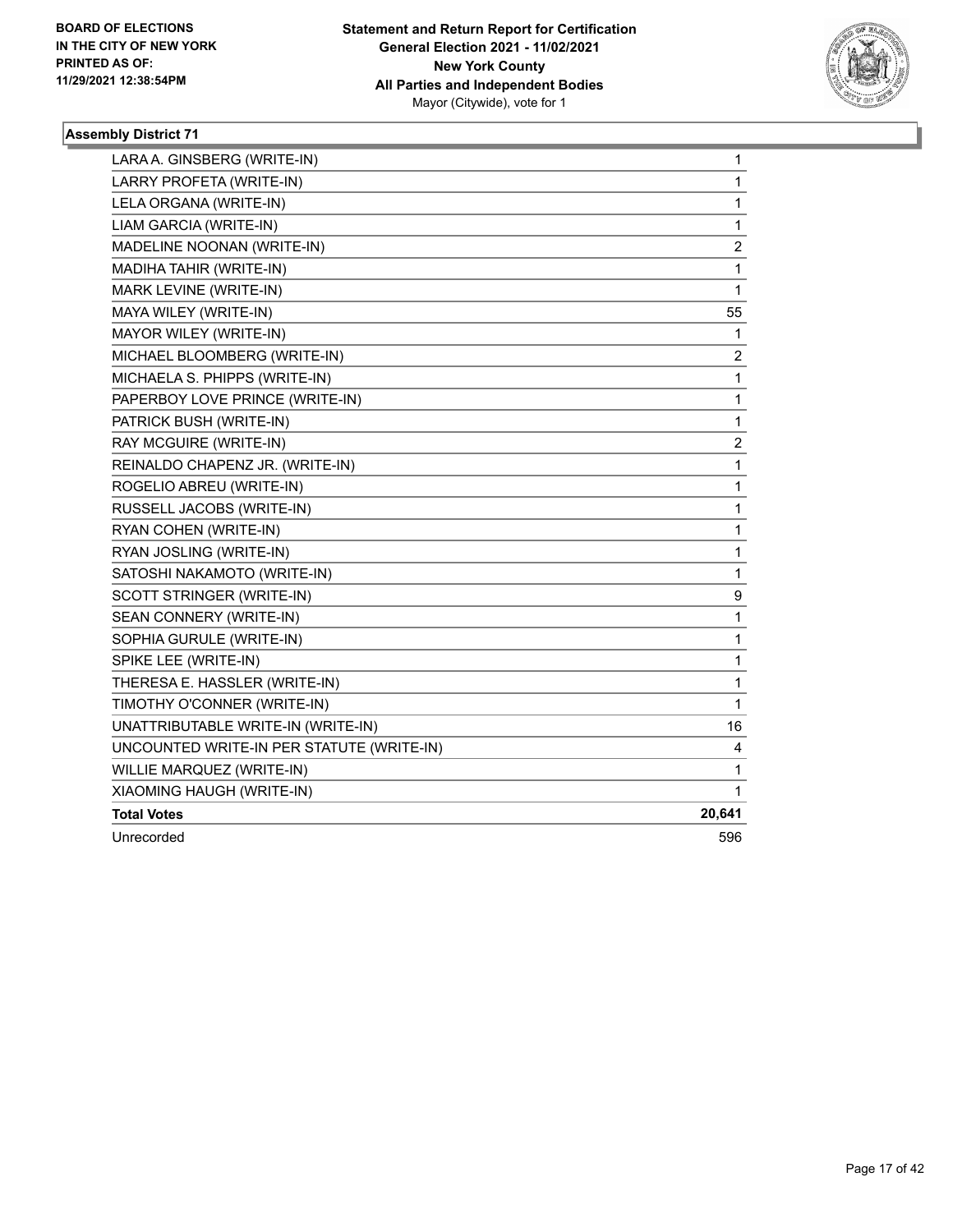

| <b>PUBLIC COUNTER</b>                                    | 14,315         |
|----------------------------------------------------------|----------------|
| MANUALLY COUNTED EMERGENCY                               | 0              |
| <b>ABSENTEE / MILITARY</b>                               | 864            |
| AFFIDAVIT                                                | 92             |
| <b>Total Ballots</b>                                     | 15,271         |
| Less - Inapplicable Federal/Special Presidential Ballots | 0              |
| <b>Total Applicable Ballots</b>                          | 15,271         |
| ERIC L. ADAMS (DEMOCRATIC)                               | 11,634         |
| CURTIS A. SLIWA (REPUBLICAN)                             | 2,284          |
| WILLIAM A. PEPITONE (CONSERVATIVE)                       | 64             |
| CATHERINE ROJAS (SOCIALISM & LIB)                        | 580            |
| STACEY H. PRUSSMAN (LIBERTARIAN)                         | 37             |
| FERNANDO MATEO (SAVE OUR CITY)                           | 37             |
| CURTIS A. SLIWA (INDEPENDENT)                            | 91             |
| RAJA MICHAEL FLORES (HUMANITY UNITED)                    | 33             |
| SKIBOKY STORA (OUT LAWBREAKER)                           | 5              |
| QUANDA S. FRANCIS (EMPOWERMENT)                          | 67             |
| ANDREW YANG (WRITE-IN)                                   | $\overline{2}$ |
| ANTHONY JAMES (WRITE-IN)                                 | 1              |
| ANTONIO E. LOPEZ (WRITE-IN)                              | 1              |
| <b>BAYARD RUSTIN (WRITE-IN)</b>                          | 1              |
| <b>BELLE SIMPSON (WRITE-IN)</b>                          | 1              |
| BENJAMIN SCHANBACK (WRITE-IN)                            | 1              |
| BILL DE BLASIO (WRITE-IN)                                | 1              |
| BRAD J. REID (WRITE-IN)                                  | 1              |
| CAMEN S. RIVERA (WRITE-IN)                               | 1              |
| CAROLE MULLIGAN (WRITE-IN)                               | 1              |
| CATHERINE GARCIA (WRITE-IN)                              | 1              |
| DANIEL LIPSMAN (WRITE-IN)                                | 1              |
| DAVID BULCE (WRITE-IN)                                   | 1              |
| EDWIN ROSARIO (WRITE-IN)                                 | 1              |
| ERIC ANDRE (WRITE-IN)                                    | $\mathbf{1}$   |
| EVAN GEOFFREY (WRITE-IN)                                 | 1              |
| FIORELLO LAGUARDIA (WRITE-IN)                            | 1              |
| HENRY ROLLINS (WRITE-IN)                                 | 1              |
| HILLARY CLINTON (WRITE-IN)                               | 1              |
| INDIA WALTON (WRITE-IN)                                  | 1              |
| JARIEL ESTRELLA (WRITE-IN)                               | 1              |
| <b>JESSICA HILLIARD (WRITE-IN)</b>                       | 1              |
| <b>JESSICA KIM (WRITE-IN)</b>                            | 3              |
| JIM H. HALL (WRITE-IN)                                   | 1              |
| JOHN LI (WRITE-IN)                                       | 1              |
| JUAN ANTIGUA (WRITE-IN)                                  | 1              |
| JUMAANE D. WILLIAMS (WRITE-IN)                           | 1              |
| KATHRYN A. GARCIA (WRITE-IN)                             | 1              |
| KATHRYN GARCIA (WRITE-IN)                                | 33             |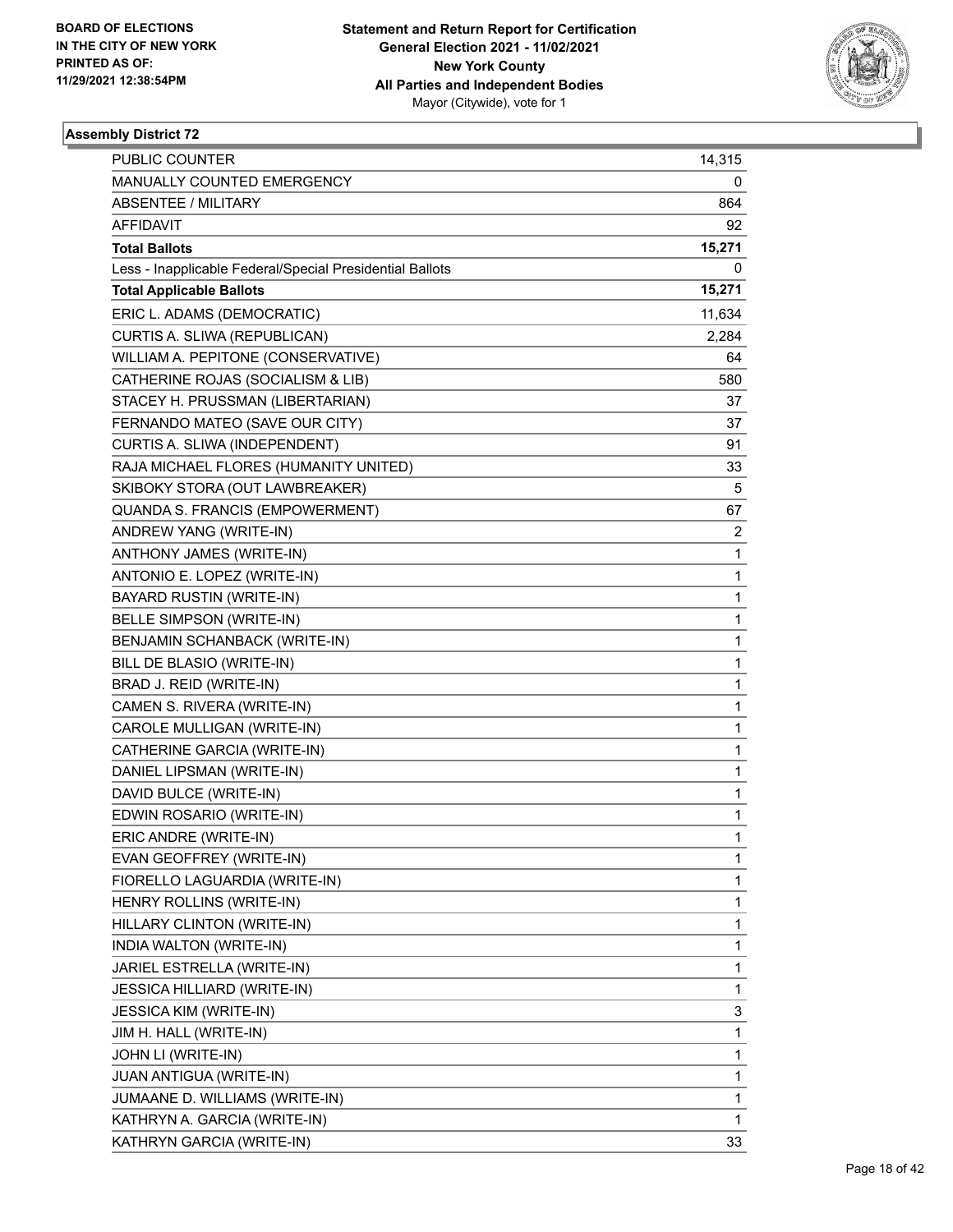

| KEMBA BUCHANAN (WRITE-IN)          | 1              |
|------------------------------------|----------------|
| LINDA CATIRIA TIRADO (WRITE-IN)    | 1              |
| MAGGIE BENDER (WRITE-IN)           | 1              |
| MARCUS STROMAN (WRITE-IN)          | 1              |
| MAYA WILEY (WRITE-IN)              | 36             |
| MEAGAN P. CHEN (WRITE-IN)          | 1              |
| MEGAN MASSARC (WRITE-IN)           | 1              |
| MICHAEL BLOOMBERG (WRITE-IN)       | 1              |
| PAPER BOY LOVE PRINCE (WRITE-IN)   | 1              |
| PAPERBOY LOVE PRINCE (WRITE-IN)    | $\overline{2}$ |
| PATRICIO CASTILLO (WRITE-IN)       | 1              |
| QUEMEL ARROYO (WRITE-IN)           | 1              |
| QUINN MCNEIL (WRITE-IN)            | 1              |
| RAY MCGUIRE (WRITE-IN)             | 1              |
| ROBERT LIEBOWITZ (WRITE-IN)        | 1              |
| SALVADER MARTI (WRITE-IN)          | 1              |
| SCOTT STRINGER (WRITE-IN)          | 8              |
| SHAWN DONOVAN (WRITE-IN)           | 1              |
| SUSAN ELMS (WRITE-IN)              | 1              |
| UNATTRIBUTABLE WRITE-IN (WRITE-IN) | 8              |
| <b>Total Votes</b>                 | 14,966         |
| Unrecorded                         | 305            |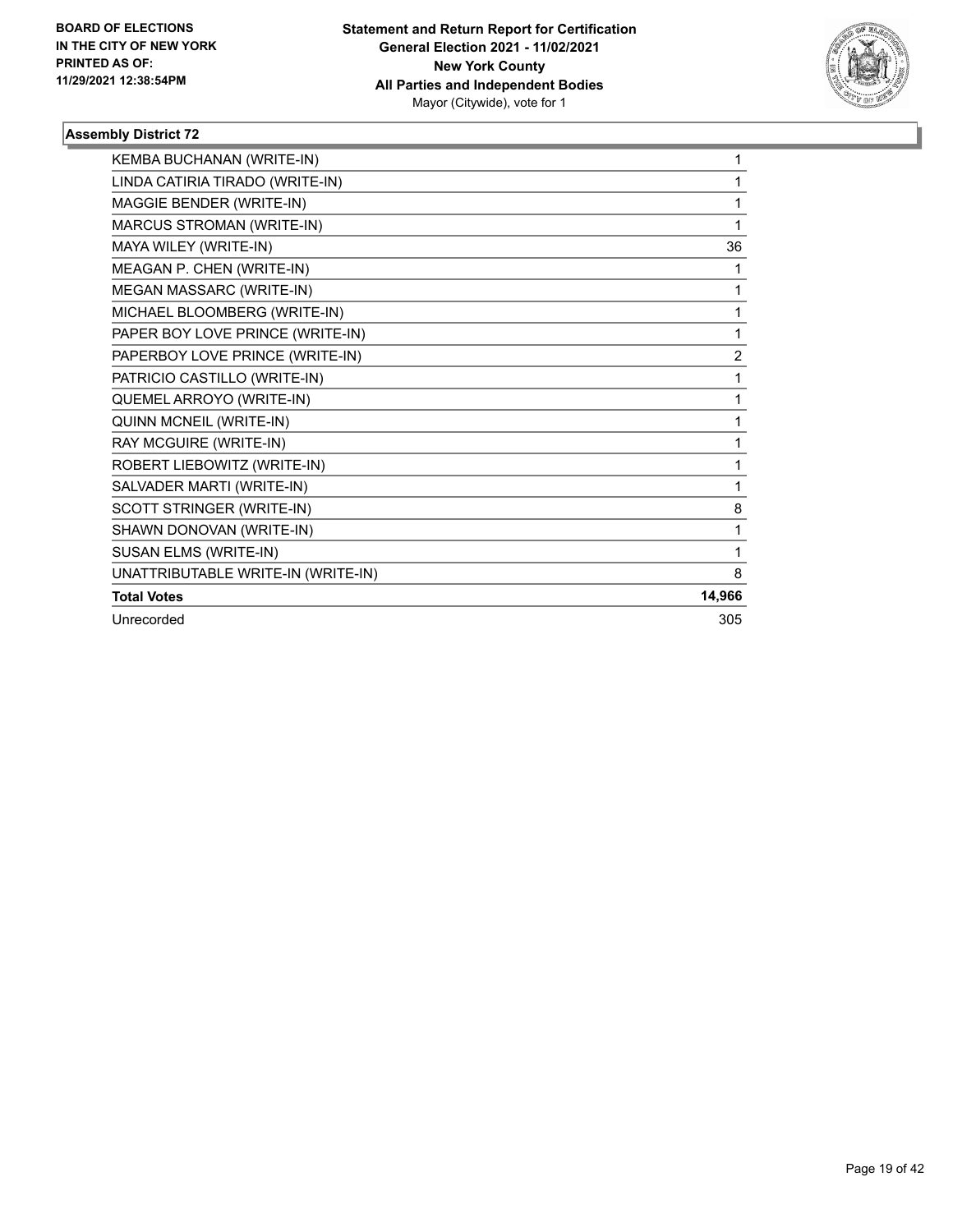

| PUBLIC COUNTER                                           | 22,010                  |
|----------------------------------------------------------|-------------------------|
| MANUALLY COUNTED EMERGENCY                               | 0                       |
| <b>ABSENTEE / MILITARY</b>                               | 4,408                   |
| AFFIDAVIT                                                | 207                     |
| <b>Total Ballots</b>                                     | 26,625                  |
| Less - Inapplicable Federal/Special Presidential Ballots | 0                       |
| <b>Total Applicable Ballots</b>                          | 26,625                  |
| ERIC L. ADAMS (DEMOCRATIC)                               | 20,140                  |
| CURTIS A. SLIWA (REPUBLICAN)                             | 4,903                   |
| WILLIAM A. PEPITONE (CONSERVATIVE)                       | 187                     |
| CATHERINE ROJAS (SOCIALISM & LIB)                        | 334                     |
| STACEY H. PRUSSMAN (LIBERTARIAN)                         | 108                     |
| FERNANDO MATEO (SAVE OUR CITY)                           | 38                      |
| CURTIS A. SLIWA (INDEPENDENT)                            | 234                     |
| RAJA MICHAEL FLORES (HUMANITY UNITED)                    | 63                      |
| SKIBOKY STORA (OUT LAWBREAKER)                           | 4                       |
| QUANDA S. FRANCIS (EMPOWERMENT)                          | 58                      |
| AIDA PADOW (WRITE-IN)                                    | 1                       |
| ALEJANDRO NUNEZ (WRITE-IN)                               | 1                       |
| ANDREW CUOMO (WRITE-IN)                                  | 1                       |
| ANDREW YANG (WRITE-IN)                                   | 6                       |
| APRIL WALKER (WRITE-IN)                                  | 1                       |
| BARRY GOLDWATER (WRITE-IN)                               | 1                       |
| BENJAMIN SCHANBACK (WRITE-IN)                            | 1                       |
| BRENDAN SULLIVAN (WRITE-IN)                              | 1                       |
| CATHERINE GARCIA (WRITE-IN)                              | $\overline{\mathbf{c}}$ |
| CHARLOTTE HORGLAND (WRITE-IN)                            | 1                       |
| CHRISTINE QUINN (WRITE-IN)                               | 1                       |
| DANIEL ETRA (WRITE-IN)                                   | 1                       |
| DAVE COLON (WRITE-IN)                                    | 1                       |
| DAVON LOMAX (WRITE-IN)                                   | 1                       |
| DONALD TRUMP (WRITE-IN)                                  | $\mathbf{1}$            |
| FIORELLO LAGUARDIA (WRITE-IN)                            | 1                       |
| FRAN LEIBOWITZ (WRITE-IN)                                | 1                       |
| FRED LEBOW (WRITE-IN)                                    | 1                       |
| <b>GREG GUTFELD (WRITE-IN)</b>                           | 1                       |
| GREG PALM (WRITE-IN)                                     | 1                       |
| HILLARY CLINTON (WRITE-IN)                               | $\overline{\mathbf{c}}$ |
| INDIA WALTON (WRITE-IN)                                  | 1                       |
| ISABELLA KIRST (WRITE-IN)                                | 1                       |
| JIMMY MCMILLAN (WRITE-IN)                                | 1                       |
| JIMMY NEARY (WRITE-IN)                                   | 1                       |
| KATHRYN GARCIA (WRITE-IN)                                | 62                      |
| KEITH THOMAS WALSH (WRITE-IN)                            | $\mathbf{1}$            |
| LEE KUAN YEW (WRITE-IN)                                  | 1                       |
| LIN-MANUEL MIRANDA (WRITE-IN)                            | 1                       |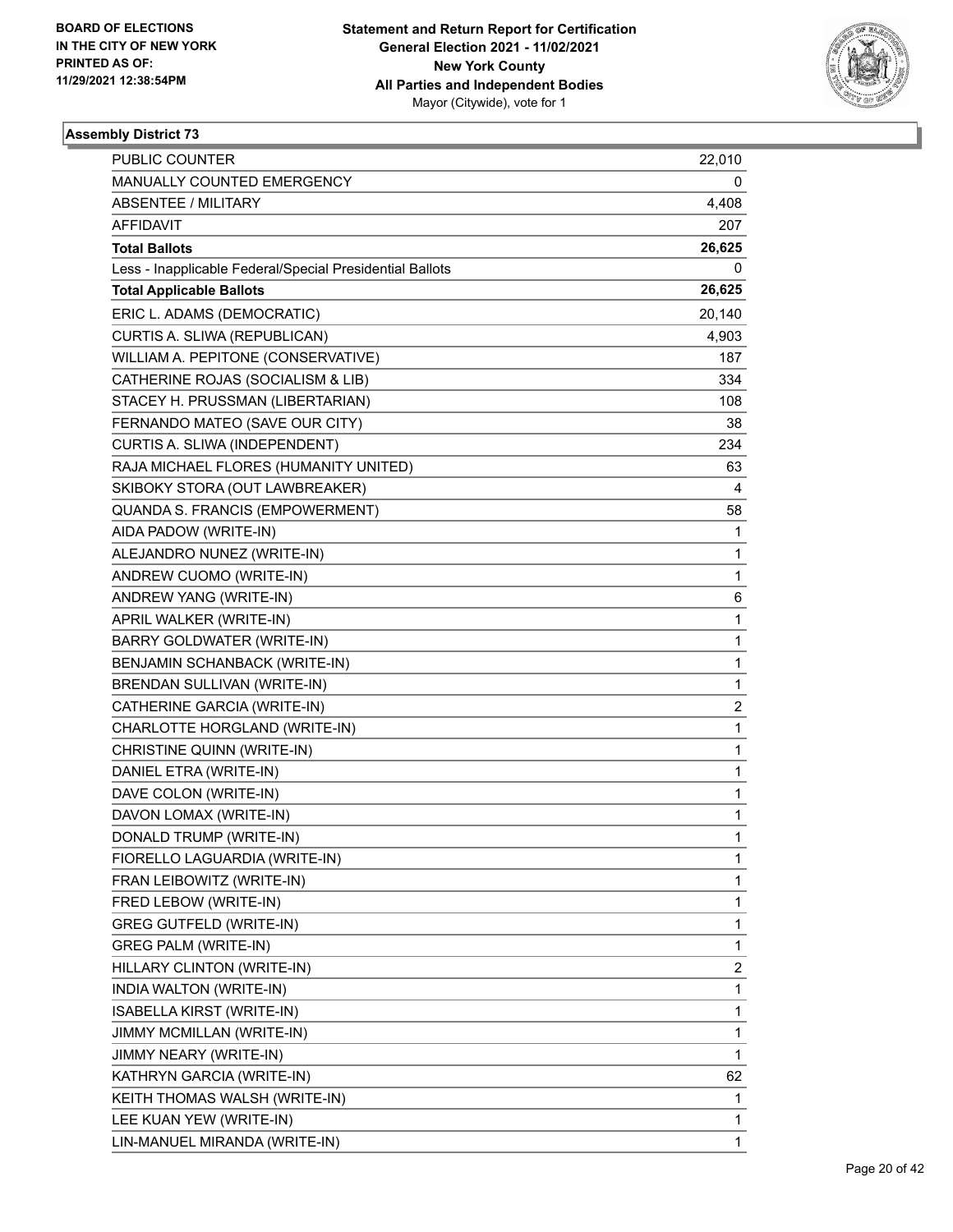

| MARK D. LEVINE (WRITE-IN)          | 1      |
|------------------------------------|--------|
| MARK DIAMOND (WRITE-IN)            | 1      |
| MAYA WILEY (WRITE-IN)              | 24     |
| MELINDA BECK (WRITE-IN)            | 1      |
| MICHAEL BLOOMBERG (WRITE-IN)       | 17     |
| MICHIEL BLOOMBERG (WRITE-IN)       | 1      |
| MILES LINDAHL (WRITE-IN)           | 1      |
| PETER C. NEGER (WRITE-IN)          | 1      |
| RAYMOND J. MCGUIRE (WRITE-IN)      | 1      |
| RONALD LANDER (WRITE-IN)           | 1      |
| RUDOLPH GIULIANI (WRITE-IN)        | 1      |
| SAMANTHA O'DONNELL (WRITE-IN)      | 1      |
| SCOTT SPRINGER (WRITE-IN)          | 1      |
| SCOTT STRINGER (WRITE-IN)          | 10     |
| SHOAN DONOVAN (WRITE-IN)           | 1      |
| SUSAN POLLET (WRITE-IN)            | 1      |
| SUSAN SARANDON (WRITE-IN)          | 1      |
| SUSAN STEHLIK (WRITE-IN)           | 1      |
| UNATTRIBUTABLE WRITE-IN (WRITE-IN) | 12     |
| ZEPHYR TEACHOUT (WRITE-IN)         | 2      |
| <b>Total Votes</b>                 | 26,246 |
| Unrecorded                         | 379    |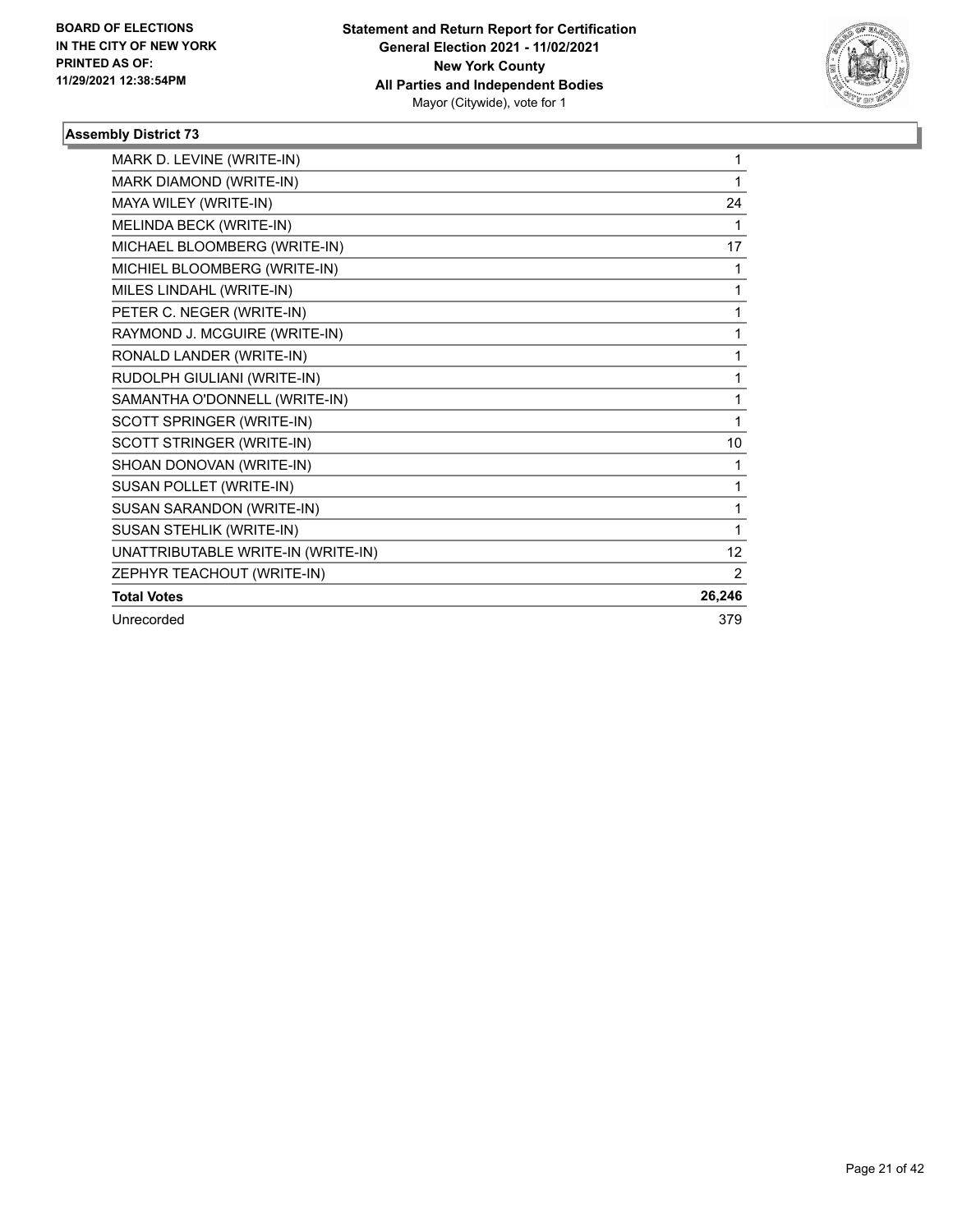

| PUBLIC COUNTER                                           | 19,960         |
|----------------------------------------------------------|----------------|
| MANUALLY COUNTED EMERGENCY                               | 9              |
| <b>ABSENTEE / MILITARY</b>                               | 2,084          |
| AFFIDAVIT                                                | 183            |
| <b>Total Ballots</b>                                     | 22,236         |
| Less - Inapplicable Federal/Special Presidential Ballots | 0              |
| <b>Total Applicable Ballots</b>                          | 22,236         |
| ERIC L. ADAMS (DEMOCRATIC)                               | 16,583         |
| CURTIS A. SLIWA (REPUBLICAN)                             | 3,642          |
| WILLIAM A. PEPITONE (CONSERVATIVE)                       | 172            |
| CATHERINE ROJAS (SOCIALISM & LIB)                        | 721            |
| STACEY H. PRUSSMAN (LIBERTARIAN)                         | 94             |
| FERNANDO MATEO (SAVE OUR CITY)                           | 37             |
| CURTIS A. SLIWA (INDEPENDENT)                            | 243            |
| RAJA MICHAEL FLORES (HUMANITY UNITED)                    | 68             |
| SKIBOKY STORA (OUT LAWBREAKER)                           | 3              |
| QUANDA S. FRANCIS (EMPOWERMENT)                          | 81             |
| ALADJI SOW (WRITE-IN)                                    | 1              |
| ALEXANDRIA OCASIO-CORTEZ (WRITE-IN)                      | 1              |
| ALICIA BOYD (WRITE-IN)                                   | 1              |
| ANDREW CUOMO (WRITE-IN)                                  | 1              |
| ANDREW YANG (WRITE-IN)                                   | 8              |
| ART CHANG (WRITE-IN)                                     | 2              |
| <b>BARACK OBAMA (WRITE-IN)</b>                           | 1              |
| BARBARA TURKEWITZ (WRITE-IN)                             | 1              |
| <b>BARRY ELIAS (WRITE-IN)</b>                            | 1              |
| BERNARD GOONEWARDER (WRITE-IN)                           | 1              |
| BERNIE SANDERS (WRITE-IN)                                | 1              |
| BEVERLY LEFKAVITZ (WRITE-IN)                             | 1              |
| BILL DE BLASIO (WRITE-IN)                                | 1              |
| BRYCE WAYNE (WRITE-IN)                                   | 1              |
| CATHERINE GARCIA (WRITE-IN)                              | $\overline{c}$ |
| CATHY ROJAS (WRITE-IN)                                   | 1              |
| CESAR COLON (WRITE-IN)                                   | 1              |
| CHRISTINE QUINN (WRITE-IN)                               | 3              |
| COREY JOHNSON (WRITE-IN)                                 | 1              |
| DARRYL STRAWBERRY (WRITE-IN)                             | 1              |
| DIANA MORALES (WRITE-IN)                                 | 1              |
| DIANNE MORALES (WRITE-IN)                                | 1              |
| DONALD TRUMP (WRITE-IN)                                  | 1              |
| EDWARD KEEVER (WRITE-IN)                                 | 1              |
| EDWARD SONNINO (WRITE-IN)                                | 1              |
| ELIZABETH ANN GUIDI (WRITE-IN)                           | 1              |
| FRANK CINA (WRITE-IN)                                    | 1              |
| <b>GEORGE KELLMON (WRITE-IN)</b>                         | 1              |
| GERARD CARIFFE (WRITE-IN)                                | 1              |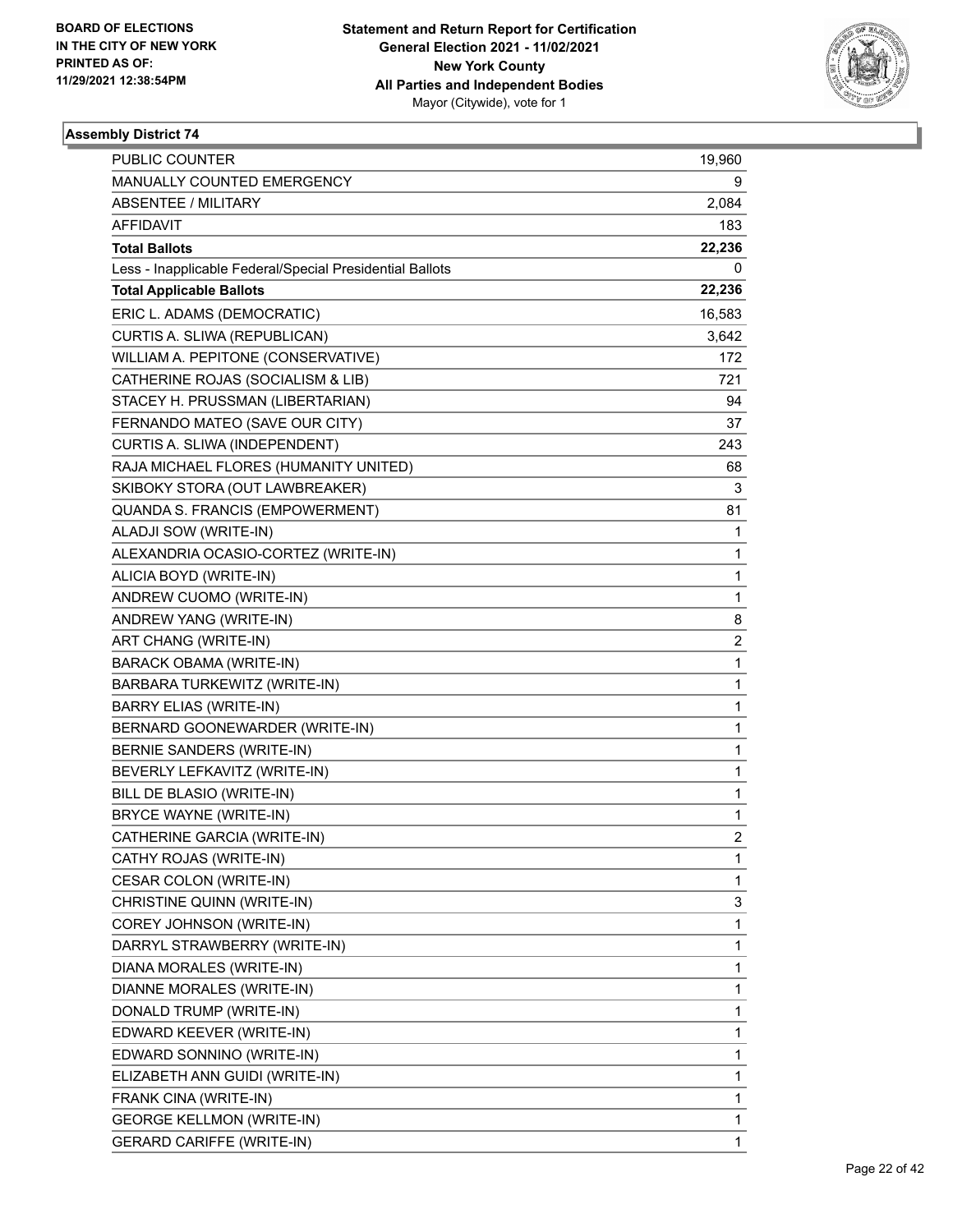

| GREG SHIELD SR. (WRITE-IN)                | $\mathbf{1}$ |
|-------------------------------------------|--------------|
| HARRY SIEGEL (WRITE-IN)                   | 1            |
| IHOR STECKO (WRITE-IN)                    | 1            |
| INDIA WALTON (WRITE-IN)                   | 1            |
| JACQUES WARD (WRITE-IN)                   | 1            |
| JAMES A. ALLEN (WRITE-IN)                 | 1            |
| JESSICA L. BECK (WRITE-IN)                | 1            |
| JIMMY MCMILLAN (WRITE-IN)                 | 1            |
| JOHN V. LINDSAY (WRITE-IN)                | 1            |
| JOHN WALSH (WRITE-IN)                     | 1            |
| JONATHAN G. DERRICO (WRITE-IN)            | 1            |
| JOO-HYUN KONG (WRITE-IN)                  | 1            |
| JOSH THOMPSON (WRITE-IN)                  | 1            |
| JULIE LUBIN (WRITE-IN)                    | 1            |
| KAREN WALD (WRITE-IN)                     | 1            |
| KATE CONROY (WRITE-IN)                    | 1            |
| KATHRYN GARCIA (WRITE-IN)                 | 54           |
| KENNETH SCHAEFFER (WRITE-IN)              | 1            |
| KEVIN SEAMAN (WRITE-IN)                   | 1            |
| LISA COHEN (WRITE-IN)                     | 1            |
| LOLA FRANCO (WRITE-IN)                    | 1            |
| LUTHER BLISSETT (WRITE-IN)                | 1            |
| MARIUS ANGELONI (WRITE-IN)                | 1            |
| MARK GREEN (WRITE-IN)                     | 2            |
| MARK J. HARRIS (WRITE-IN)                 | 1            |
| MART SILVER (WRITE-IN)                    | 1            |
| MARTY CORREIA (WRITE-IN)                  | 1            |
| MAYA WILEY (WRITE-IN)                     | 51           |
| MICHAEL BLOOMBERG (WRITE-IN)              | 7            |
| MIKE WHITE (WRITE-IN)                     | 1            |
| MOE HOWARD (WRITE-IN)                     | 1            |
| NICK MULLEN (WRITE-IN)                    | 1            |
| PATRICIA PADDOCK (WRITE-IN)               | 1            |
| PAUL BROWN (WRITE-IN)                     | 1            |
| RAY MCGUIRE (WRITE-IN)                    | 1            |
| RJ BARRETT (WRITE-IN)                     | 1            |
| ROGER CALERO (WRITE-IN)                   | 2            |
| SARAH LIANG KRESS (WRITE-IN)              | 1            |
| SCOTT STRINGER (WRITE-IN)                 | 14           |
| STARVY BABY (WRITE-IN)                    | 1            |
| STEVEN KAPLAN (WRITE-IN)                  | 1            |
| SYD BARRETT (WRITE-IN)                    | 1            |
| THADDEUS A. CHARLES (WRITE-IN)            | 1            |
| UNATTRIBUTABLE WRITE-IN (WRITE-IN)        | 23           |
| UNCOUNTED WRITE-IN PER STATUTE (WRITE-IN) | 1            |
| VITALY FILIPCHENKO (WRITE-IN)             | 2            |
|                                           |              |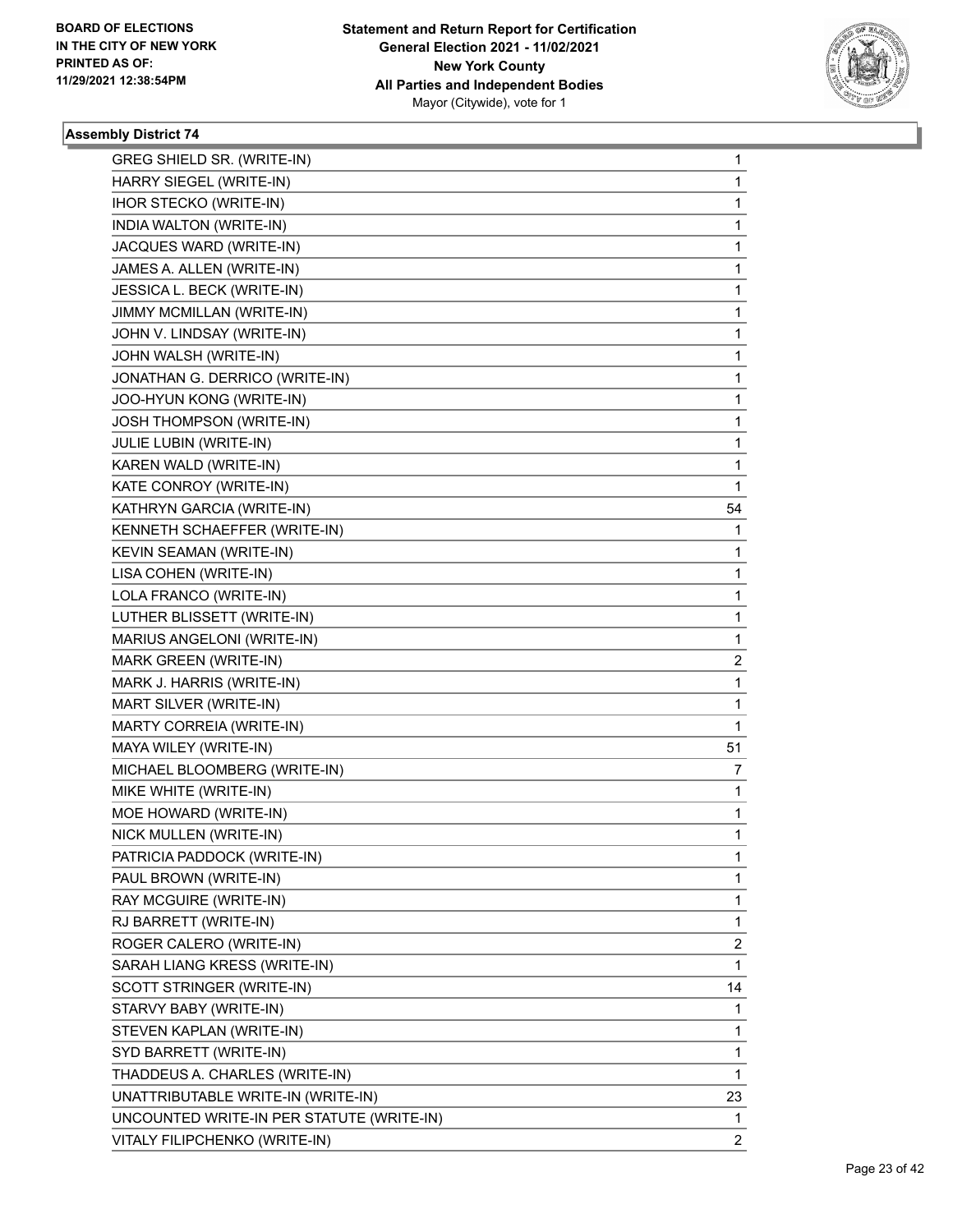

| WILLMA GREEN (WRITE-IN) |        |
|-------------------------|--------|
| <b>Total Votes</b>      | 21.878 |
| Unrecorded              | 358    |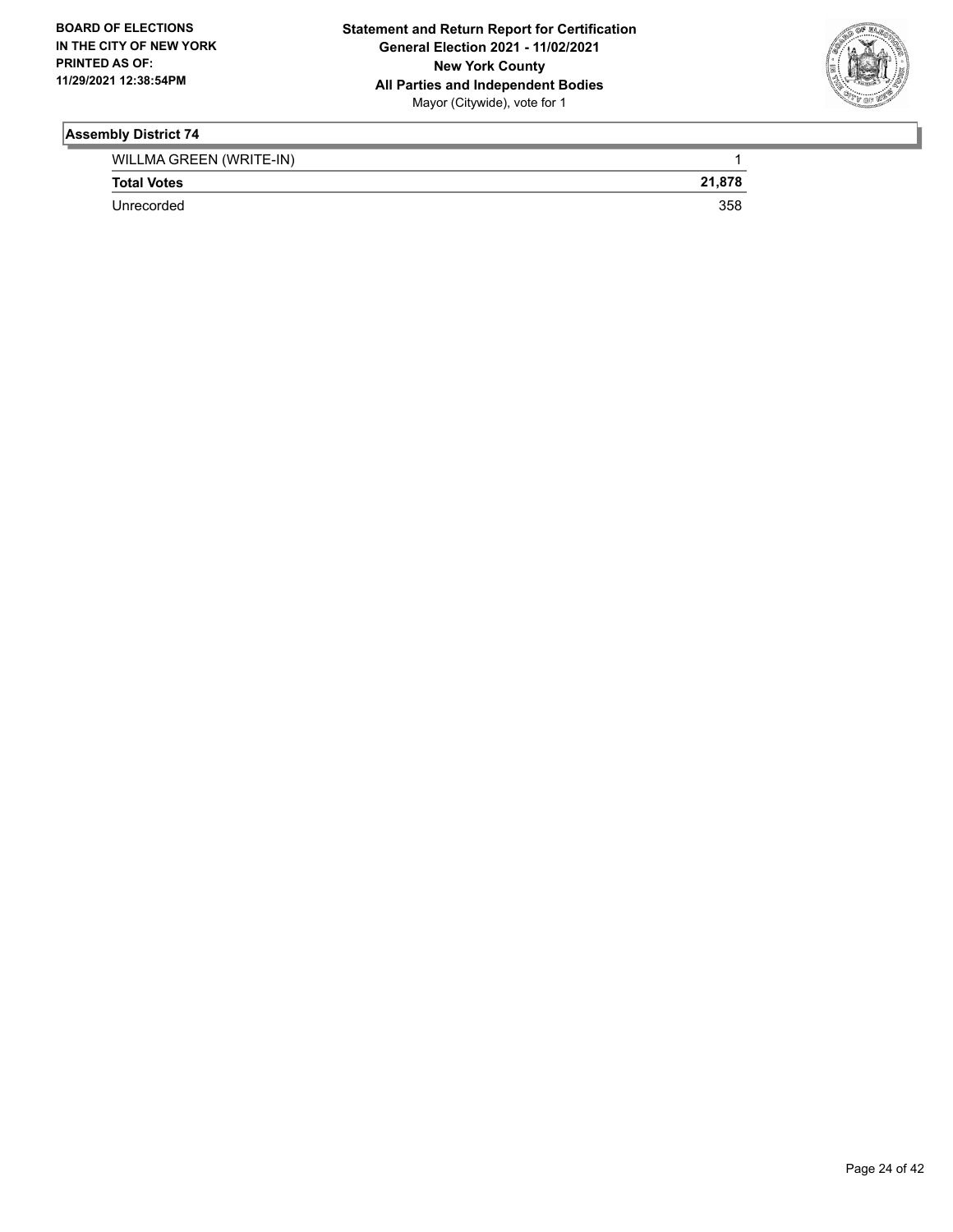

| PUBLIC COUNTER                                           | 21,127         |
|----------------------------------------------------------|----------------|
| MANUALLY COUNTED EMERGENCY                               | 0              |
| <b>ABSENTEE / MILITARY</b>                               | 2,818          |
| AFFIDAVIT                                                | 192            |
| <b>Total Ballots</b>                                     | 24,137         |
| Less - Inapplicable Federal/Special Presidential Ballots | 0              |
| <b>Total Applicable Ballots</b>                          | 24,137         |
| ERIC L. ADAMS (DEMOCRATIC)                               | 18,988         |
| CURTIS A. SLIWA (REPUBLICAN)                             | 3,291          |
| WILLIAM A. PEPITONE (CONSERVATIVE)                       | 142            |
| CATHERINE ROJAS (SOCIALISM & LIB)                        | 647            |
| STACEY H. PRUSSMAN (LIBERTARIAN)                         | 97             |
| FERNANDO MATEO (SAVE OUR CITY)                           | 47             |
| CURTIS A. SLIWA (INDEPENDENT)                            | 185            |
| RAJA MICHAEL FLORES (HUMANITY UNITED)                    | 73             |
| SKIBOKY STORA (OUT LAWBREAKER)                           | 5              |
| QUANDA S. FRANCIS (EMPOWERMENT)                          | 75             |
| ALAN P. COHEN (WRITE-IN)                                 | $\overline{c}$ |
| ALEX NAVARRO (WRITE-IN)                                  | $\mathbf{1}$   |
| ALEXANDER CROHN (WRITE-IN)                               | 1              |
| ALEXANDRA POMERANTZ (WRITE-IN)                           | $\mathbf{1}$   |
| ALEXANDRIA OCASIO-CORTEZ (WRITE-IN)                      | $\mathbf{1}$   |
| AMY ELLISON (WRITE-IN)                                   | 1              |
| ANDREW YANG (WRITE-IN)                                   | 5              |
| AVI GARIN (WRITE-IN)                                     | $\mathbf{1}$   |
| BARBARA TURKEWITZ (WRITE-IN)                             | 1              |
| BENJAMIN PLATT (WRITE-IN)                                | $\mathbf{1}$   |
| BEVERLY H. KOLBER (WRITE-IN)                             | 1              |
| BILL BRATTON (WRITE-IN)                                  | 1              |
| BRYAN RUSSELL (WRITE-IN)                                 | $\mathbf{1}$   |
| CHRISTINE QUINN (WRITE-IN)                               | 2              |
| COREY JOHNSON (WRITE-IN)                                 | $\overline{2}$ |
| DAVID ROGERS (WRITE-IN)                                  | 1              |
| DIANE MORALES (WRITE-IN)                                 | $\mathbf{1}$   |
| DONALD TRUMP (WRITE-IN)                                  | 2              |
| EDWARD KOCH (WRITE-IN)                                   | $\mathbf{1}$   |
| FRANK SINATRA (WRITE-IN)                                 | 1              |
| FRANKLIN D. ROOSEVELT (WRITE-IN)                         | 1              |
| HILLARY CLINTON (WRITE-IN)                               | 2              |
| INDIE WARTON (WRITE-IN)                                  | $\mathbf{1}$   |
| JARIEL ESTRELLA (WRITE-IN)                               | 1              |
| JILL CASHMAN (WRITE-IN)                                  | $\mathbf{1}$   |
| JOEY DLUZAK (WRITE-IN)                                   | 1              |
| JOHN D DALY (WRITE-IN)                                   | 1              |
| JON STEWART (WRITE-IN)                                   | 1              |
| JOSEPH CATRAMBONE (WRITE-IN)                             | $\mathbf{1}$   |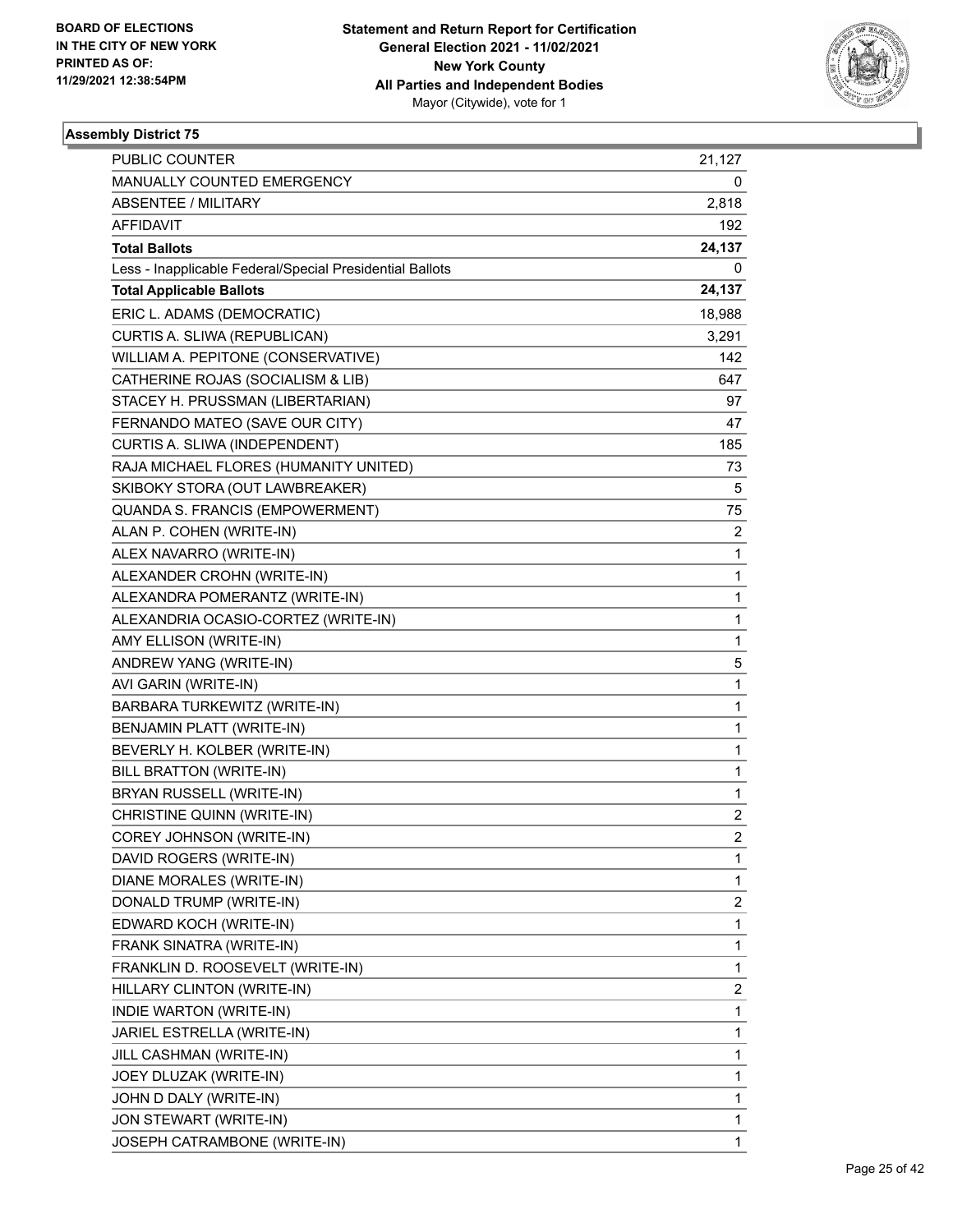

| JUMAANE D. WILLIAMS (WRITE-IN)         | 3              |
|----------------------------------------|----------------|
| KATHERINE GARCIA (WRITE-IN)            | 1              |
| KATHRYN GARCIA (WRITE-IN)              | 81             |
| KATHY ROJAS (WRITE-IN)                 | 1              |
| KIM LITTLEFIELD (WRITE-IN)             | 1              |
| LOUIE LEONARDO (WRITE-IN)              | 1              |
| LUCY MARTINEZ (WRITE-IN)               | 1              |
| MAHALIA JACKSON (WRITE-IN)             | 1              |
| MARISSA REDANTY (WRITE-IN)             | 1              |
| MARNI HALASA (WRITE-IN)                | $\overline{c}$ |
| MAYA WILEY (WRITE-IN)                  | 41             |
| MICHAEL BLOOMBERG (WRITE-IN)           | 9              |
| MICHAEL MCKINNON (WRITE-IN)            | 1              |
| MICHAEL MEYERS (WRITE-IN)              | 1              |
| MICHAEL SIMON LITTNER (WRITE-IN)       | 1              |
| PAMELA BERMAN (WRITE-IN)               | 1              |
| PAPER BOY PRINCE (WRITE-IN)            | 1              |
| PAPERBOI PRINCE (WRITE-IN)             | 1              |
| PARISSAN LIN (WRITE-IN)                | 1              |
| PAUL T. DAVIS (WRITE-IN)               | 1              |
| PAUL THOMAS DAVIS (WRITE-IN)           | 1              |
| PAUL V. XUEREB (WRITE-IN)              | 1              |
| RADMILA DAVYDOVA (WRITE-IN)            | 1              |
| RAY MCGUIRE (WRITE-IN)                 | 1              |
| RAY TEMPUS (WRITE-IN)                  | 1              |
| RICHARD E. STONE (WRITE-IN)            | 1              |
| RISHONA FLEISHMAN (WRITE-IN)           | 1              |
| ROGER CALERO (WRITE-IN)                | 1              |
| ROWAN ALEXANDER BARRETT JR. (WRITE-IN) | 1              |
| SCOTT STRINGER (WRITE-IN)              | 12.            |
| SEAN B. MADDEN (WRITE-IN)              | 1              |
| SHAWN DONOVAN (WRITE-IN)               | $\overline{c}$ |
| SHIELA WARREN PUDER (WRITE-IN)         | 2              |
| STAVROS HALIKIAS (WRITE-IN)            | 1              |
| STEPHEN LEVEDE (WRITE-IN)              | 1              |
| TAYLOR MAC (WRITE-IN)                  | 1              |
| TERRANCE HOGAN (WRITE-IN)              | 1              |
| THAMOS JEFFERSON (WRITE-IN)            | 1              |
| UNATTRIBUTABLE WRITE-IN (WRITE-IN)     | 16             |
| USMAN SHAUKAT (WRITE-IN)               | 1              |
| WILLIAM S. BURROUGHS (WRITE-IN)        | 1              |
| YUN-LINE NIOM (WRITE-IN)               | 1              |
| <b>Total Votes</b>                     | 23,789         |
| Unrecorded                             | 348            |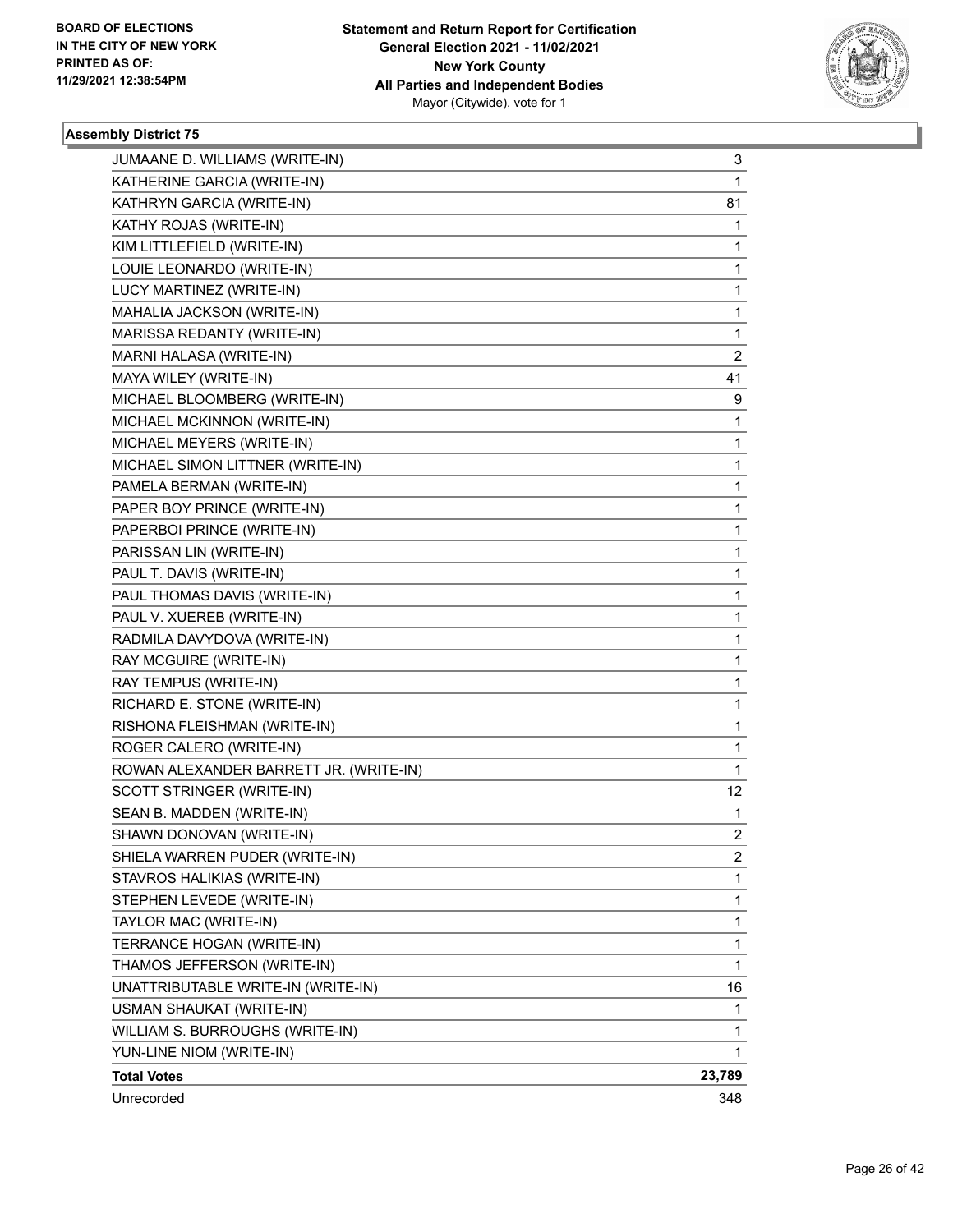

| <b>PUBLIC COUNTER</b>                                    | 23,319       |
|----------------------------------------------------------|--------------|
| MANUALLY COUNTED EMERGENCY                               | 0            |
| <b>ABSENTEE / MILITARY</b>                               | 3,618        |
| AFFIDAVIT                                                | 257          |
| <b>Total Ballots</b>                                     | 27,194       |
| Less - Inapplicable Federal/Special Presidential Ballots | 0            |
| <b>Total Applicable Ballots</b>                          | 27,194       |
| ERIC L. ADAMS (DEMOCRATIC)                               | 20,487       |
| CURTIS A. SLIWA (REPUBLICAN)                             | 4,866        |
| WILLIAM A. PEPITONE (CONSERVATIVE)                       | 173          |
| CATHERINE ROJAS (SOCIALISM & LIB)                        | 489          |
| STACEY H. PRUSSMAN (LIBERTARIAN)                         | 109          |
| FERNANDO MATEO (SAVE OUR CITY)                           | 32           |
| CURTIS A. SLIWA (INDEPENDENT)                            | 252          |
| RAJA MICHAEL FLORES (HUMANITY UNITED)                    | 73           |
| SKIBOKY STORA (OUT LAWBREAKER)                           | 4            |
| <b>QUANDA S. FRANCIS (EMPOWERMENT)</b>                   | 85           |
| AARON HICKS (WRITE-IN)                                   | 1            |
| ABDUL MALIK (WRITE-IN)                                   | 1            |
| ANDREW DONG (WRITE-IN)                                   | 1            |
| ANDREW YANG (WRITE-IN)                                   | 9            |
| ANDREW YOUNG (WRITE-IN)                                  | 1            |
| ANGELA TUCCIHRONE (WRITE-IN)                             | 1            |
| ANTONIO RAMOS RAMIREZ (WRITE-IN)                         | 2            |
| ARLENE GEIGER (WRITE-IN)                                 | 1            |
| BERNARD SANDERS (WRITE-IN)                               | 1            |
| BETTY COHN (WRITE-IN)                                    | 1            |
| BILL CLINTON (WRITE-IN)                                  | 1            |
| <b>BRIAN FICHTNER (WRITE-IN)</b>                         | 1            |
| <b>BRIAN FINNEGAN (WRITE-IN)</b>                         | $\mathbf{1}$ |
| COURTNEY GRUNWALD (WRITE-IN)                             | 1            |
| CRAIG MALLOY (WRITE-IN)                                  | 1            |
| DANIEL TREIMAN (WRITE-IN)                                | 1            |
| DONALD TRUMP (WRITE-IN)                                  | 1            |
| EDWARD BLANK (WRITE-IN)                                  | 1            |
| EDWARD POTTER (WRITE-IN)                                 | 1            |
| EDWIN BELLANCO (WRITE-IN)                                | 1            |
| EILEEN BARRETT (WRITE-IN)                                | 1            |
| EL FUGAL (WRITE-IN)                                      | 1            |
| <b>GAIL BREWER (WRITE-IN)</b>                            | 1            |
| GIO ROMMEL-CERLETTY (WRITE-IN)                           | 1            |
| HON. DAVID DINKINS (WRITE-IN)                            | 1            |
| JACK E. MANLEY (WRITE-IN)                                | 1            |
| JAMIE EDLESTEIN (WRITE-IN)                               | 1            |
| JOHN DAVID GANTNER III (WRITE-IN)                        | 1            |
| JOHN LEWIS (WRITE-IN)                                    | 1            |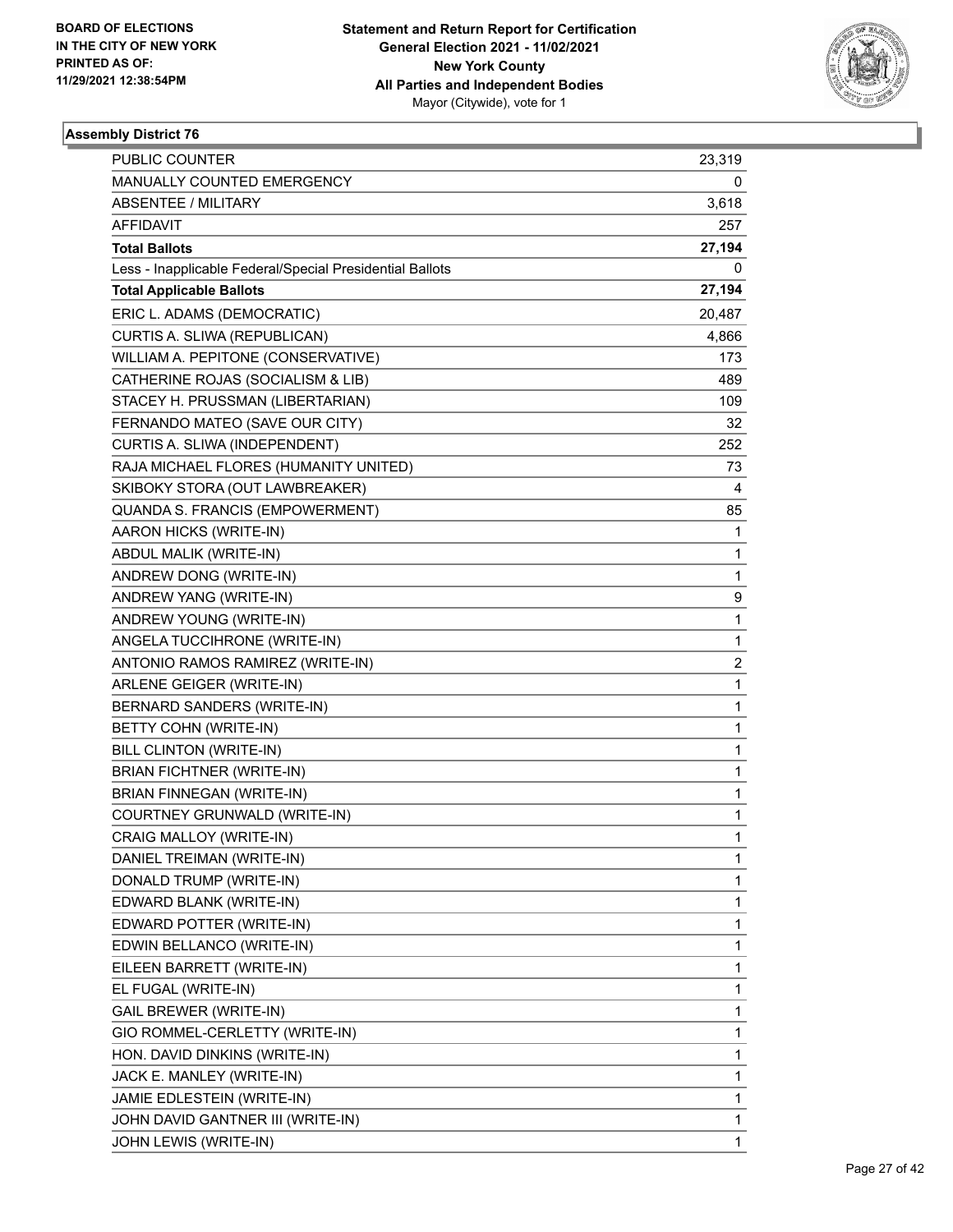

| Unrecorded                                              | 428                     |
|---------------------------------------------------------|-------------------------|
| <b>Total Votes</b>                                      | 26,766                  |
| ZEPHYR TEACHOUT (WRITE-IN)                              | 1                       |
| ZACK ISOOL (WRITE-IN)                                   | 1                       |
| WALTER DISNEY (WRITE-IN)                                | 1                       |
| UNCOUNTED WRITE-IN PER STATUTE (WRITE-IN)               | 1                       |
| UNATTRIBUTABLE WRITE-IN (WRITE-IN)                      | 13                      |
| THEODORE ROOSEVELT (WRITE-IN)                           | 1                       |
| SYMESE WOODS (WRITE-IN)                                 | 1                       |
| SCOTT STRINGER (WRITE-IN)                               | 4                       |
| SARAH STEINER (WRITE-IN)                                | 1                       |
| SANTA PRISATERI (WRITE-IN)                              | 1                       |
| SAMUEL NEIR-MCDERMOTT (WRITE-IN)                        | 1                       |
| SAMUEL FRANCO (WRITE-IN)                                | 1                       |
| SAM SEDER (WRITE-IN)                                    | 1                       |
| RUTH MESSINGER (WRITE-IN)                               | 1                       |
| RJ BARRETT (WRITE-IN)                                   | 1                       |
| RAY MCGUIRE (WRITE-IN)                                  | 1                       |
| RAY MAGUIRE (WRITE-IN)                                  | 1                       |
| RACHEL HUEMER (WRITE-IN)                                | 1                       |
| PARITA LAW (WRITE-IN)                                   | 1                       |
| MITCHELL L. MOSS (WRITE-IN)                             | 1                       |
| MILES DAVIS (WRITE-IN)                                  | 1                       |
| MIKE NATH (WRITE-IN)                                    | 1                       |
| MICHAEL BLOOMBERG (WRITE-IN)                            | 11                      |
| MAYA WILEY (WRITE-IN)                                   | 37                      |
| MAX MITROFANOU (WRITE-IN)                               | 1                       |
| MATT NEGRIN (WRITE-IN)                                  | 1                       |
| LIZ KRUEGER (WRITE-IN)                                  | $\overline{\mathbf{c}}$ |
| LAURA ROSS (WRITE-IN)<br>LEV BRIKER (WRITE-IN)          | 1                       |
|                                                         | 1                       |
| KATHRYN GARCIA (WRITE-IN)                               | 61                      |
| KAREN GARCIA (WRITE-IN)<br>KATHRYN A. GARCIA (WRITE-IN) | 2                       |
| JULIE SALOMON (WRITE-IN)                                | 1<br>1                  |
| JULIA GUIDERA (WRITE-IN)                                | 1                       |
| JOSEPH ROCKS (WRITE-IN)                                 | 1                       |
|                                                         |                         |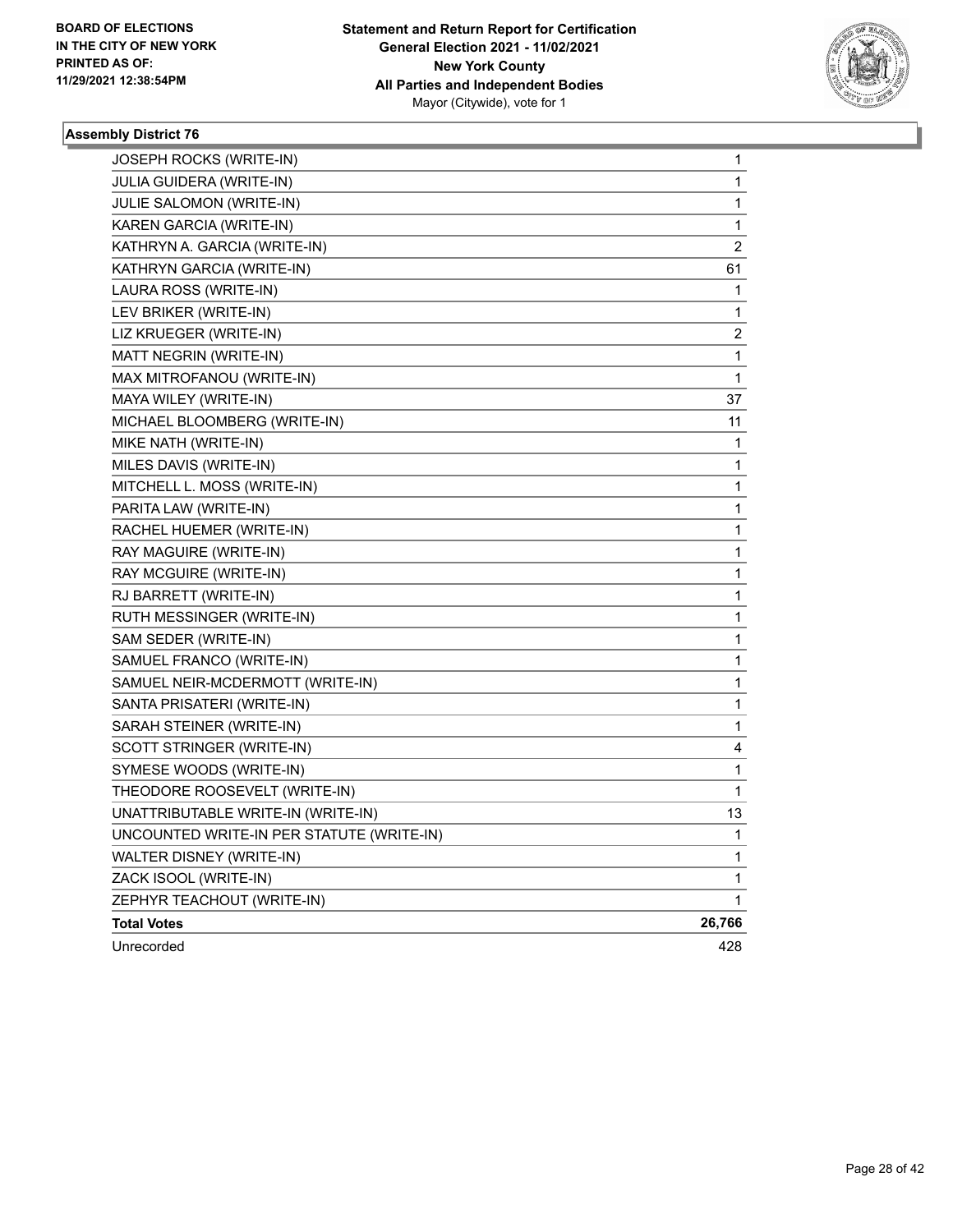

| PUBLIC COUNTER                                           | 246,037      |
|----------------------------------------------------------|--------------|
| <b>MANUALLY COUNTED EMERGENCY</b>                        | 12.          |
| <b>ABSENTEE / MILITARY</b>                               | 31,068       |
| AFFIDAVIT                                                | 2,100        |
| <b>Total Ballots</b>                                     | 279,217      |
| Less - Inapplicable Federal/Special Presidential Ballots | 0            |
| <b>Total Applicable Ballots</b>                          | 279,217      |
| ERIC L. ADAMS (DEMOCRATIC)                               | 219,045      |
| CURTIS A. SLIWA (REPUBLICAN)                             | 36,601       |
| WILLIAM A. PEPITONE (CONSERVATIVE)                       | 1,431        |
| CATHERINE ROJAS (SOCIALISM & LIB)                        | 7,687        |
| STACEY H. PRUSSMAN (LIBERTARIAN)                         | 1,039        |
| FERNANDO MATEO (SAVE OUR CITY)                           | 460          |
| CURTIS A. SLIWA (INDEPENDENT)                            | 2,067        |
| RAJA MICHAEL FLORES (HUMANITY UNITED)                    | 743          |
| SKIBOKY STORA (OUT LAWBREAKER)                           | 46           |
| QUANDA S. FRANCIS (EMPOWERMENT)                          | 972          |
| AARON HICKS (WRITE-IN)                                   | 1            |
| AARON JUDGE (WRITE-IN)                                   | 1            |
| ABDUL MALIK (WRITE-IN)                                   | $\mathbf{1}$ |
| ABIGAIL ZUGAR (WRITE-IN)                                 | 1            |
| ABRAHAM LINCOLN (WRITE-IN)                               | 1            |
| ADAM HERBST (WRITE-IN)                                   | $\mathbf{1}$ |
| ADRIENE HOLDER (WRITE-IN)                                | 1            |
| AIDA PADOW (WRITE-IN)                                    | 1            |
| AKIVA HOMNICK (WRITE-IN)                                 | 1            |
| AL FRANKEN (WRITE-IN)                                    | 3            |
| AL GORE (WRITE-IN)                                       | $\mathbf{1}$ |
| AL LEWIS (WRITE-IN)                                      | 1            |
| ALADJI SOW (WRITE-IN)                                    | 1            |
| ALAN P. COHEN (WRITE-IN)                                 | 2            |
| ALEC BALDWIN (WRITE-IN)                                  | $\mathbf{1}$ |
| ALEJANDRO NUNEZ (WRITE-IN)                               | 1            |
| ALEX NAVARRO (WRITE-IN)                                  | 1            |
| ALEXANDER BERGER (WRITE-IN)                              | 1            |
| ALEXANDER CROHN (WRITE-IN)                               | 1            |
| ALEXANDER DASH (WRITE-IN)                                | 1            |
| ALEXANDRA POMERANTZ (WRITE-IN)                           | 1            |
| ALEXANDRIA OCASIO-CORTEZ (WRITE-IN)                      | 11           |
| ALEXIS R. POSEY (WRITE-IN)                               | 1            |
| ALFRED E. NEUMAN (WRITE-IN)                              | 1            |
| ALICE L. FONTIER (WRITE-IN)                              | 1            |
| ALICIA BOYD (WRITE-IN)                                   | 1            |
| ALTON H. MADDOX JR. (WRITE-IN)                           | 1            |
| AMY ELLISON (WRITE-IN)                                   | 1            |
| ANDREW CUOMO (WRITE-IN)                                  | 11           |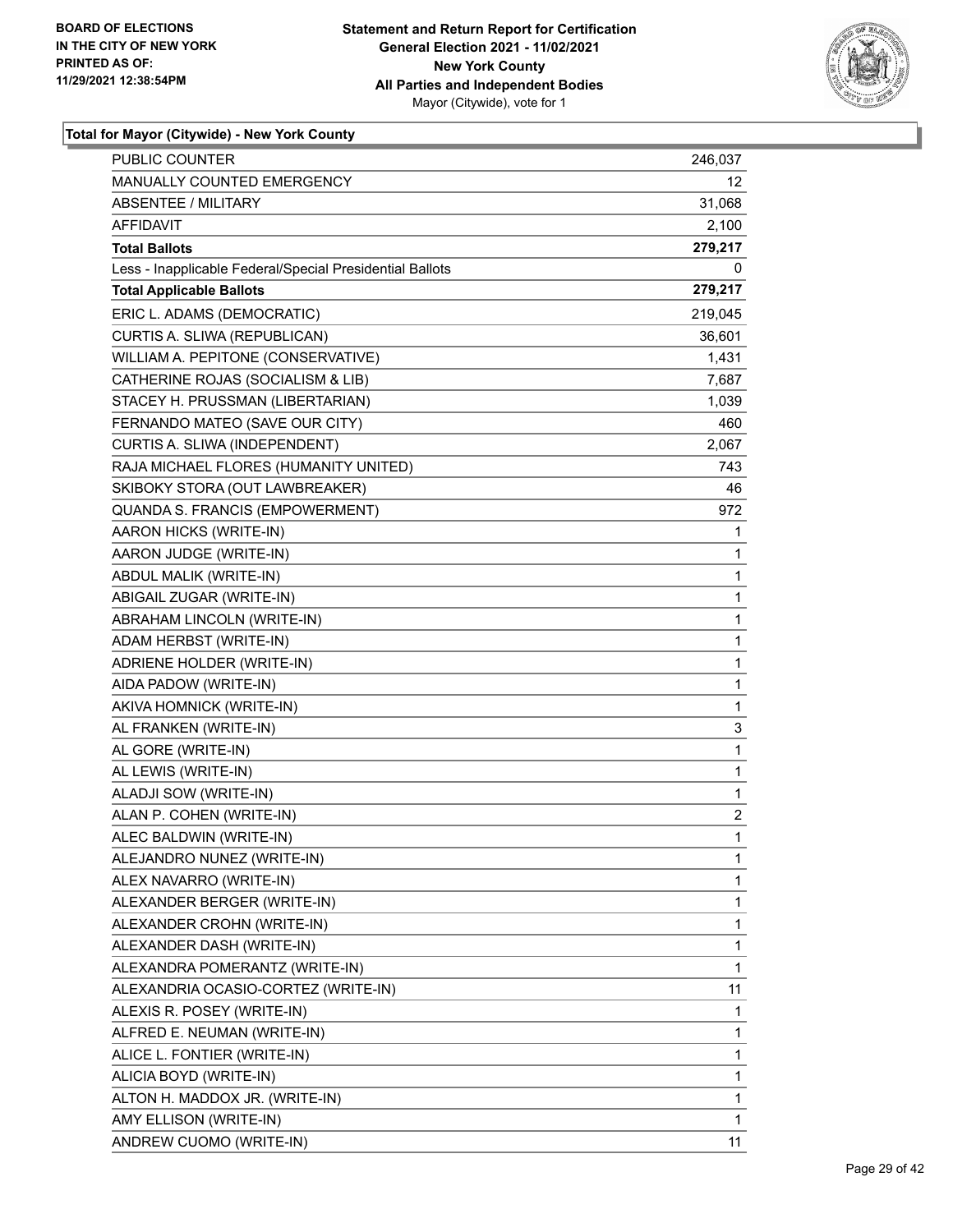

| ANDREW DONG (WRITE-IN)           | 1              |
|----------------------------------|----------------|
| ANDREW E. DAWSON (WRITE-IN)      | 1              |
| ANDREW GREENWARD (WRITE-IN)      | 1              |
| ANDREW YANG (WRITE-IN)           | 80             |
| ANDREW YOUNG (WRITE-IN)          | $\overline{2}$ |
| ANDY BYORD (WRITE-IN)            | 1              |
| ANGELA TUCCIHRONE (WRITE-IN)     | 1              |
| ANGELA Y. DARIS (WRITE-IN)       | 1              |
| ANNA NORINA MONACO (WRITE-IN)    | 1              |
| ANTHONY JAMES (WRITE-IN)         | 1              |
| ANTHONY WEINER (WRITE-IN)        | 1              |
| ANTONIO E. LOPEZ (WRITE-IN)      | 1              |
| ANTONIO RAMOS RAMIREZ (WRITE-IN) | $\overline{2}$ |
| APRIL WALKER (WRITE-IN)          | 1              |
| AR BERNARD (WRITE-IN)            | 1              |
| ARCHANE PRAKESH (WRITE-IN)       | $\overline{a}$ |
| ARI KAHN (WRITE-IN)              | 1              |
| ARLENE GEIGER (WRITE-IN)         | 1              |
| ART CHANG (WRITE-IN)             | 7              |
| ASHLEY GUZMAN (WRITE-IN)         | 1              |
| AUDREY DURSHI (WRITE-IN)         | 1              |
| AUDREY POWELL (WRITE-IN)         | 1              |
| AVI GARIN (WRITE-IN)             | 1              |
| AVIAD BODNER (WRITE-IN)          | 1              |
| <b>BARACK OBAMA (WRITE-IN)</b>   | 1              |
| BARBARA KAYOVIT (WRITE-IN)       | 1              |
| BARBARA TURKEWITZ (WRITE-IN)     | $\overline{2}$ |
| <b>BARRY ELIAS (WRITE-IN)</b>    | 1              |
| BARRY GOLDWATER (WRITE-IN)       | 1              |
| BATYA EHRENS SCHWARTZ (WRITE-IN) | 1              |
| <b>BAYARD RUSTIN (WRITE-IN)</b>  | 1              |
| BELLE SIMPSON (WRITE-IN)         | 1              |
| BENJAMIN PLATT (WRITE-IN)        | 1              |
| BENJAMIN SCHANBACK (WRITE-IN)    | $\overline{2}$ |
| BENJI PODIETZ (WRITE-IN)         | 1              |
| BERNAETTE EVANCRIST (WRITE-IN)   | 1              |
| BERNARD GOONEWARDER (WRITE-IN)   | 1              |
| BERNARD SANDERS (WRITE-IN)       | 1              |
| BERNIE SANDERS (WRITE-IN)        | 3              |
| BETSY GOTBAUM (WRITE-IN)         | 1              |
| BETTY COHN (WRITE-IN)            | 1              |
| BETTY WHITE (WRITE-IN)           | 1              |
| BEVERLY H. KOLBER (WRITE-IN)     | 1              |
| BEVERLY LEFKAVITZ (WRITE-IN)     | 1              |
| BILL BRATTON (WRITE-IN)          | 1              |
| BILL CLINTON (WRITE-IN)          | 1              |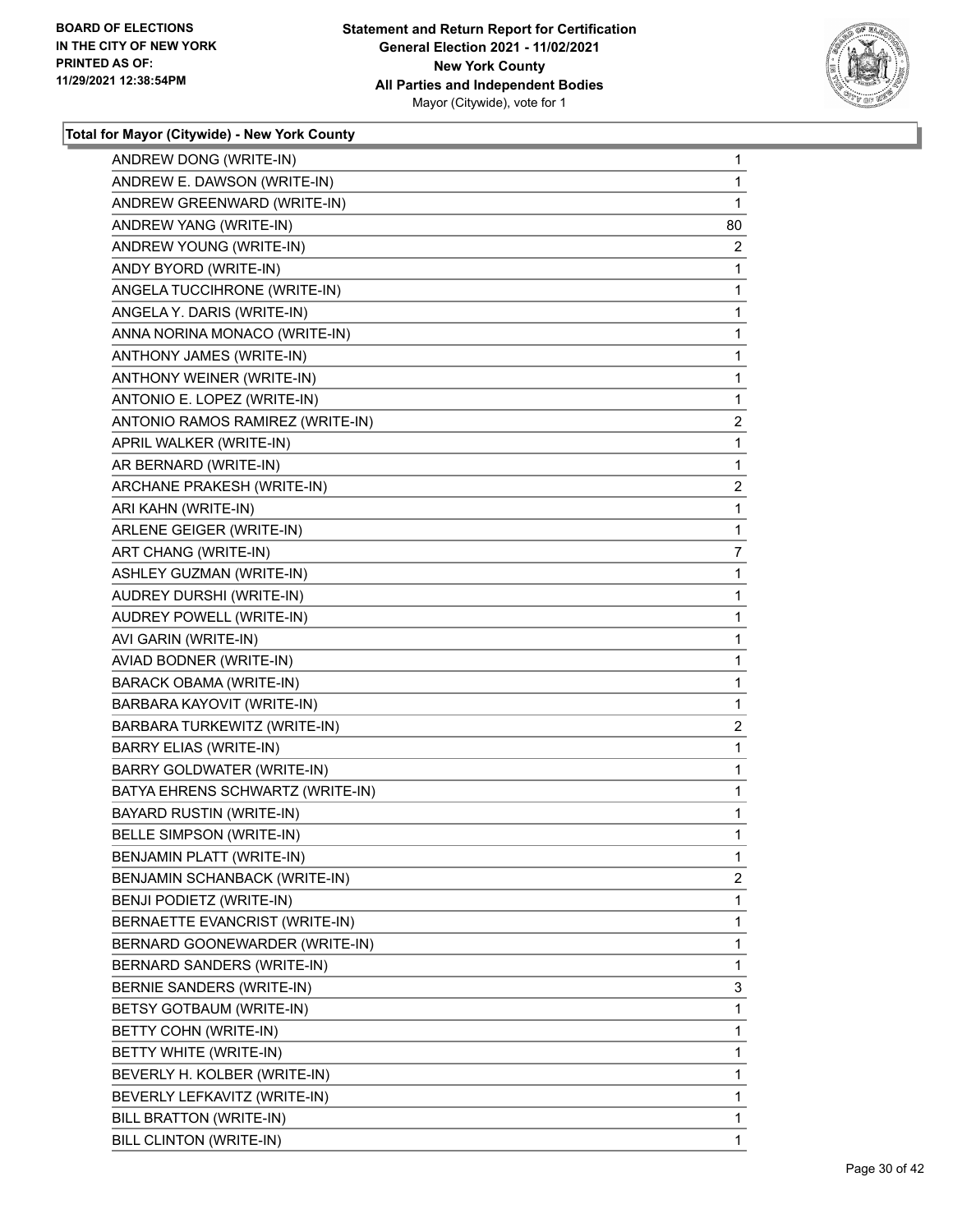

| BILL DE BLASIO (WRITE-IN)          | 6            |
|------------------------------------|--------------|
| BILL MURAWSKI (WRITE-IN)           | 1            |
| BILLIE COHEN (WRITE-IN)            | 1            |
| BIZJAN CUNNINGHAM (WRITE-IN)       | 1            |
| <b>BOB WALES (WRITE-IN)</b>        | 1            |
| BRAD J. REID (WRITE-IN)            | $\mathbf{1}$ |
| BRENDAN SULLIVAN (WRITE-IN)        | 1            |
| BRENSON RUDOLPH (WRITE-IN)         | $\mathbf{1}$ |
| BRENT NYEZ (WRITE-IN)              | 1            |
| <b>BRETT GARDNER (WRITE-IN)</b>    | 1            |
| <b>BRIAN FICHTNER (WRITE-IN)</b>   | 1            |
| BRIAN FINNEGAN (WRITE-IN)          | $\mathbf{1}$ |
| BRIAN LEHNER (WRITE-IN)            | 1            |
| BRIAN LEHRER (WRITE-IN)            | 3            |
| BRIAN M. CAMPBELL (WRITE-IN)       | 1            |
| BRYAN ARMEN GRAHAM (WRITE-IN)      | 1            |
| BRYAN LOPEZ (WRITE-IN)             | 1            |
| BRYAN RUSSELL (WRITE-IN)           | $\mathbf{1}$ |
| BRYCE WAYNE (WRITE-IN)             | 1            |
| CAILIN BARRETT-BRESSACK (WRITE-IN) | $\mathbf{1}$ |
| CAMEN S. RIVERA (WRITE-IN)         | 1            |
| CARLINA RIVERA (WRITE-IN)          | 1            |
| CAROLE MULLIGAN (WRITE-IN)         | 1            |
| CATHERINE GARCIA (WRITE-IN)        | 5            |
| CATHERINE SIMS (WRITE-IN)          | 1            |
| CATHY ROJAS (WRITE-IN)             | $\mathbf{1}$ |
| CESAR COLON (WRITE-IN)             | 1            |
| CHARLOTTE HORGLAND (WRITE-IN)      | 1            |
| CHAUNCEY PARKER (WRITE-IN)         | $\mathbf{1}$ |
| CHRISTINA CAMALI (WRITE-IN)        | $\mathbf{1}$ |
| CHRISTINE ANNECHINO (WRITE-IN)     | 1            |
| CHRISTINE QUINN (WRITE-IN)         | 12           |
| CLARE PERRY (WRITE-IN)             | 1            |
| CLARENCE PARKER (WRITE-IN)         | 1            |
| COLIN WRIGHT (WRITE-IN)            | $\mathbf{1}$ |
| COREY JOHNSON (WRITE-IN)           | 4            |
| CORNELIA TSANG (WRITE-IN)          | 1            |
| CORY WEINFELD (WRITE-IN)           | $\mathbf{1}$ |
| COURTNEY GRUNWALD (WRITE-IN)       | 1            |
| CRAIG HARWOOD (WRITE-IN)           | 1            |
| CRAIG MALLOY (WRITE-IN)            | $\mathbf{1}$ |
| CREE MAXSON (WRITE-IN)             | 1            |
| DAENA MCBRIDE (WRITE-IN)           | 1            |
| DAN HUNTER (WRITE-IN)              | $\mathbf{1}$ |
| DANIEL A. ARKUS (WRITE-IN)         | $\mathbf{1}$ |
| DANIEL ETRA (WRITE-IN)             | 1            |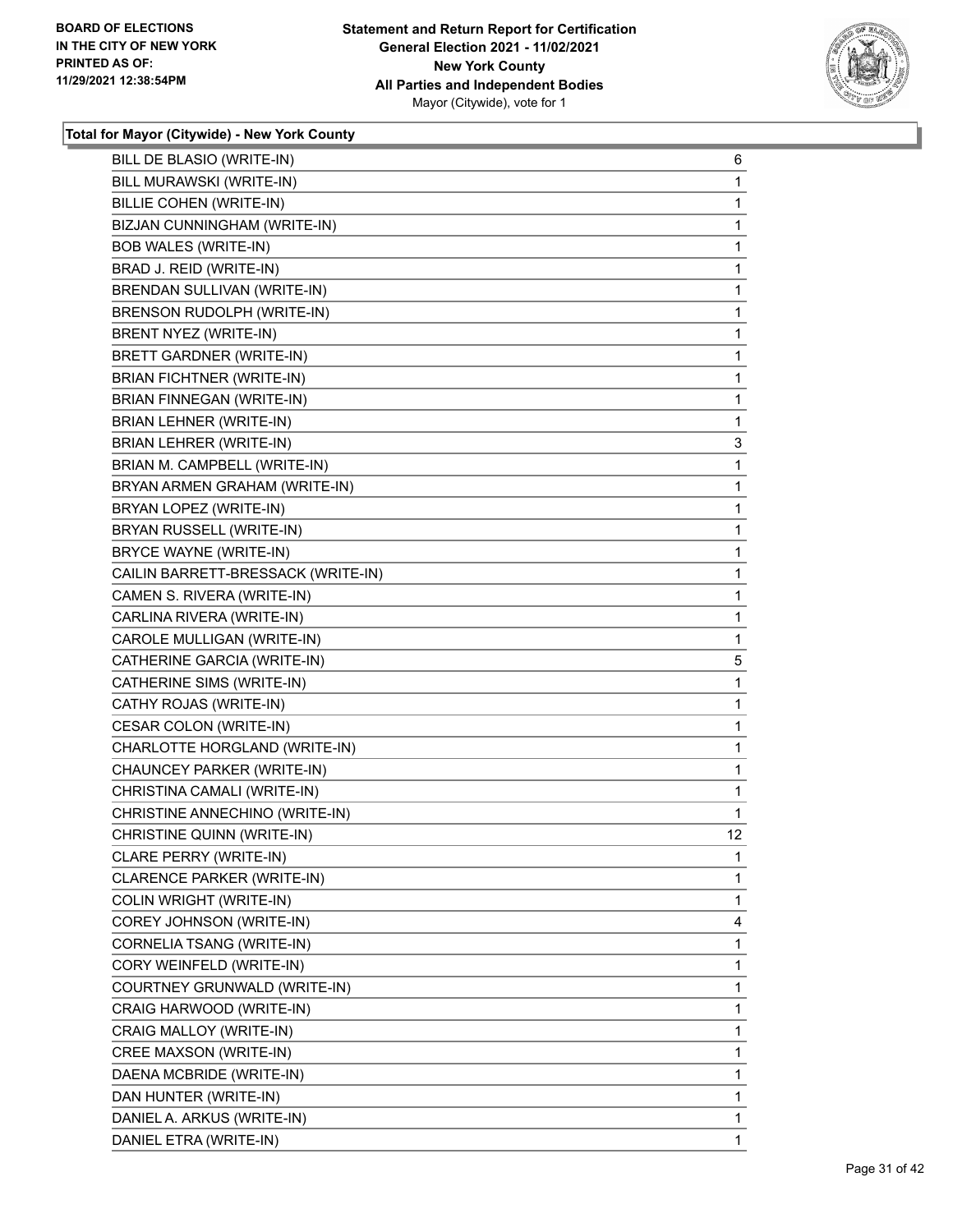

| DANIEL GARODNICK (WRITE-IN)<br>DANIEL LIPSMAN (WRITE-IN) |              |
|----------------------------------------------------------|--------------|
|                                                          | $\mathbf{1}$ |
|                                                          | 1            |
| DANIEL TREIMAN (WRITE-IN)                                | 1            |
| DANIELLE PARHIZRARAM (WRITE-IN)                          | 1            |
| DANIELLE THOMPSON (WRITE-IN)                             | 1            |
| DARRYL STRAWBERRY (WRITE-IN)                             | 1            |
| DAVE COLON (WRITE-IN)                                    | 1            |
| DAVE ZELMAN (WRITE-IN)                                   | 1            |
| DAVID BULCE (WRITE-IN)                                   | 1            |
| DAVID DINKINS (WRITE-IN)                                 | 1            |
| DAVID HANZAL (WRITE-IN)                                  | 1            |
| DAVID ROGERS (WRITE-IN)                                  | 1            |
| DAVID S. MILNE (WRITE-IN)                                | 1            |
| DAVID W. RATTNER (WRITE-IN)                              | 1            |
| DAVON LOMAX (WRITE-IN)                                   | 1            |
| DEBORAH EVANGELAKOS (WRITE-IN)                           | 1            |
| DEBORAL AXT (WRITE-IN)                                   | 1            |
| DECHEN C. LIPMAN (WRITE-IN)                              | $\mathbf 1$  |
| DEREK ANDREW CHIN (WRITE-IN)                             | 1            |
| DIANA MORALES (WRITE-IN)                                 | 1            |
| DIANA MURPHY (WRITE-IN)                                  | 1            |
| DIANE MORALES (WRITE-IN)                                 | 13           |
| DIANNE MORALES (WRITE-IN)                                | 1            |
| DIONNE MORALES (WRITE-IN)                                | 1            |
| DON DELILLO (WRITE-IN)                                   | 1            |
|                                                          |              |
| DONALD TRUMP (WRITE-IN)                                  | 8            |
| DONALD TRUMP JR. (WRITE-IN)                              | $\mathbf 1$  |
| DRIAN LEHRER (WRITE-IN)                                  | 1            |
| ED KOCH (WRITE-IN)                                       | 4            |
| ED PEETS (WRITE-IN)                                      | 1            |
| EDWARD BLANK (WRITE-IN)                                  | 1            |
| EDWARD FACCIO (WRITE-IN)                                 | 1            |
| EDWARD GIBBS (WRITE-IN)                                  | 1            |
| EDWARD KEEVER (WRITE-IN)                                 | 1            |
| EDWARD KOCH (WRITE-IN)                                   | 1            |
| EDWARD POTTER (WRITE-IN)                                 | 1            |
| EDWARD SONNINO (WRITE-IN)                                | 1            |
| EDWIN BELLANCO (WRITE-IN)                                | 1            |
| EDWIN ROSARIO (WRITE-IN)                                 | 1            |
| EILEEN BARRETT (WRITE-IN)                                | 1            |
| EL FUGAL (WRITE-IN)                                      | 1            |
| ELENA LASKOW (WRITE-IN)                                  | 1            |
| ELIOT SPITZER (WRITE-IN)                                 | 1            |
| ELISABETH BENNET (WRITE-IN)                              | 1            |
| ELISE CHANDER (WRITE-IN)                                 | 1            |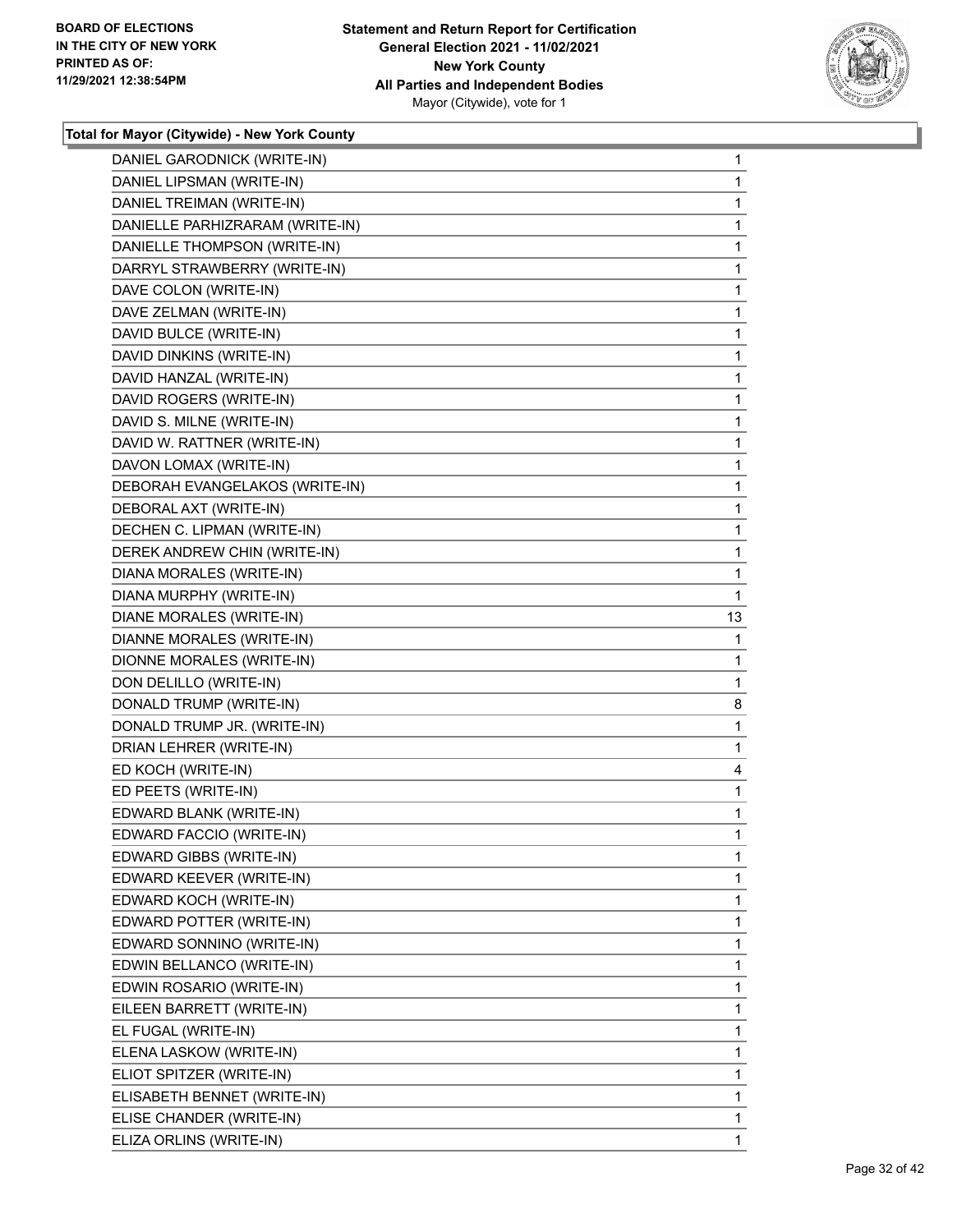

| ELIZABETH ANN GUIDI (WRITE-IN)     | $\mathbf{1}$   |
|------------------------------------|----------------|
| ELIZABETH JACOBS (WRITE-IN)        | 1              |
| ELIZABETH STAMATINA FEY (WRITE-IN) | 1              |
| ELIZABETH WARREN (WRITE-IN)        | 1              |
| ELIZABETH ZEKHEIM (WRITE-IN)       | $\overline{2}$ |
| ELVIRA TATA TOSRIC (WRITE-IN)      | 1              |
| ERIC ANDRE (WRITE-IN)              | 3              |
| ERIC BGONZALEZ (WRITE-IN)          | 1              |
| ERIC GARDNER (WRITE-IN)            | 1              |
| ERIK BOTTCHER (WRITE-IN)           | 1              |
| EUGENE BYRNE (WRITE-IN)            | 1              |
| EVAN GEOFFREY (WRITE-IN)           | 1              |
| FALAFEL RATNER (WRITE-IN)          | 1              |
| FARON HENRY (WRITE-IN)             | 1              |
| FIARELLO LABUERDIA (WRITE-IN)      | 1              |
| FIORELLO LA GUARDIA (WRITE-IN)     | 1              |
| FIORELLO LAGUARDIA (WRITE-IN)      | 2              |
| FLIP WILSON (WRITE-IN)             | 1              |
| FRAN LEIBOWITZ (WRITE-IN)          | 4              |
| FRANCIS MENTON (WRITE-IN)          | 1              |
| FRANK CINA (WRITE-IN)              | 1              |
| FRANK SINATRA (WRITE-IN)           | 1              |
| FRANKLIN D. ROOSEVELT (WRITE-IN)   | 1              |
| FRED LEBOW (WRITE-IN)              | 1              |
| FREDDI GOLDSTEIN (WRITE-IN)        | 1              |
| <b>GAIL BREWER (WRITE-IN)</b>      | $\overline{2}$ |
| <b>GALE BREWER (WRITE-IN)</b>      | 7              |
| <b>GARY SCHATSKY (WRITE-IN)</b>    | 3              |
| <b>GEORGE CARLIN (WRITE-IN)</b>    | 1              |
| <b>GEORGE FLOYD (WRITE-IN)</b>     | 1              |
| <b>GEORGE HALL (WRITE-IN)</b>      | 1              |
| <b>GEORGE KELLMON (WRITE-IN)</b>   | 1              |
| <b>GEORGE SHULMAN (WRITE-IN)</b>   | 1              |
| <b>GERARD CARIFFE (WRITE-IN)</b>   | 1              |
| GINGER LEE (WRITE-IN)              | $\overline{2}$ |
| GIO ROMMEL-CERLETTY (WRITE-IN)     | 1              |
| GLORIA BROWNE-MARSHALL (WRITE-IN)  | 1              |
| <b>GRACIE STIMMER (WRITE-IN)</b>   | 1              |
| <b>GRANT KIMMERLIG (WRITE-IN)</b>  | 1              |
| <b>GREG GUTFELD (WRITE-IN)</b>     | 1              |
| <b>GREG HENRY (WRITE-IN)</b>       | 1              |
| GREG PALM (WRITE-IN)               | 1              |
| GREG SHIELD SR. (WRITE-IN)         | 1              |
| <b>GRIFF BROWN (WRITE-IN)</b>      | 1              |
| GUY SMILEY (WRITE-IN)              | 1              |
| <b>GWEN CARR (WRITE-IN)</b>        | 1              |
|                                    |                |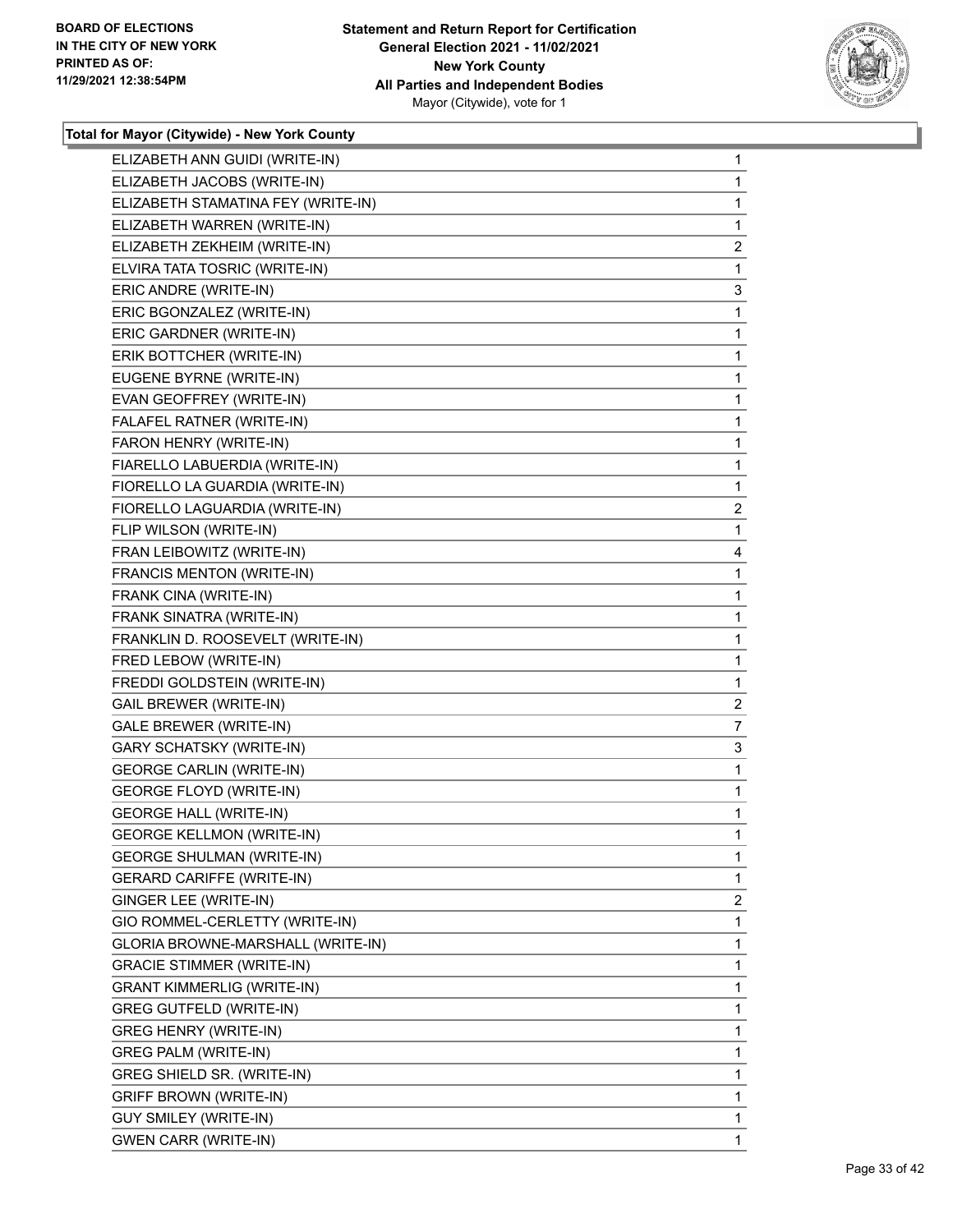

| HANA KOOB (WRITE-IN)              | 1              |
|-----------------------------------|----------------|
| HAROLD ROSSI (WRITE-IN)           | 1              |
| HARRIET BACHMANN (WRITE-IN)       | 1              |
| HARRIET TUBMAN (WRITE-IN)         | 1              |
| HARRISON HOGAN (WRITE-IN)         | 1              |
| HARRY SIEGEL (WRITE-IN)           | 1              |
| HARVEY EPSTEIN (WRITE-IN)         | 1              |
| HARVEY MILK (WRITE-IN)            | 1              |
| HENRY GEOGRE (WRITE-IN)           | 1              |
| HENRY ROLLINS (WRITE-IN)          | 1              |
| HERMAN BELL (WRITE-IN)            | 1              |
| HILLARY CLINTON (WRITE-IN)        | 10             |
| HON. DAVID DINKINS (WRITE-IN)     | 1              |
| HOWARD A. ZUCKER MD. (WRITE-IN)   | 1              |
| HOWARD D. SCHULTZ (WRITE-IN)      | 1              |
| <b>IHOR STECKO (WRITE-IN)</b>     | 2              |
| INDIA WALTON (WRITE-IN)           | 5              |
| INDIE WARTON (WRITE-IN)           | 1              |
| ISAAC A. MOORE (WRITE-IN)         | 1              |
| ISABELLA KIRST (WRITE-IN)         | 1              |
| ISABELLA XIE (WRITE-IN)           | 1              |
| <b>ISSAC WRIGHT JR (WRITE-IN)</b> | 1              |
| JACK E. MANLEY (WRITE-IN)         | 1              |
| JACOB GYLLENHAAL (WRITE-IN)       | 1              |
| JACQUES WARD (WRITE-IN)           | 1              |
| JAIME VALDIVIA (WRITE-IN)         | $\mathbf{1}$   |
| JAMES A. ALLEN (WRITE-IN)         | 1              |
| JAMES DIMON (WRITE-IN)            | 1              |
| JAMES MERRILL (WRITE-IN)          | $\mathbf{1}$   |
| JAMES PAUL (WRITE-IN)             | 1              |
| JAMES RICHARDS (WRITE-IN)         | 1              |
| JAMI FLOYD (WRITE-IN)             | 1              |
| JAMIE BAKER (WRITE-IN)            | 1              |
| JAMIE DIMON (WRITE-IN)            | 1.             |
| JAMIE EDLESTEIN (WRITE-IN)        | 1              |
| JANNO LIEGER (WRITE-IN)           | 1              |
| JANOS MARTIN (WRITE-IN)           | 1              |
| JARED FOGLE (WRITE-IN)            | $\overline{2}$ |
| JARIEL ESTRELLA (WRITE-IN)        | $\overline{2}$ |
| JASLIN KAUR (WRITE-IN)            | 1              |
| <b>JASON RICHMAN (WRITE-IN)</b>   | 1              |
| JASON ROBINSON (WRITE-IN)         | 1              |
| JASPER GATTO (WRITE-IN)           | 1              |
| JEANNE MILLER (WRITE-IN)          | 1              |
| JEFF GOLDBLUM (WRITE-IN)          | 1              |
| JEFFREY S. MARTIN (WRITE-IN)      | 1              |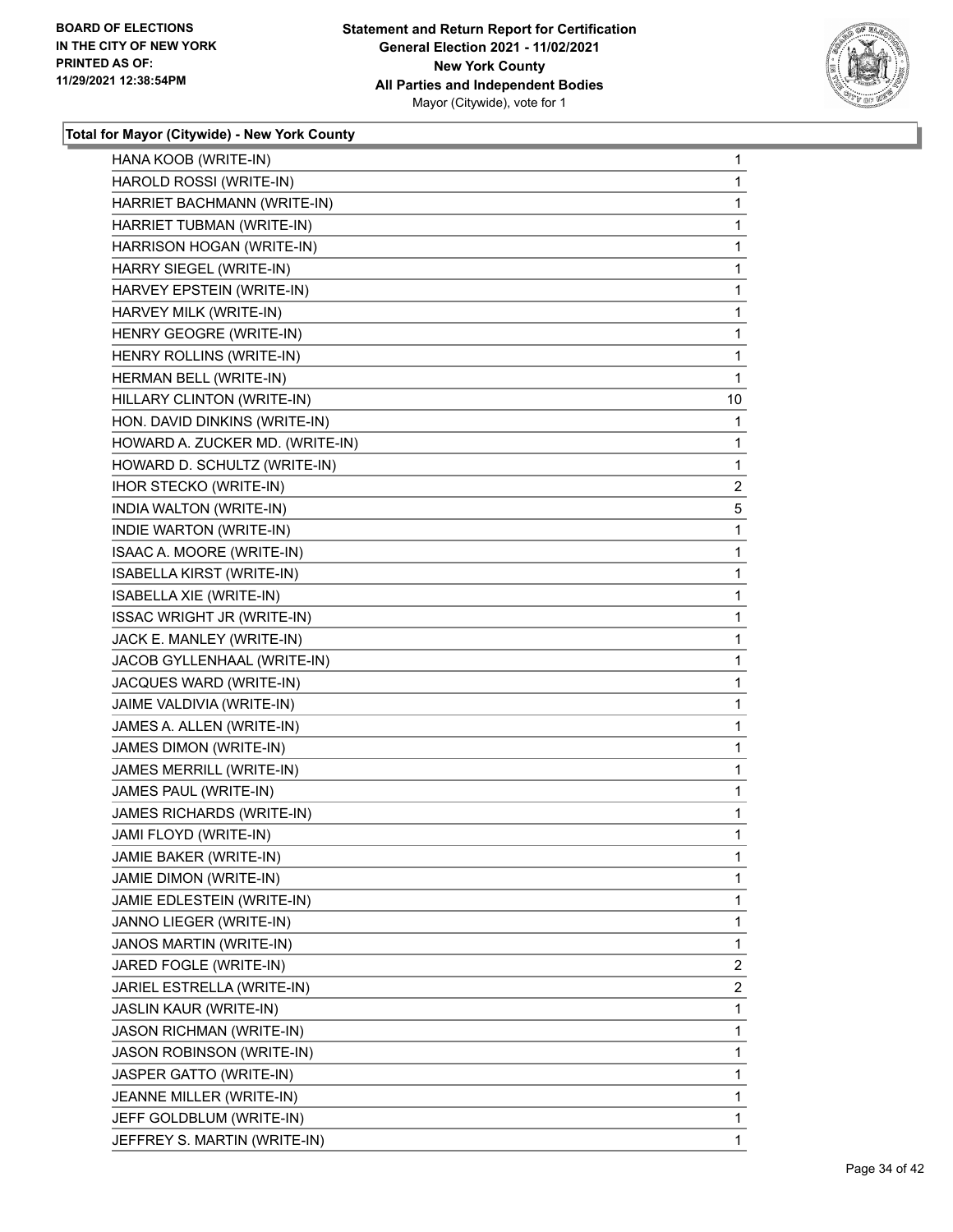

| JERRY MADLER (WRITE-IN)           | 1              |
|-----------------------------------|----------------|
| JERRY SEINFELD (WRITE-IN)         | 1              |
| JESS BECK (WRITE-IN)              | 1              |
| JESSE DWYER (WRITE-IN)            | 1              |
| JESSE MARTIN (WRITE-IN)           | 1              |
| JESSICA HILLIARD (WRITE-IN)       | 1              |
| <b>JESSICA KIM (WRITE-IN)</b>     | 3              |
| JESSICA L. BECK (WRITE-IN)        | 1              |
| JILL CASHMAN (WRITE-IN)           | 1              |
| JIM H. HALL (WRITE-IN)            | 1              |
| JIMIN KIM (WRITE-IN)              | 1              |
| JIMMY MCMILLAN (WRITE-IN)         | $\overline{c}$ |
| JIMMY NEARY (WRITE-IN)            | 1              |
| JOAN RESTREPO (WRITE-IN)          | 1              |
| JOEY DLUZAK (WRITE-IN)            | 1              |
| JOHN D DALY (WRITE-IN)            | 1              |
| JOHN DAVID GANTNER III (WRITE-IN) | 1              |
| JOHN DAVID WERNER (WRITE-IN)      | 1              |
| JOHN KAEHNY (WRITE-IN)            | 1              |
| JOHN KAEMNY (WRITE-IN)            | 1              |
| JOHN LEWIS (WRITE-IN)             | 1              |
| JOHN LI (WRITE-IN)                | 1              |
| JOHN LIU (WRITE-IN)               | 1              |
| JOHN V. LINDSAY (WRITE-IN)        | 1              |
| JOHN WALSH (WRITE-IN)             | 1              |
| JOMO M. WILLIAMS (WRITE-IN)       | 1              |
| JON STEWART (WRITE-IN)            | 1              |
| JONAH LOWENFELD (WRITE-IN)        | 1              |
| JONATHAN G. DERRICO (WRITE-IN)    | 1              |
| JONATHAN MINSKER (WRITE-IN)       | 1              |
| <b>JONATHAN REISS (WRITE-IN)</b>  | 1              |
| JOO-HYUN KONG (WRITE-IN)          | 1              |
| JOSEPH BIDEN (WRITE-IN)           | 1              |
| JOSEPH CATRAMBONE (WRITE-IN)      | 1              |
| JOSEPH LHOTA (WRITE-IN)           | 1              |
| JOSEPH RETZLER (WRITE-IN)         | $\overline{c}$ |
| JOSEPH ROCKS (WRITE-IN)           | 1              |
| JOSEPHINE MAMA (WRITE-IN)         | 1              |
| JOSH THOMPSON (WRITE-IN)          | 1              |
| JOYCE SILVER (WRITE-IN)           | 1              |
| JUAN ANTIGUA (WRITE-IN)           | 1              |
| JUDE TRAXLER (WRITE-IN)           | 1              |
| <b>JUDITH BROWN (WRITE-IN)</b>    | 1              |
| JULIA GUIDERA (WRITE-IN)          | 1              |
| JULIE LUBIN (WRITE-IN)            | 1              |
| JULIE SALOMON (WRITE-IN)          | $\mathbf{1}$   |
|                                   |                |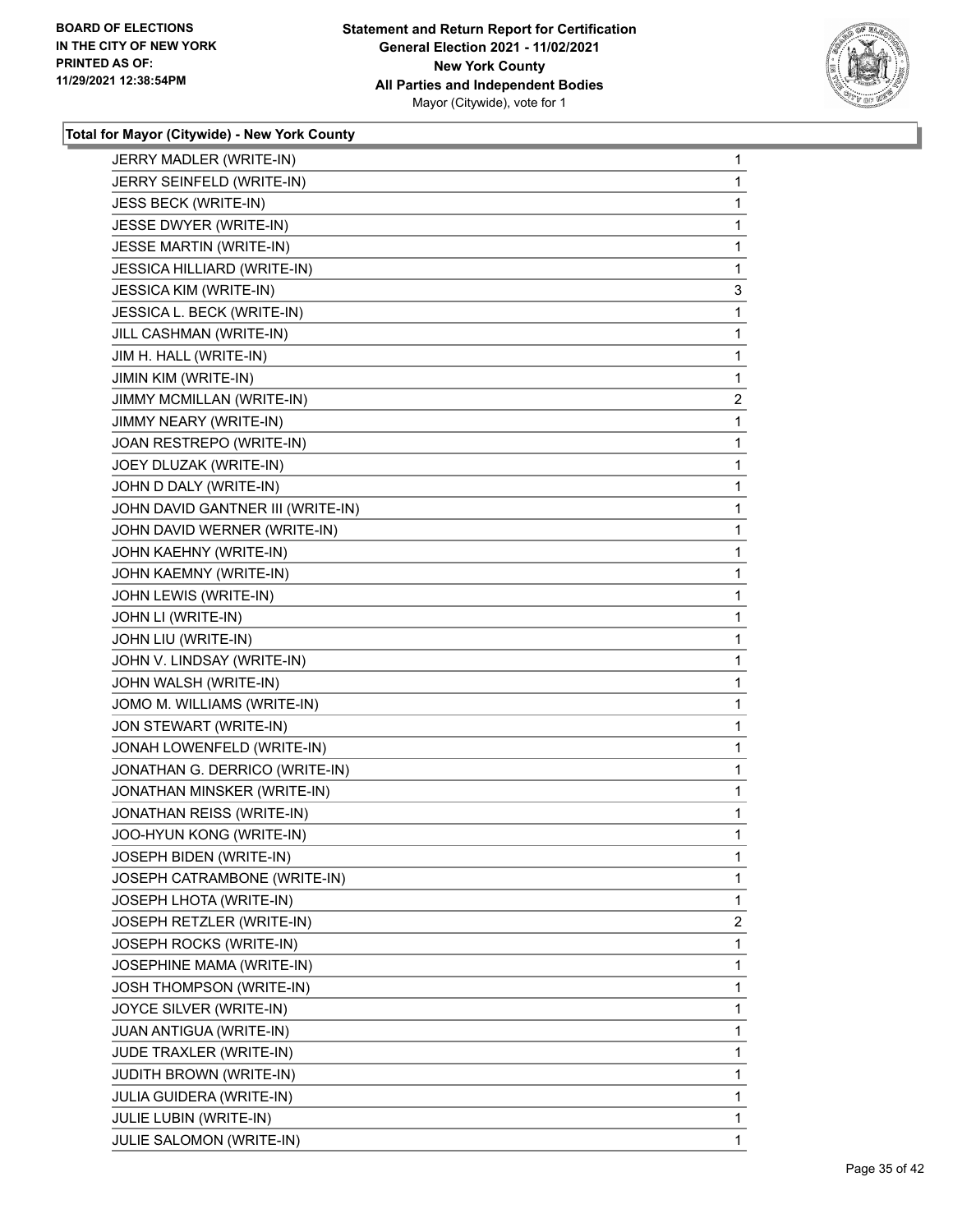

| JULIUS RANDLE (WRITE-IN)         | $\overline{2}$ |
|----------------------------------|----------------|
| JUMAANE D. WILLIAMS (WRITE-IN)   | 8              |
| KABIR SETH (WRITE-IN)            | 1              |
| KALIEF BROWDER (WRITE-IN)        | 1              |
| KALIRIS SALAS-RAMIREZ (WRITE-IN) | 3              |
| KAMAU HARGRAVES (WRITE-IN)       | 1              |
| KAREN GARCIA (WRITE-IN)          | $\mathbf{1}$   |
| KAREN HIRSCH (WRITE-IN)          | 1              |
| KAREN WALD (WRITE-IN)            | 1              |
| KARNETTER MILLIG (WRITE-IN)      | $\mathbf{1}$   |
| KATE CONROY (WRITE-IN)           | 1              |
| KATHERINE GARCIA (WRITE-IN)      | 2              |
| KATHLYNE PURRINI (WRITE-IN)      | 1              |
| KATHRYN A. GARCIA (WRITE-IN)     | 3              |
| KATHRYN GARCIA (WRITE-IN)        | 706.           |
| KATHRYN GARICA (WRITE-IN)        | 10             |
| KATHRYN HARRIS (WRITE-IN)        | 1              |
| KATHRYN KARCIA (WRITE-IN)        | 1              |
| KATHRYN WILEY (WRITE-IN)         | $\mathbf{1}$   |
| KATHY ROJAS (WRITE-IN)           | 1              |
| KATIE HALPER (WRITE-IN)          | 1              |
| KEITH LOVE (WRITE-IN)            | $\overline{c}$ |
| KEITH THOMAS WALSH (WRITE-IN)    | 1              |
| KEMBA BUCHANAN (WRITE-IN)        | 1              |
| <b>KEN COUGHLIN (WRITE-IN)</b>   | $\mathbf{1}$   |
| KENNETH SCHAEFFER (WRITE-IN)     | 1              |
| KEVIN SEAMAN (WRITE-IN)          | 1              |
| KIM JONG-UN (WRITE-IN)           | 1              |
| KIM LITTLEFIELD (WRITE-IN)       | 1              |
| KIM MOSCARITOLO (WRITE-IN)       | 1              |
| KIM SMITH (WRITE-IN)             | 1              |
| KIT K. SCHELIN (WRITE-IN)        | 1              |
| LA GABY (WRITE-IN)               | 1              |
| LARA A. GINSBERG (WRITE-IN)      | 1              |
| LARRY PROFETA (WRITE-IN)         | 1              |
| LAURA ROSS (WRITE-IN)            | 1              |
| LAUREN LEVY (WRITE-IN)           | 1              |
| LAUREN WYNER (WRITE-IN)          | 1              |
| LEAH KEILOTAY (WRITE-IN)         | 1              |
| LEE KUAN YEW (WRITE-IN)          | 1              |
| LEILANI RAHEEM (WRITE-IN)        | 1              |
| LELA ORGANA (WRITE-IN)           | 1              |
| LEONORA MORAN (WRITE-IN)         | 1              |
| LEOPOLD ZUNZ (WRITE-IN)          | 1              |
| LEV BRIKER (WRITE-IN)            | 1              |
| LIAM GARCIA (WRITE-IN)           | 1              |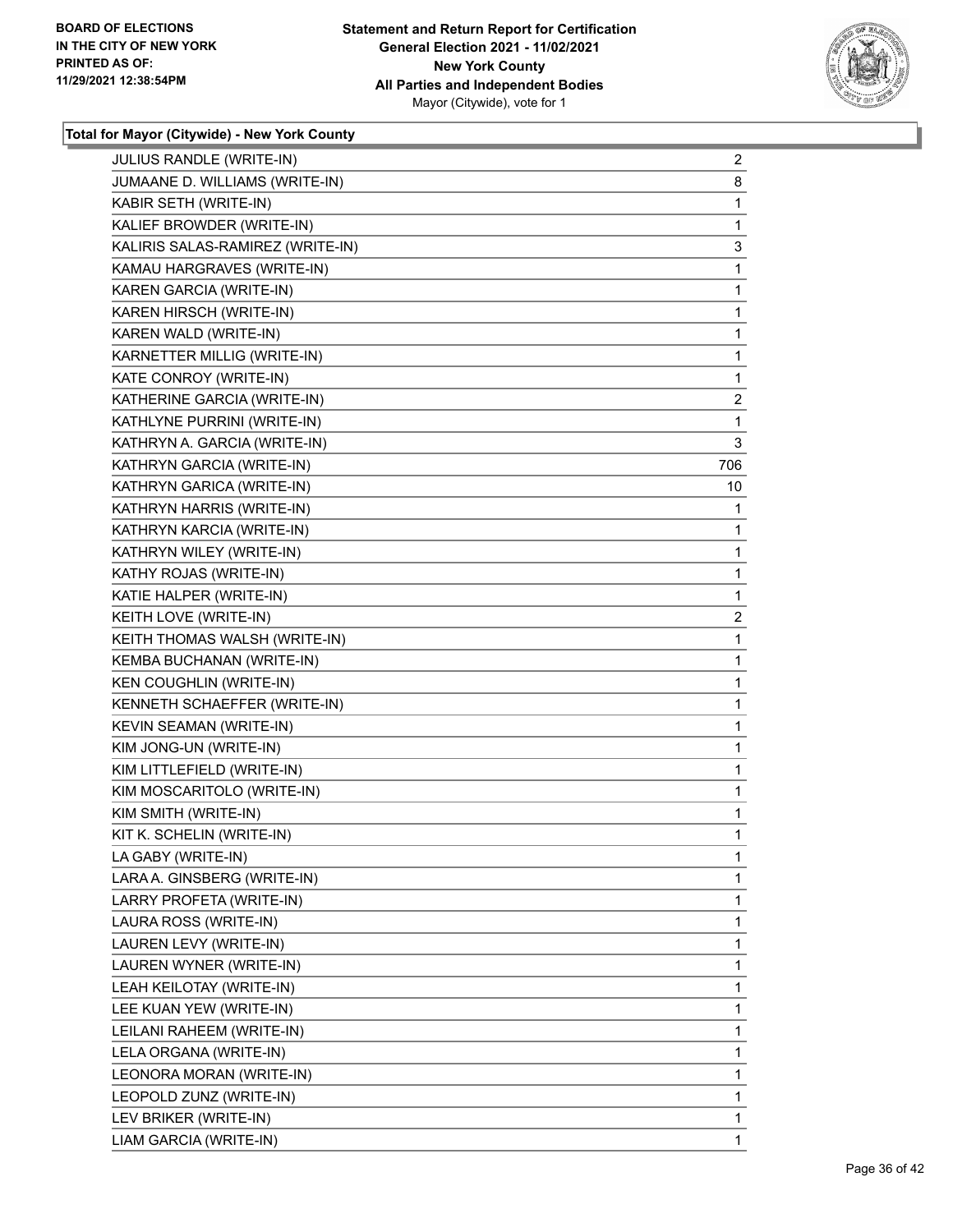

| LIN SABERSKI (WRITE-IN)                 | $\mathbf{1}$   |
|-----------------------------------------|----------------|
| LINCOLN MITCHELL (WRITE-IN)             | 1              |
| LINDA CATIRIA TIRADO (WRITE-IN)         | 1              |
| LIN-MANUEL MIRANDA (WRITE-IN)           | 1              |
| LISA COHEN (WRITE-IN)                   | 1              |
| LIZ KRUEGER (WRITE-IN)                  | 4              |
| LLOYD BLANKFEIN (WRITE-IN)              | 1              |
| LOLA FRANCO (WRITE-IN)                  | 1              |
| LOU REED (WRITE-IN)                     | 1              |
| LOUIE LEONARDO (WRITE-IN)               | 1              |
| LUCY MARTINEZ (WRITE-IN)                | 1              |
| LUKE SMITH-STEVENS (WRITE-IN)           | 1              |
| LULU FRIESDAT (WRITE-IN)                | 1              |
| LUTHER BLISSETT (WRITE-IN)              | 1              |
| LYNN ELLSWORTH (WRITE-IN)               | $\overline{2}$ |
| MADELINE NOONAN (WRITE-IN)              | $\overline{2}$ |
| MADIHA TAHIR (WRITE-IN)                 | 1              |
| MAGGIE BENDER (WRITE-IN)                | 1              |
| MAHALIA JACKSON (WRITE-IN)              | 1              |
| MALCOM X (WRITE-IN)                     | 1              |
| MANI TOLKOW (WRITE-IN)                  | 1              |
| MARCUS STROMAN (WRITE-IN)               | 1              |
| MARISSA REDANTY (WRITE-IN)              | 1              |
| MARIUS ANGELONI (WRITE-IN)              | 1              |
| MARK D. LEVINE (WRITE-IN)               | $\overline{a}$ |
| MARK DIAMOND (WRITE-IN)                 | 1              |
| MARK GREEN (WRITE-IN)                   | 2              |
| MARK J. HARRIS (WRITE-IN)               | 1              |
| MARK LEVINE (WRITE-IN)                  | 1              |
| MARNI HALASA (WRITE-IN)                 | $\overline{a}$ |
| MARQUIS DOUGLAS JUNIOR GREEN (WRITE-IN) | 1              |
| MART SILVER (WRITE-IN)                  | 1              |
| MARTY CORREIA (WRITE-IN)                | 1              |
| MATT NEGRIN (WRITE-IN)                  | 1              |
| MATTHEW FRIEDMAN (WRITE-IN)             | 1              |
| MATTHEW PINTEA (WRITE-IN)               | 1              |
| MATTHEW STONE (WRITE-IN)                | 1              |
| MAUD MARON (WRITE-IN)                   | 1              |
| MAUREEN EIGENFELD (WRITE-IN)            | 1              |
| MAX MITROFANOU (WRITE-IN)               | 1              |
| MAYA RUDOLPH (WRITE-IN)                 | 1              |
| MAYA WILEY (WRITE-IN)                   | 526            |
| MAYA WILKINS (WRITE-IN)                 | 1              |
| MAYA WILLIAMS (WRITE-IN)                | 1              |
| MAYOR WILEY (WRITE-IN)                  | 1              |
| MEAGAN P. CHEN (WRITE-IN)               | 1.             |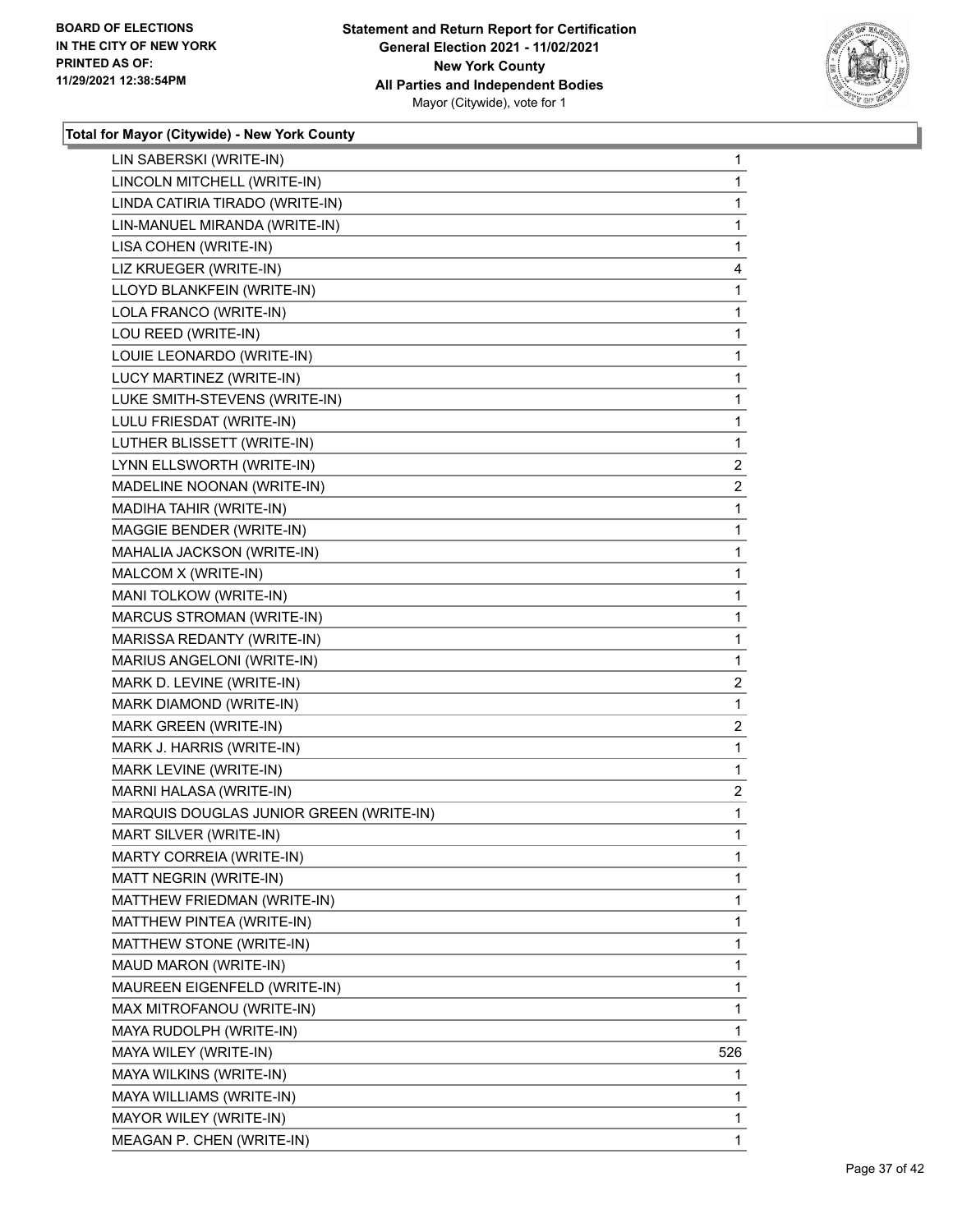

| MEEKO MAY (WRITE-IN)                 | 1  |
|--------------------------------------|----|
| MEGAN MASSARC (WRITE-IN)             | 1  |
| MELINDA BECK (WRITE-IN)              | 1  |
| MICHAEL BLOOMBERG (WRITE-IN)         | 71 |
| MICHAEL BROOKS (WRITE-IN)            | 1  |
| MICHAEL MCKINNON (WRITE-IN)          | 1  |
| MICHAEL MEYERS (WRITE-IN)            | 1  |
| MICHAEL MUSTO (WRITE-IN)             | 1  |
| MICHAEL ROSENBAUM (WRITE-IN)         | 1  |
| MICHAEL SIMON LITTNER (WRITE-IN)     | 1  |
| MICHAELA S. PHIPPS (WRITE-IN)        | 1  |
| MICHIEL BLOOMBERG (WRITE-IN)         | 1  |
| MICKI MCGEE (WRITE-IN)               | 1  |
| MIKE NATH (WRITE-IN)                 | 1  |
| MIKE WHITE (WRITE-IN)                | 2  |
| MILES DAVIS (WRITE-IN)               | 1  |
| MILES LINDAHL (WRITE-IN)             | 1  |
| MINDY GOLDSTEIN (WRITE-IN)           | 1  |
| MINORESHIA GESAVES-WARREN (WRITE-IN) | 1  |
| MIRANDA POWELL (WRITE-IN)            | 1  |
| MIRANDA SCHWARTZ (WRITE-IN)          | 1  |
| MITCHELL L. MOSS (WRITE-IN)          | 1  |
| MO GROSSO-MARTINEZ (WRITE-IN)        | 1  |
| MOE HOWARD (WRITE-IN)                | 1  |
| MOLLY ARMSTRONG (WRITE-IN)           | 1  |
| NEIL FURMAN (WRITE-IN)               | 1  |
| NICK MULLEN (WRITE-IN)               | 1  |
| NICOLE COOPER (WRITE-IN)             | 1  |
| NICOLE FOX (WRITE-IN)                | 1  |
| NIELSON RIVERIA (WRITE-IN)           | 1  |
| <b>NOAH MOMIS (WRITE-IN)</b>         | 1  |
| NOEL PURCELL (WRITE-IN)              | 1  |
| NORMAN MAILER (WRITE-IN)             | 1  |
| NY NICO (WRITE-IN)                   | 1  |
| OLIVER GATTO (WRITE-IN)              | 1  |
| OLIVIA GOODKIND (WRITE-IN)           | 1  |
| OMAR A. TAVERAS (WRITE-IN)           | 1  |
| PAMELA BERMAN (WRITE-IN)             | 1  |
| PAPER BOY LOVE PRINCE (WRITE-IN)     | 1  |
| PAPER BOY PRINCE (WRITE-IN)          | 1  |
| PAPERBOI PRINCE (WRITE-IN)           | 1  |
| PAPERBOY LOVE PRINCE (WRITE-IN)      | 14 |
| PARISSAN LIN (WRITE-IN)              | 1  |
| PARITA LAW (WRITE-IN)                | 1  |
| PAT KORABEL (WRITE-IN)               | 1  |
| PATRICIA PADDOCK (WRITE-IN)          | 1  |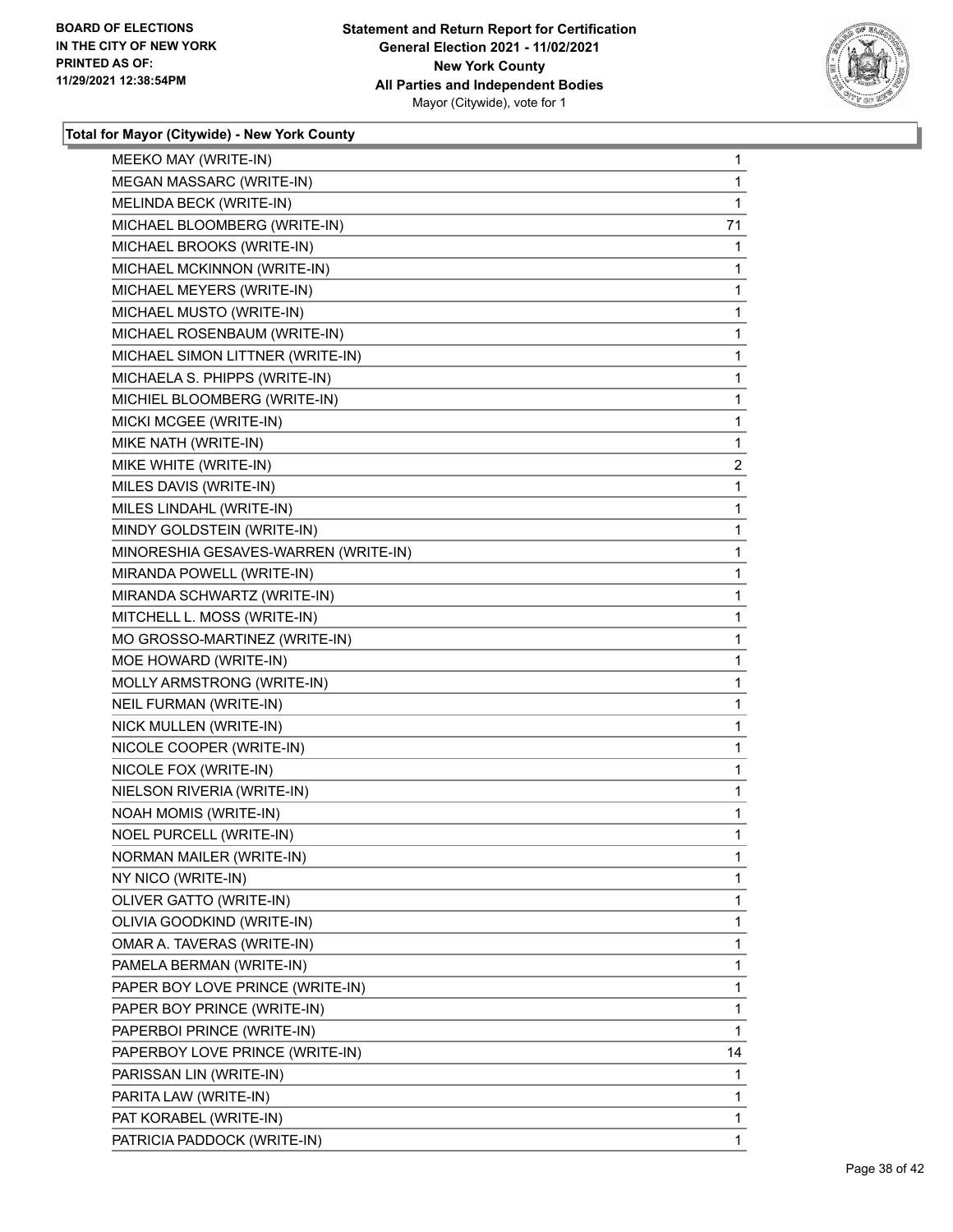

| PATRICIO CASTILLO (WRITE-IN)       | $\mathbf 1$           |
|------------------------------------|-----------------------|
| PATRICK BUSH (WRITE-IN)            | 1                     |
| PAUL BROWN (WRITE-IN)              | 1                     |
| PAUL SLATER (WRITE-IN)             | 1                     |
| PAUL T. DAVIS (WRITE-IN)           | 1                     |
| PAUL THOMAS DAVIS (WRITE-IN)       | 1                     |
| PAUL V. XUEREB (WRITE-IN)          | 1                     |
| PAUL VERCIGLIO (WRITE-IN)          | 1                     |
| PETER C. NEGER (WRITE-IN)          | 1                     |
| PETER HORT (WRITE-IN)              | 1                     |
| PETRE WIJECK (WRITE-IN)            | 1                     |
| PHIL SCHAAP (WRITE-IN)             | 1                     |
| PIERCE HARVEY (WRITE-IN)           | 2                     |
| PRINCE EDUSEZ JR. (WRITE-IN)       | 1                     |
| QUEMEL ARROYO (WRITE-IN)           | 1                     |
| QUINN MCNEIL (WRITE-IN)            | 1                     |
| RACHEL DALEZAL (WRITE-IN)          | 1                     |
| RACHEL HUEMER (WRITE-IN)           | 1                     |
| RADMILA DAVYDOVA (WRITE-IN)        | 1                     |
| RAFAEL GONZALEZ (WRITE-IN)         | 1                     |
| RAFAEL L. FERNANDEZ (WRITE-IN)     | 1                     |
| RAFAEL MATEO (WRITE-IN)            | 1                     |
| RANDALL LOWE (WRITE-IN)            | 1                     |
| RANDY J. EARWOOD (WRITE-IN)        | 1                     |
| RAY MAGUIRE (WRITE-IN)             | 1                     |
| RAY MCGUIRE (WRITE-IN)             | 11                    |
| RAY TEMPUS (WRITE-IN)              | 1                     |
| RAYMOND J. MCGUIRE (WRITE-IN)      | $\overline{2}$        |
| RAYMOND M. PENA ALMONTE (WRITE-IN) | 1                     |
| RAYMOND MCGUIRE (WRITE-IN)         | 1                     |
| RAYMOND MENDELSOHN (WRITE-IN)      | 1                     |
| RAZIQ SEABROOK (WRITE-IN)          | 1                     |
| REINA DEDA FLORES (WRITE-IN)       | 1                     |
| REINALDO CHAPENZ JR. (WRITE-IN)    | $\mathbf{1}$          |
| RICHARD E. STONE (WRITE-IN)        | 1                     |
| RICHARD RAVITCH (WRITE-IN)         | 1                     |
| RISHANA FLEISHMAN (WRITE-IN)       | 1                     |
| RISHONA FLEISHMAN (WRITE-IN)       | 1                     |
| RJ BARRETT (WRITE-IN)              | 2                     |
| ROBERT F. COTTER JR. (WRITE-IN)    | 1                     |
| ROBERT LIEBOWITZ (WRITE-IN)        | 1                     |
| ROD JOHNSON (WRITE-IN)             | 1                     |
| RODNEY HARRISON (WRITE-IN)         | 1                     |
| ROGELIO ABREU (WRITE-IN)           | 1                     |
| ROGER CALERA (WRITE-IN)            | $\mathbf{2}^{\prime}$ |
| ROGER CALERO (WRITE-IN)            | 3                     |
|                                    |                       |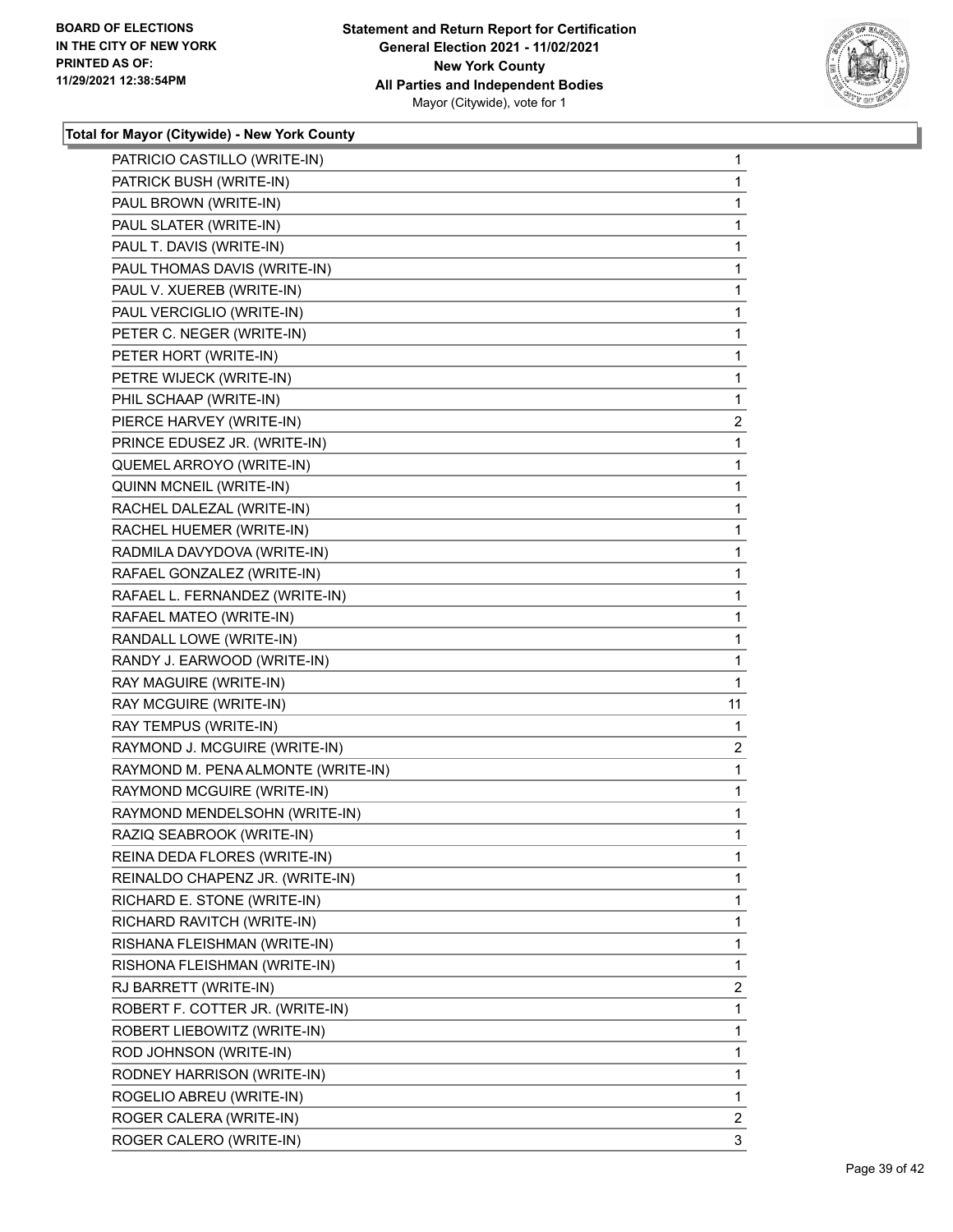

| RON GARCIA (WRITE-IN)                  | $\mathbf{1}$   |
|----------------------------------------|----------------|
| RONALD H. JAMES (WRITE-IN)             | 2              |
| RONALD LANDER (WRITE-IN)               | 1              |
| ROSS BARKAN (WRITE-IN)                 | 1              |
| ROWAN ALEXANDER BARRETT JR. (WRITE-IN) | 1              |
| RUDOLPH GIULIANI (WRITE-IN)            | 2              |
| RUSSELL JACOBS (WRITE-IN)              | 1              |
| RUTH MESSINGER (WRITE-IN)              | 1              |
| RYAN COHEN (WRITE-IN)                  | 1              |
| RYAN JOSLING (WRITE-IN)                | 1              |
| SADIQ SAMANI (WRITE-IN)                | 1              |
| SALVADER MARTI (WRITE-IN)              | 1              |
| SAM DAVIS (WRITE-IN)                   | 1              |
| SAM HUDIS (WRITE-IN)                   | 3              |
| SAM PECK (WRITE-IN)                    | 1              |
| SAM SEDER (WRITE-IN)                   | 1              |
| SAMANTHA O'DONNELL (WRITE-IN)          | 1              |
| SAMUEL FRANCO (WRITE-IN)               | 1              |
| SAMUEL NEIR-MCDERMOTT (WRITE-IN)       | 1              |
| SANTA PRISATERI (WRITE-IN)             | 1              |
| SARA E. CROSBY (WRITE-IN)              | 1              |
| SARAH A. COVINGTON (WRITE-IN)          | 1              |
| SARAH GOLDSMITH-GREENBERG (WRITE-IN)   | 1              |
| SARAH LIANG KRESS (WRITE-IN)           | 1              |
| SARAH SCHULMAN (WRITE-IN)              | 1              |
| SARAH STEINER (WRITE-IN)               | 1              |
| SASKIA GOLDWYN (WRITE-IN)              | 1              |
| SATOSHI NAKAMOTO (WRITE-IN)            | 1              |
| SCOTT LYNCA (WRITE-IN)                 | 1              |
| SCOTT SILVER (WRITE-IN)                | 1              |
| SCOTT SPRINGER (WRITE-IN)              | 1              |
| SCOTT STRINGER (WRITE-IN)              | 134            |
| SEAN B. MADDEN (WRITE-IN)              | 1              |
| SEAN CONNERY (WRITE-IN)                | 1              |
| SHANE DONOVAN (WRITE-IN)               | 1              |
| SHARON M. CORDIZ (WRITE-IN)            | 1              |
| SHAUN DONOVAN (WRITE-IN)               | 2              |
| SHAW CAVINGTON (WRITE-IN)              | 1              |
| SHAWN DONOVAN (WRITE-IN)               | 6              |
| SHIELA WARREN PUDER (WRITE-IN)         | $\overline{2}$ |
| SHOAN DONOVAN (WRITE-IN)               | 1              |
| SIMON GAINES (WRITE-IN)                | 1              |
| SLAYTON UNDERWOOD (WRITE-IN)           | 1              |
| SLYVIA PICKENS (WRITE-IN)              | 1              |
| SOPHIA E. GURULE (WRITE-IN)            | 1              |
| SOPHIA GURULE (WRITE-IN)               | 1              |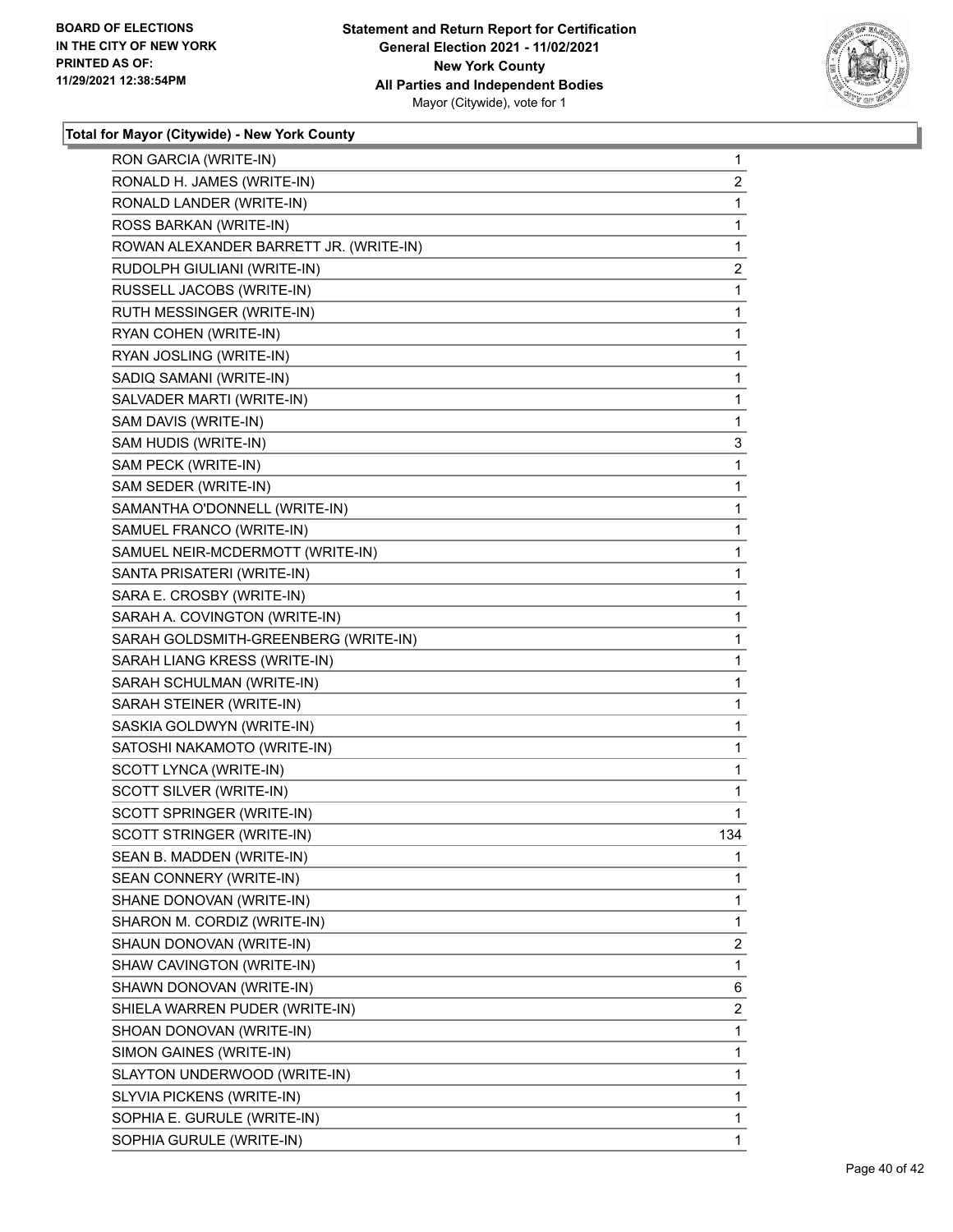

| SOPHIA STRALTMANIS (WRITE-IN)             | $\mathbf{1}$   |
|-------------------------------------------|----------------|
| SPIKE LEE (WRITE-IN)                      | $\mathbf{1}$   |
| STARVY BABY (WRITE-IN)                    | 1              |
| STAVROS HALIKIAS (WRITE-IN)               | $\mathbf{1}$   |
| STEPHEN LEVEDE (WRITE-IN)                 | 1              |
| STEVE BIESTER (WRITE-IN)                  | 1              |
| STEVEN KAPLAN (WRITE-IN)                  | 1              |
| STEVEN RIVERA (WRITE-IN)                  | 1              |
| SUSAN ELMS (WRITE-IN)                     | 1              |
| SUSAN POLLET (WRITE-IN)                   | $\mathbf{1}$   |
| SUSAN SARANDON (WRITE-IN)                 | 1              |
| SUSAN STEHLIK (WRITE-IN)                  | 1              |
| SUSIE MCMILLAN (WRITE-IN)                 | 1              |
| SYD BARRETT (WRITE-IN)                    | 1              |
| SYMESE WOODS (WRITE-IN)                   | 1              |
| TAYLOR MAC (WRITE-IN)                     | $\mathbf{1}$   |
| TERRANCE HOGAN (WRITE-IN)                 | 1              |
| THADDEUS A. CHARLES (WRITE-IN)            | 1              |
| THAMOS JEFFERSON (WRITE-IN)               | $\mathbf{1}$   |
| THEODORE ROOSEVELT (WRITE-IN)             | 1              |
| THERESA E. HASSLER (WRITE-IN)             | 1              |
| THOMAS SCIACAI, ESQ. (WRITE-IN)           | $\mathbf{1}$   |
| TIFFANY CABAN (WRITE-IN)                  | 1              |
| TIMOTHY O'CONNER (WRITE-IN)               | 1              |
| TREVOR BRIGGS (WRITE-IN)                  | 1              |
| TYLER DANIELS (WRITE-IN)                  | 1              |
| TYRONE SCOTT (WRITE-IN)                   | 1              |
| UNATTRIBUTABLE WRITE-IN (WRITE-IN)        | 199            |
| UNCOUNTED WRITE-IN PER STATUTE (WRITE-IN) | 10             |
| <b>USMAN SHAUKAT (WRITE-IN)</b>           | 1              |
| VIKASH T REDDY (WRITE-IN)                 | 1              |
| VITALY FILIPCHENKO (WRITE-IN)             | $\overline{2}$ |
| WALTER DISNEY (WRITE-IN)                  | 1              |
| WILLIAM LIEBESKIND (WRITE-IN)             | 1              |
| WILLIAM S. BURROUGHS (WRITE-IN)           | 1              |
| WILLIE MARQUEZ (WRITE-IN)                 | 1              |
| WILLMA GREEN (WRITE-IN)                   | 1              |
| XIAOMING HAUGH (WRITE-IN)                 | 1              |
| YELTA KURTAND (WRITE-IN)                  | 1              |
| YUN-LINE NIOM (WRITE-IN)                  | 1              |
| ZACK ISOOL (WRITE-IN)                     | 1              |
| ZELLNOR MYRIE (WRITE-IN)                  | 1              |
| ZEPHYR TEACHOUT (WRITE-IN)                | 4              |
| <b>Total Votes</b>                        | 272,584        |
| Unrecorded                                | 6,633          |
|                                           |                |